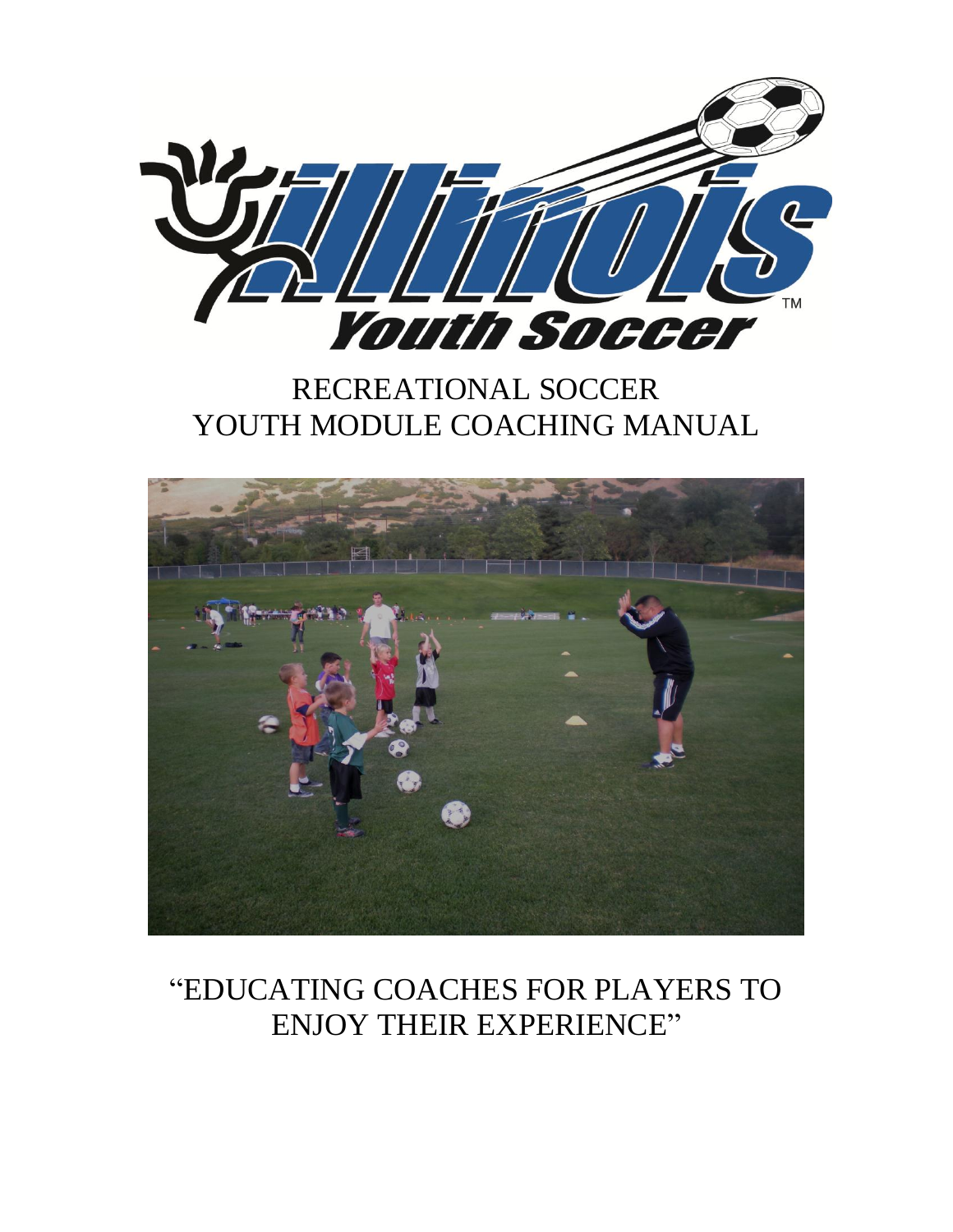

Coach,

On behalf of the players you will be coaching and teaching, I would like to thank you for taking the time to attend this coaching course. I realize that as a coach and teacher, you are the catalyst and a role model who can make a difference in the lives of our children.

All coaches who teach this course are certified USSF coaches and have attended the National Youth License course that is given by US Youth Soccer and part of US Soccer. These Youth-oriented individuals will utilize the most up to date educational age appropriate activities in transferring their extensive practical coaching and playing experiences to you. Not only do these individuals understand the game but also the spirit of the game.

Our objectives of the course are:

- $\triangleright$  To give a better understanding of youth players
- $\triangleright$  To give you a teaching and coaching framework
- $\triangleright$  To provide you with an opportunity to reflect upon what you already know about teaching and coaching
- $\triangleright$  To provide you with the techniques to help you develop your players to their maximum potential

We combine classroom discussions with field participation to maximize your understanding of the material. We encourage you to ask questions at any time during the course. I highly recommend you take notes for future reference because of the vast amount of new information that will be presented. You are invited to take part in the practical field sessions as this will give you a better understanding of the activities and the method.

We admire your commitment to our children and your desires to self improve for the benefit of the players and their experience. It is people like you who make a positive difference in our children's lives.

Teaching through Enthusiasm,

Rick Flores Director of Coaching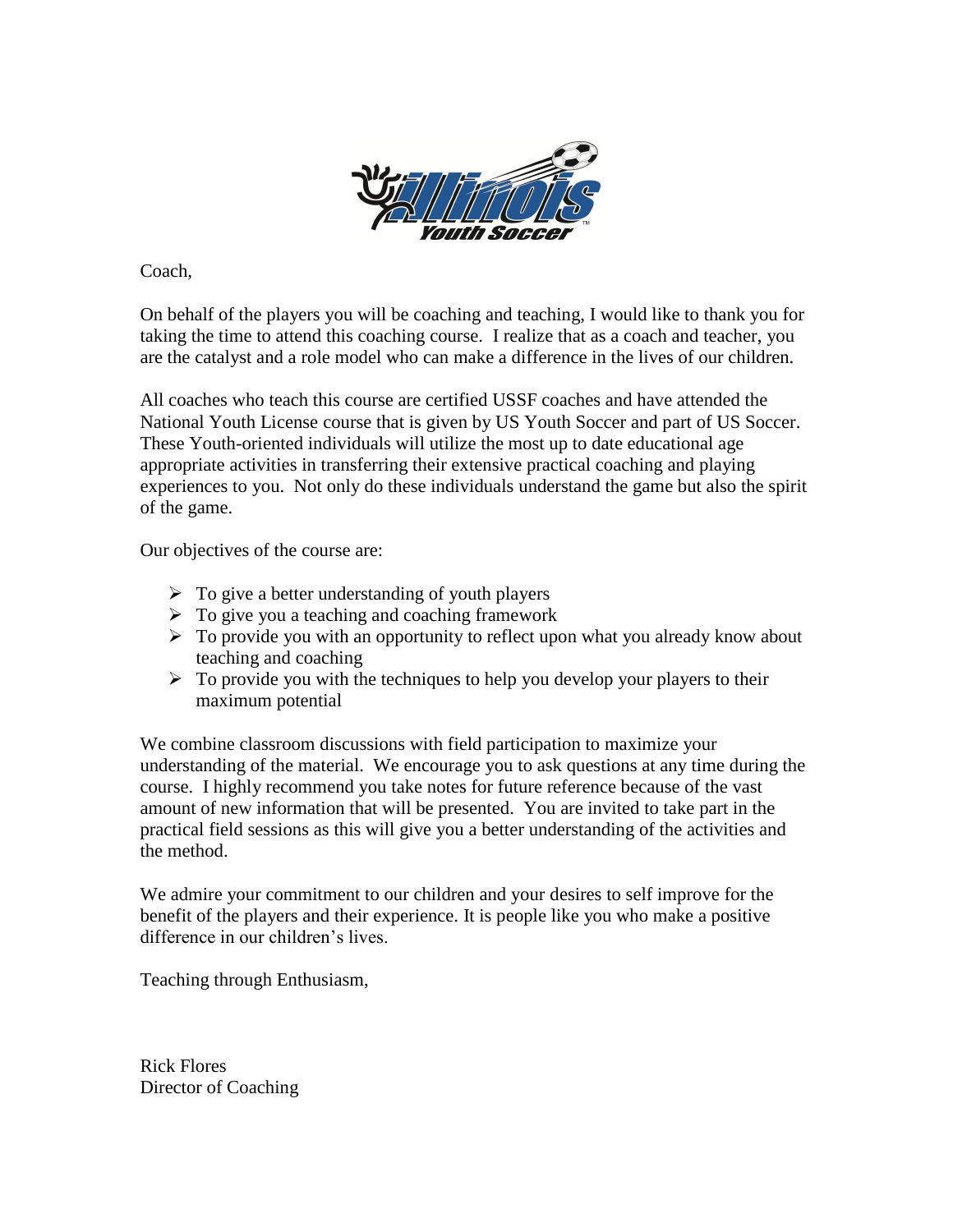

## **ILLINOIS YOUTH SOCCER ASSOCIATION (State Coaching Education Flow Chart)**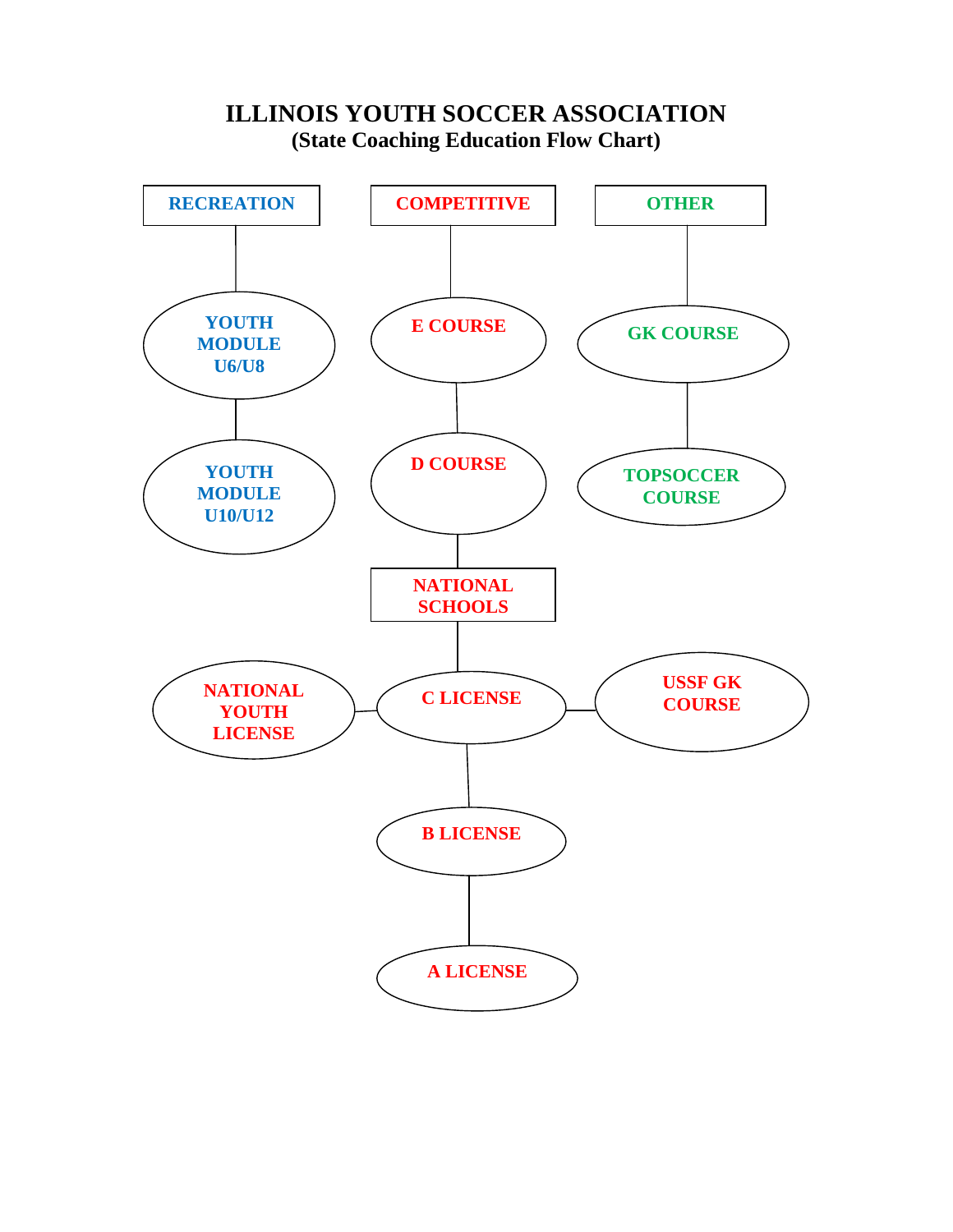

# **YOUTH COACHING MANUAL**



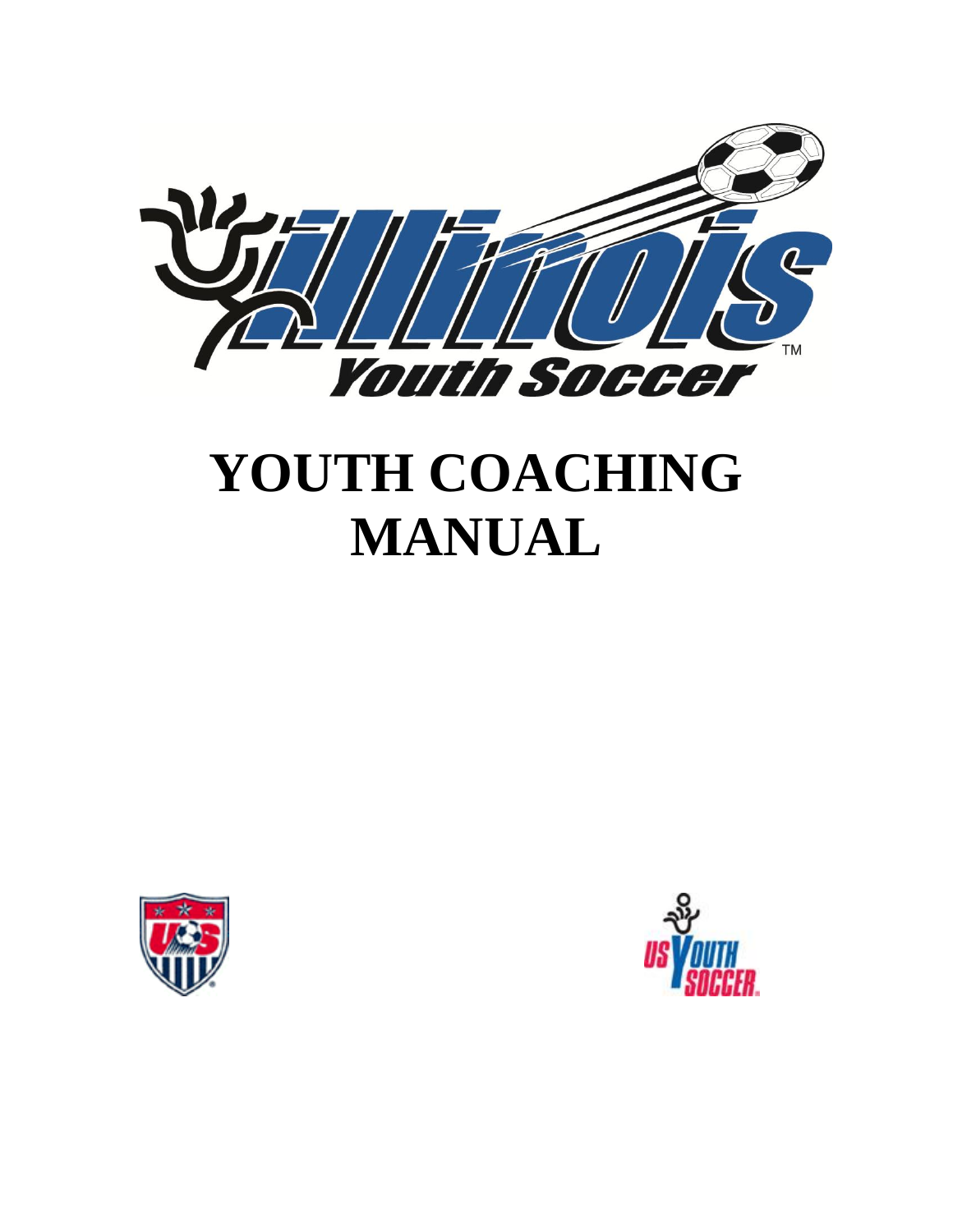## **Youth Module**

## **Table of Contents**



State Education Flow Chart and Certification Breakdown



What is Recreational Soccer?



Characteristics of U6 Children



Characteristics of U8 Children

- Characteristics of U10 Children
- Characteristics of U12 Children
- Implications for Coaching Soccer
- The Three areas of a Practice Session



Team Administration



Team Organization



Care and Prevention



Risk Management



Guided Discovery



Modified Rules Recommendation Ages U6/U8/U10/U12

Age Appropriate Activities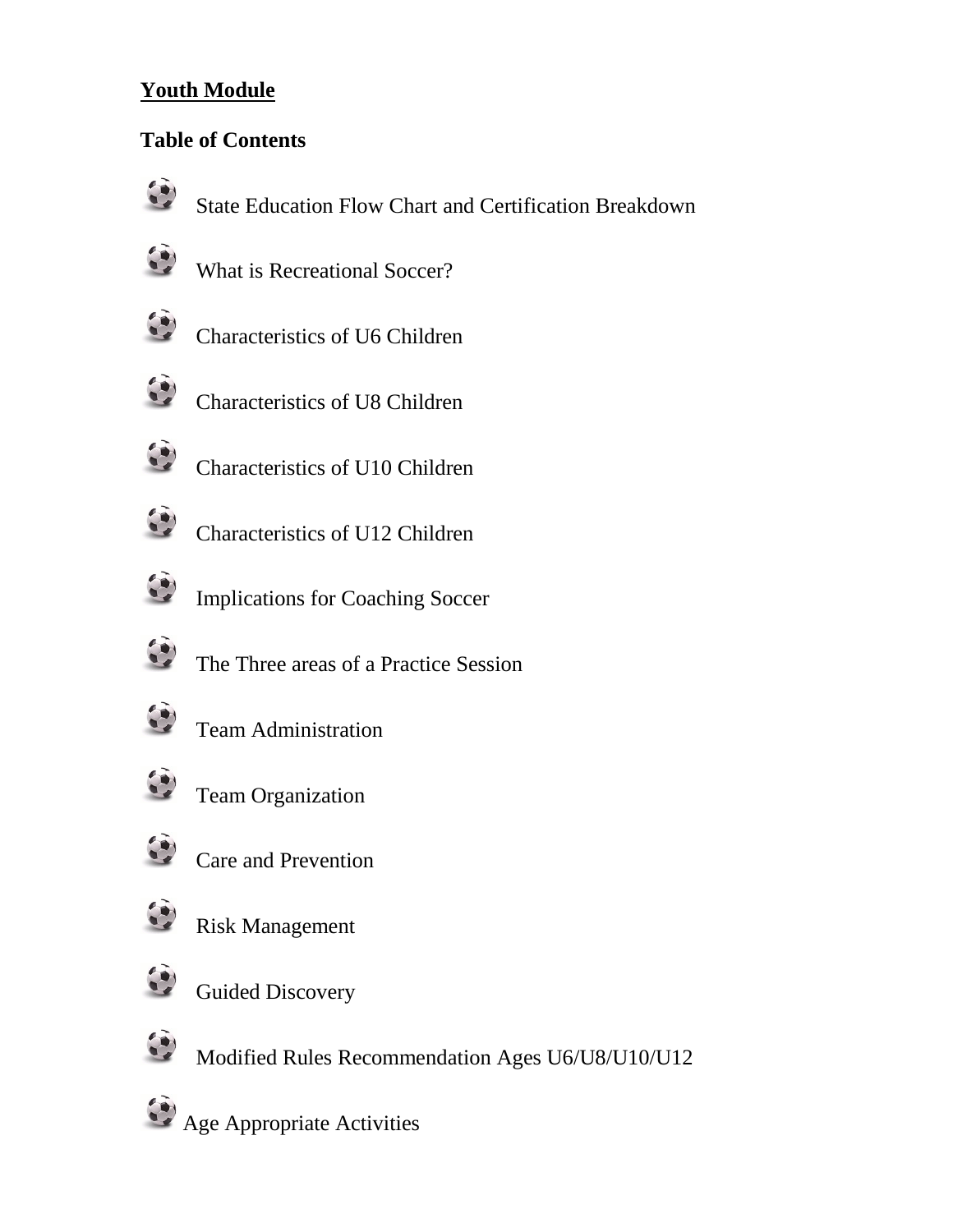## **What is Recreational Soccer?**

Recreational soccer is a soccer program primarily devoted to the enjoyment and development of soccer players without the emphasis on travel or high-level competition. The purpose of recreational soccer is to provide an opportunity for the participants to have fun, learn the sport and develop life skills including a lifelong love of the game.

#### **Therefore:**

- Access is open to all who desire to participate (*The Game for ALL Kids*).
- Emphasis is on active participation (minimum of half game playing time).
- Objective is for the players to enjoy the experience.
- Success and excellence are measured in players attracted and players retained.
- Recreational soccer is all about fun, recreation, love of the game, and winning is not a measure of success.

#### **Some of the main characteristics of recreational** *play* **and recreational** *players* **are as follows:**

- Almost every player and parent will start out in recreational soccer.
- Two-year age groups are typical of recreational teams so there is a wide range between the most skilled player and the least skilled player.
- Wider age gaps create greater differences in physical, mental and social development.
- Players new to the sport are constantly being introduced into the mix.
- Soccer, for the child who wants to play, is an outlet for energy and enthusiasm.
- For others it is an imposed activity, something selected for the child by the parent.
- Fit and unfit players play together.
- Participation stretches from always there to when it is convenient.
- Parents often sign up a player for the next season without the child being involved in the process.
- Recreational players generally do not develop strong feelings against the opposing team because they often have friends on the opposing team.
- The game is played for enjoyment and not necessarily future playing opportunities on college or elite teams, however, at the younger age groups are where elite players first begin to develop.
- Many young children start out in soccer. (It has been said that, "Soccer is the first sport that American children play.") Soccer is a game, especially at the very young level, where all skill-levels of children can participate and have fun.
- Many young children try out many sports at a young age and may jump from one activity to another during the year or even during the same season.

#### **Some of the main characteristics of recreational** *coaches* **are as follows:**

- Virtually every recreational coach will be an unpaid parent volunteer.
- Many recreational coaches are coaching their own children. Many times these children are "would-be stars" in the eyes of their parents. Equal treatment may not happen as a result.
- About half of youth sport coaches will drop out of coaching within the first year.
- Most of the youngest age-group coaches are first-time coaches with little or no soccer experience and no coaching experience.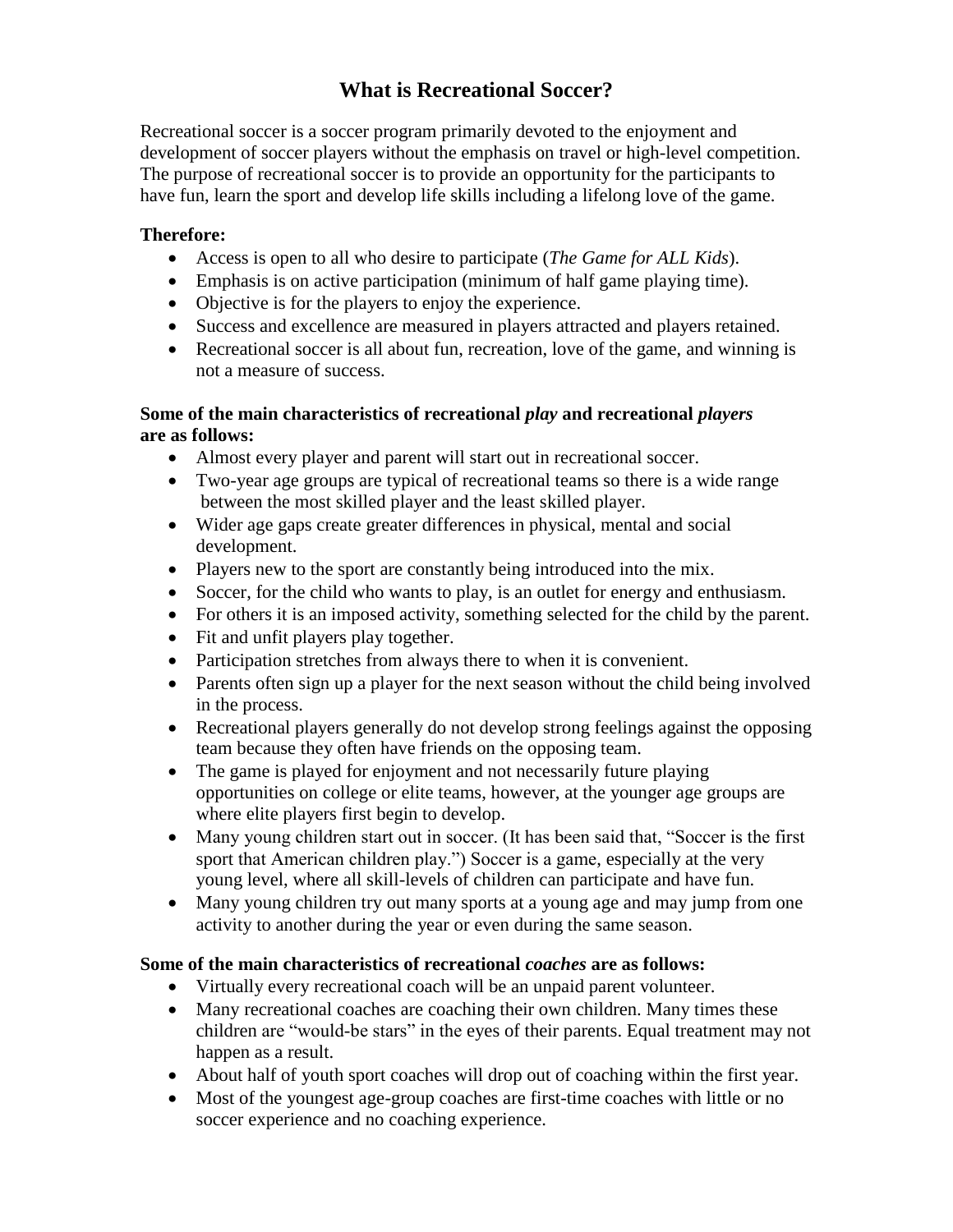## **CHARACHTERISTICS OF U6 CHILDREN**

#### **Psychomotor Development**

(Of or relating to movement or muscular activity associated with mental processes)

- o Movement education approach
- o Difference between boys and girls is minimal
- o Weight range approx 30-50 lbs.
- o Height Range approx 35-45" for boys and 37-45" for girls.
- o Progress in motor development starts with the head and moves downward to the feet and fro the center of the body outward.
- o Body segments grow at different rates.
- o Easy fatigue, rapid recovery, heart rate around 90 bpm for boys and girls.
- o Emphasis on fundamental movement skills.
- o Locomotor walking, running, leaping, jumping, and hopping.
- o Nonlocomotor bending, stretching, twisting, pulling, pushing, and reaching.
- o Increased use of body parts.
- o Need to explore qualities of rolling and bouncing ball.

#### **Cognitive Development**

(The process of acquiring intelligence and increasingly advanced thought and problem solving ability from infancy to adulthood)

- o Preoperational stage of cognitive development
- o Play consists of a high degree of imagination and pretend activities
- o Beginning to use symbols to represent objects in environment.
- o Tend to only one task at a time in problem solving situations.
- o Process small bits of information at a time, long sequential instructions are not processed.
- o Simple rules only.
- o Limited understanding of time, space relations, and boundaries.

#### **Psychosocial Development**

(Of or pertaining to the interaction between social and psychological factors.)

- o Beginning to develop self-concept, body awareness, and self-image through movement.
- $\circ$  Egocentric see the world only from their perspective, demonstrated through parallel play. They all want the ball – their ball!
- o Need generous praise and the opportunity to play without pressure.
- o Influential person in their life is most likely their mother or significant parent.
- o May verbalize team, but does not understand group or collective play.
- \* Characteristics were taken from the US Youth Soccer National Youth License.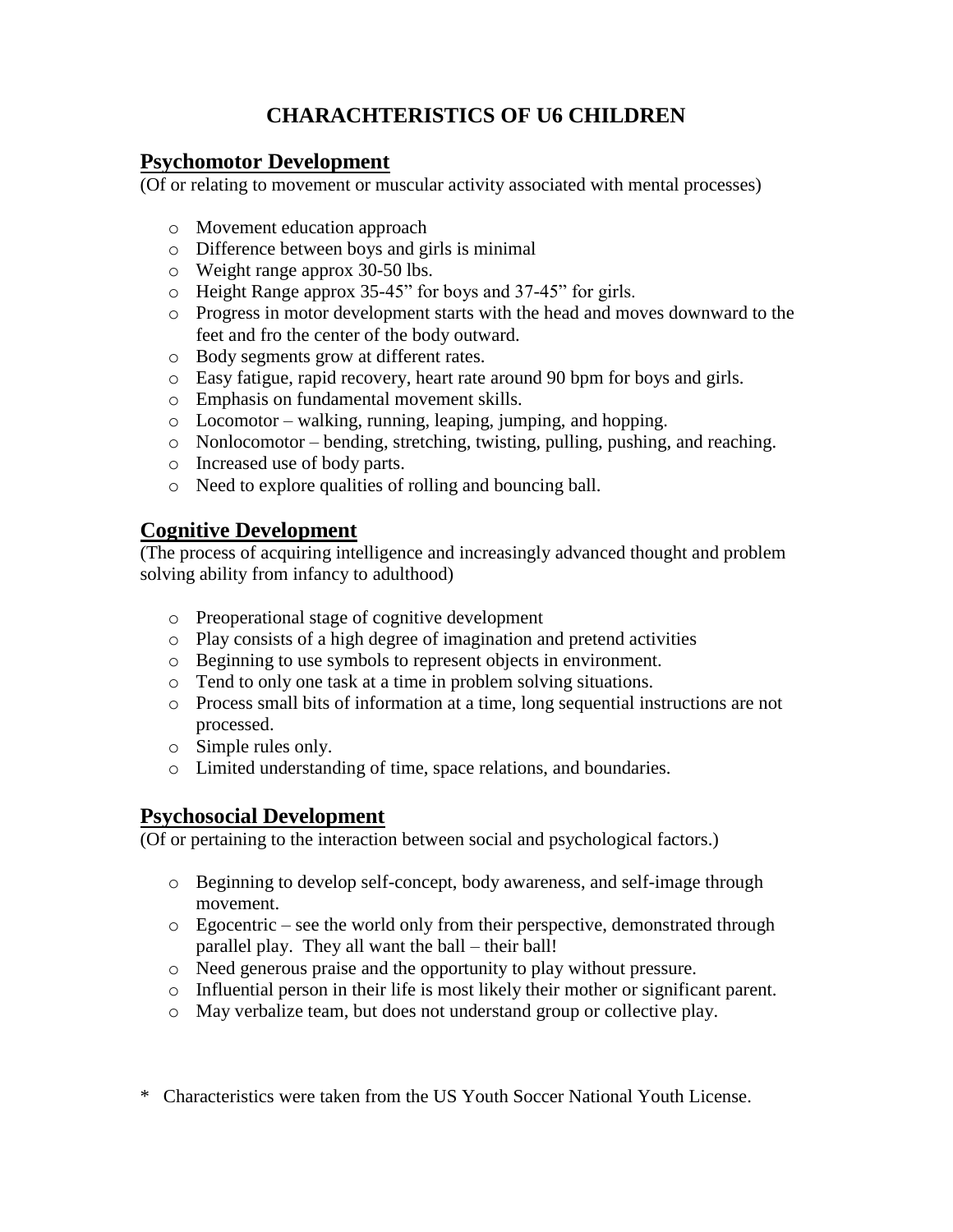## **CHARACHTERISTICS OF U8 CHILDREN**

#### **Psychomotor Development**

(Of or relating to movement or muscular activity associated with mental processes)

- o Skeletal system is still growing; growth plates are near joints, thus injuries to those areas merit special consideration
- o Cardiovascular system is less efficient then an adult's, a child's heart rate peaks sooner and takes longer to recover to full resting rate.
- o Temperature regulation system is less efficient then adults
- o Children elevate their core body temperature more quickly with activity and take longer to cool down then adults.
- o There is perceivable improvement in pace and coordination from U6 to U8 however the immaturity of a U8 physical ability is obvious.

### **Cognitive Development**

(The process of acquiring intelligence and increasingly advanced thought and problem solving ability from infancy to adulthood)

- o Concrete operational state of cognitive development.
- o Limited ability to attend to more than one task at a time; the simple task of controlling the ball demands most of the attention capacity, thereby leaving little or no capacity for making additional decisions.
- o Concept of time and space relationship is just beginning to develop and will be limited by capacity to attend to multiple tasks.
- o Limited experience with personal evaluations; effort synonymous with performance, "if I try hard, then I performed well" regardless of actual performance.
- o Beginning to categorize information; some relationships that "do" exist

### **Psychosocial Development**

(Of or pertaining to the interaction between social and psychological factors.)

- o Self-concept and body image are beginning to develop; very fragile.
- o Great need for approval from adults such as parents, teachers and coaches. They like to show individual skills.
- o Easily bruised psychologically by both peers and adults; negative comments will carry great weight.
- o Like to play soccer because it is "fun"; intrinsically motivated.
- o Their universe is expanding from home to the neighborhood.
- o True playmates emerge with the inclination toward partner activities.
- o Team identity is limited; "I play on coach Bob's team" or "I play on the Tigers"
- o There is a desire for social acceptance; they want everyone to like them
- o The influential person is most likely their father or significant parent.
- \* Characteristics were taken from the US Youth Soccer National Youth License.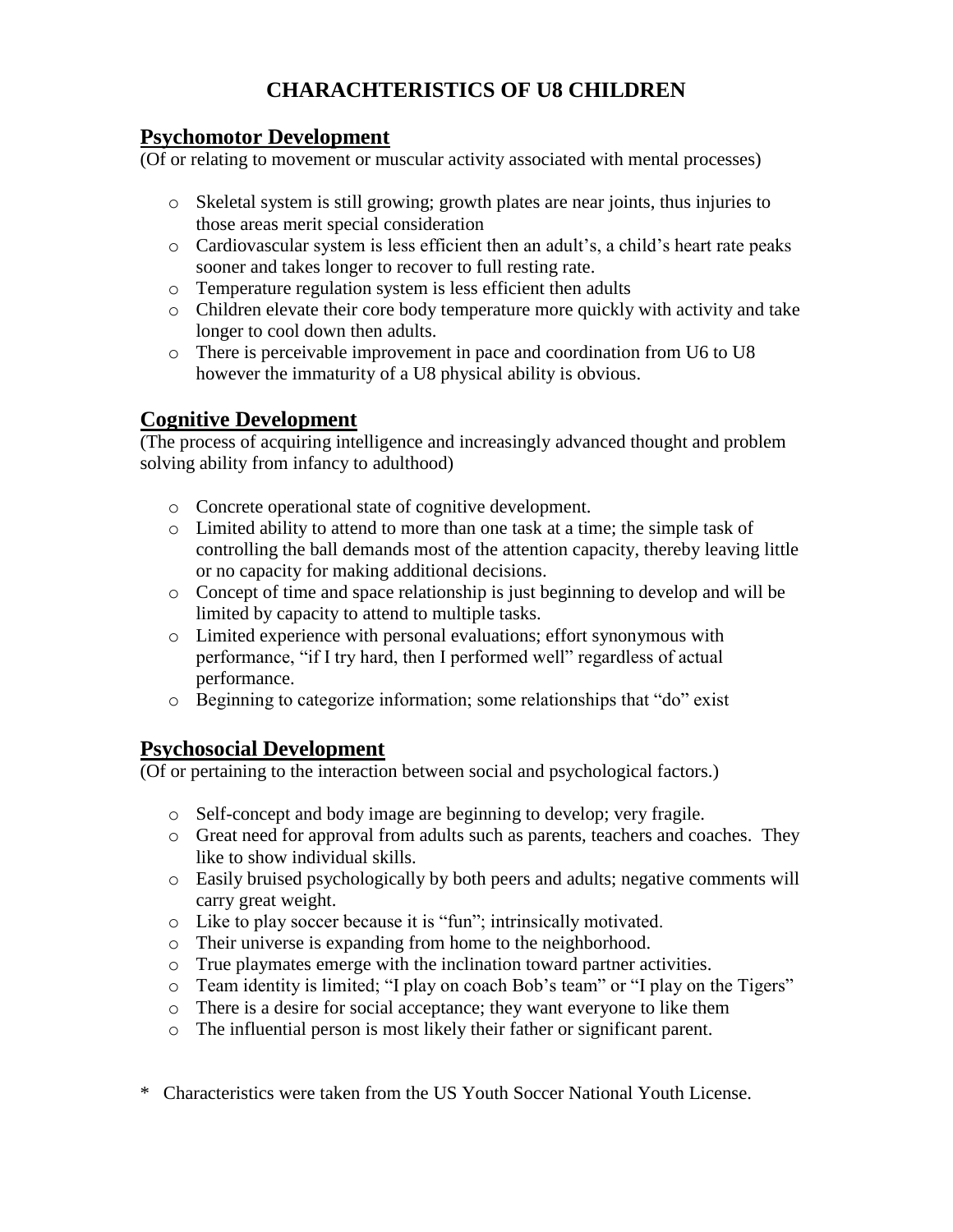## **CHARACHTERISTICS OF U10 CHILDREN**

#### **Psychomotor Development**

- o Gross and small motor skills become more defined
- o Boys and girls begin to develop separately
- o Ability to stay on task is lengthened
- o Greater diversity in playing ability and physical maturity, physically mature individuals demonstrate stronger motor skills
- o More prone then adults to heat injury
- o Accelerated heat loss, increases risk of hypothermia

## **Cognitive Development**

- o Some children begin moving from concrete operational to forming operational stage
- o Lengthened attention span, ability to sequence thought and actions
- o Pace factor becoming developed (starting to think ahead)
- o More inclined towards wanting to play rather than being told to play
- o Demonstrate increased self-responsibility (i.e. bring ball, water, tuck in jersey, pull up socks)
- o Starting to recognize fundamental tactical concepts, such as changing directions of ball, but not always sure why
- o Repetitive technique very important, but it must be dynamic and not static

## **Psychosocial Development**

- o Beginning to develop self-concept, body awareness, and self-image through movement.
- o Egocentric see the world only from their perspective, demonstrated through parallel play. They all want the ball – their ball!
- o Need generous praise and the opportunity to play without pressure.
- o Influential person in their life is most likely their mother or significant parent.
- o May verbalize team, but does not understand group or collective play.

\* Characteristics were taken from the US Youth Soccer National Youth License.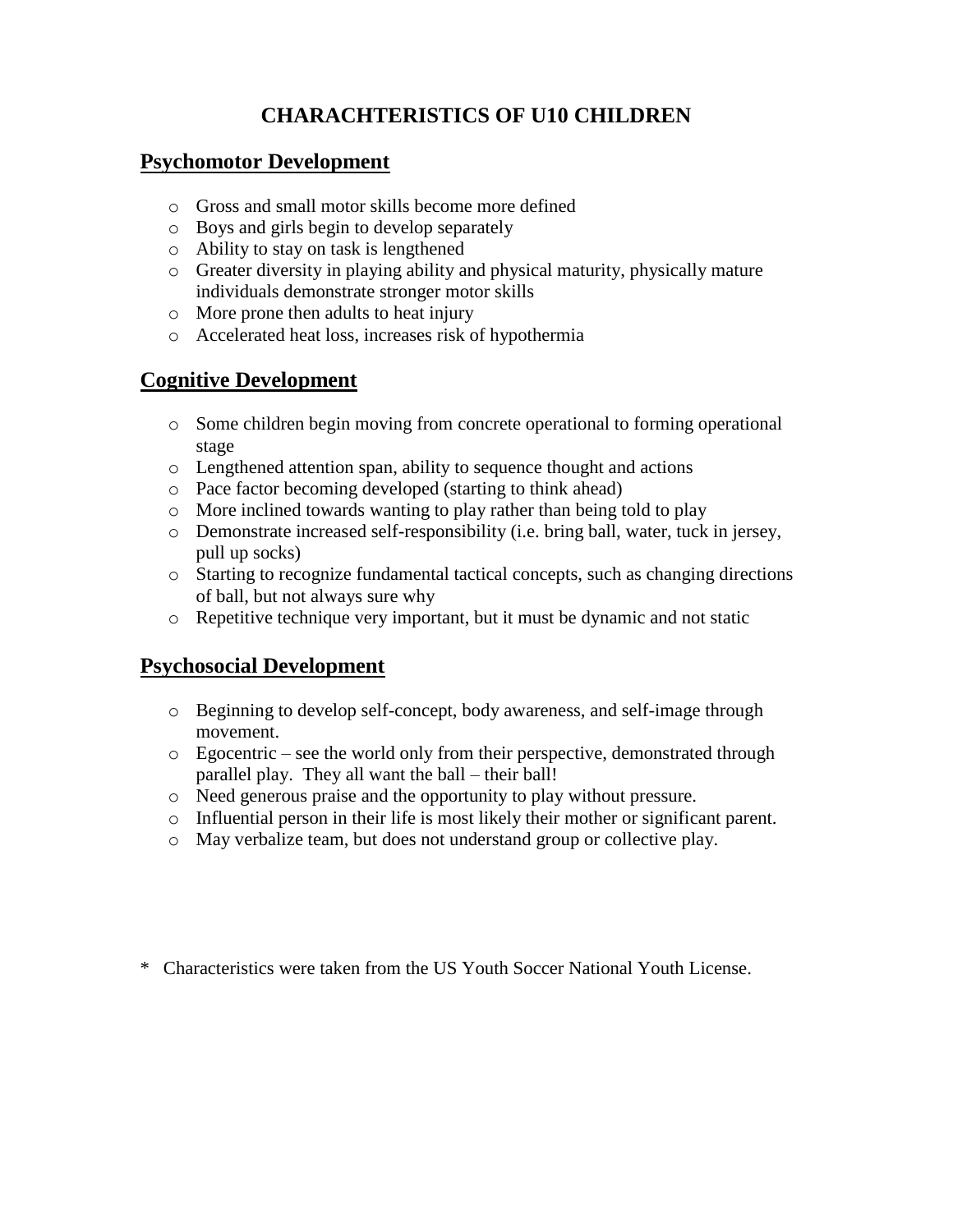## **CHARACHTERISTICS OF U12 CHILDREN**

### **Psychomotor Development**

- o The average age for the beginning of pubescence in girls is 10 years with a range of 7-14, for boys is age 12 with a range of 9-16
- o Strength building activities require overloading the muscles to a greater extent than endurance activities
- o Flexibility training is key to prevention of injury
- o Overuse injuries, burnout and high attrition rates associated with high-intensity children's program that fail to stress
- o Development and learning enjoyment
- o Begin to develop abilities to sustain complex coordinated skill sequences

## **Cognitive Development**

- o Formal operational stage of cognitive development
- o Changes in thought process are the result in an increased ability to acquire and apply knowledge
- o Begins to think in abstract terms and can address hypothetical situations
- $\circ$  A systematic approach to problem solving appears at this stage, the game of soccer must present the ability to think
- o Creativity and solve problems while moving

## **Psychosocial Development**

- o More TV, less structured play
- o Beginning to spend more time with friends and less with parents
- o Popularity influences self-esteem
- o Whether a child enters puberty early or late has important psychological implications
- o Learning an appropriate sex role
- o Children are susceptible to conform to peer pressure
- o Most children seek peers that are most like them in age, race, sex and socioeconomic status, opportunity to introduce the value of cultural diversity

\* Characteristics were taken from the US Youth Soccer National Youth License.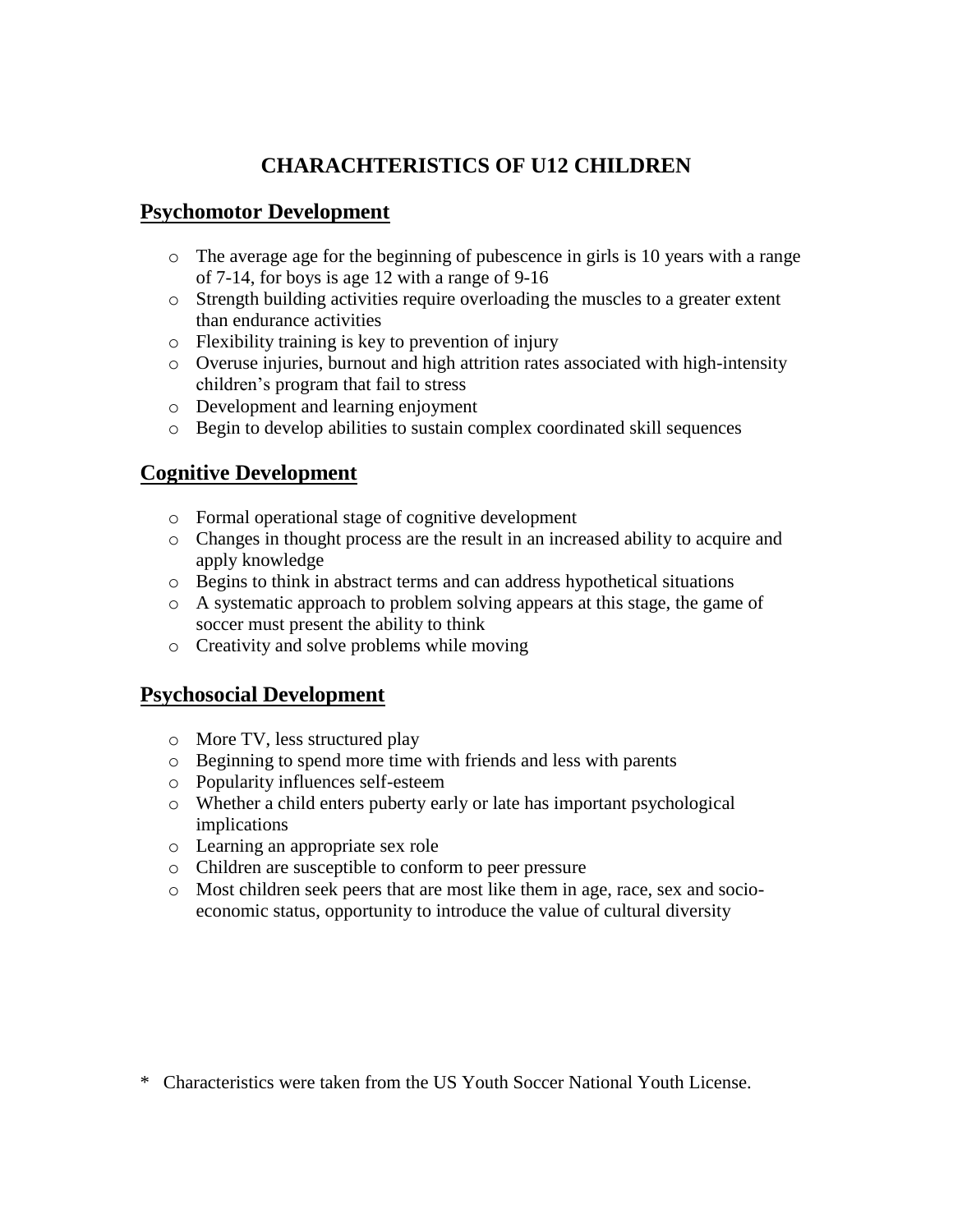## **IMPLICATIONS FOR COACHING SOCCER**

#### **Time of Training Sessions and Number per work week**

- $\checkmark$  (U6) 45 Minutes 1 day per week with one game on weekend
- $\checkmark$  (U8) 1 Hour 1 to 2 days per week with one game on weekend
- $\checkmark$  (U10) 1 Hour 15 to 1 Hour 30 min 1 2 days per week and one game

\*Note that these are organized training and games; players must be encouraged to do much more on their own with a ball.

#### **Activities in a Training Session**

- $\checkmark$  U6 Many of short duration, mostly individual type games.
- $\checkmark$  U8 Many of short duration using groups of two.
- $\checkmark$  U10 Fewer activities, longer periods.

\*Types of activities must emphasize individual Technical Development

#### **Nature of Training Session**

- $\checkmark$  Upbeat
- $\checkmark$  Encouraging
- $\checkmark$  Stimulating
- $\checkmark$  Many short water breaks
- $\checkmark$  Very little explanation
- $\checkmark$  Short demonstration
- $\checkmark$  Lots of player participation
- $\checkmark$  Every player has a ball

#### **Some Suggested Absolutes**

- $\checkmark$  Try to have fun
- $\checkmark$  Training sessions, though fun in nature, must have a defined objective
- $\checkmark$  Player mistakes are an expected circumstance of our game
- $\checkmark$  None of these are appropriate: criticism, threats, blame, yelling, humiliating, ridiculing, and/or showing biases
- $\checkmark$  Above all leave the "winning at all cost" notion in the trash

#### **An Approach to the game for a U6 through U8 players**

- $\checkmark$  Coaches are role models
- $\checkmark$  A Coach is one of the four most important influences in a child's life
- $\checkmark$  Players are affected by a coach's behavior on the sidelines
- $\checkmark$  Children play soccer because they want to kick the ball
- $\checkmark$  Short verbal blips followed by a chance to move around and touch the ball will get great results
- $\checkmark$  Try to let the players have fun and you'll keep your sanity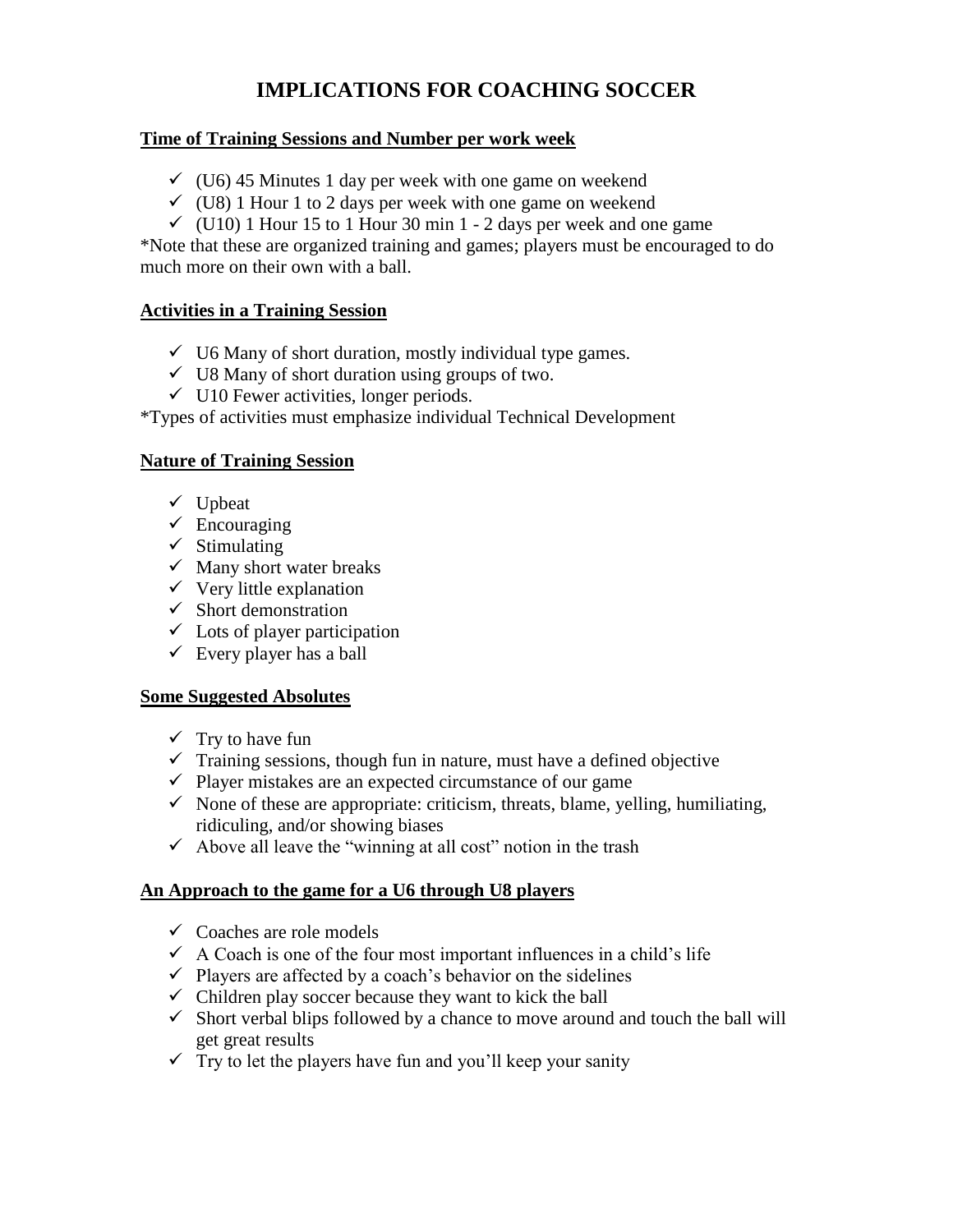#### **Some Recommended Solutions**

- $\checkmark$  A key to being a successful youth soccer coach (does not mean winning) is to draw upon your life experiences
- $\checkmark$  If you grew up playing sports of any kind, you possess some knowledge of good and bad coaching technique
- $\checkmark$  Don't place yourself above the boys and girls
- $\checkmark$  Be organized, but not rigid, that could lead to boredom

#### **Things a coach should know**

#### **Don't**

- $\checkmark$  Become frustrated
- $\checkmark$  Yell or intimidate
- $\checkmark$  Be afraid to adjust your training activities if the children aren't enjoying them

#### **Do**

- $\checkmark$  Keep players active with the ball
- $\checkmark$  Vary the activities based on the attention span
- $\checkmark$  Spread positive reinforcement to all players, not just the starts
- $\checkmark$  Enjoy yourself

#### **General Human Nature Concepts**

- $\checkmark$  Understand why children play
- $\checkmark$  Every child has different needs
- $\checkmark$  Needs range from attention to development and self confidence
- $\checkmark$  Don't forget love, discipline, the desire to improve, friendships, etc
- $\checkmark$  Try to determine each child's needs and then attempt to fill at least part of it
- $\checkmark$  Use what works for you and lose what didn't work

#### **How do you become more educated?**

- $\checkmark$  Try to have fun
- $\checkmark$  Training sessions, though fun in nature, must have a defined objective
- $\checkmark$  Player mistakes are an expected circumstance of our game
- $\checkmark$  None of these are appropriate: criticism, threats, blame, yelling, humiliating, ridiculing, and/or showing biases
- $\checkmark$  Above all leave the "winning at all cost" notion in the trash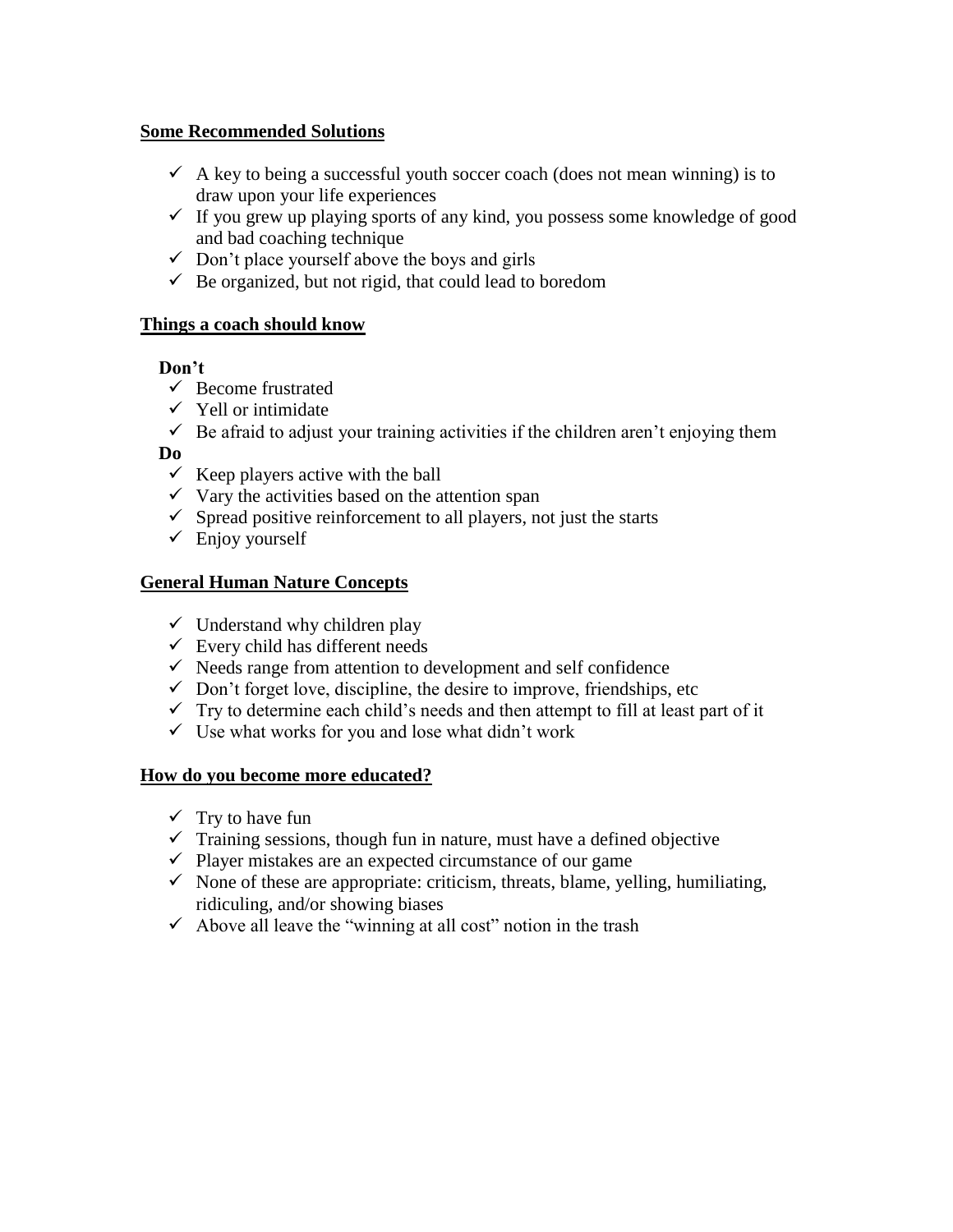#### **Developing your Coaching Philosophy**

- $\checkmark$  Winning VS. Losing
- $\checkmark$  Teaching skill even though you are likely to lose some games to teams that rely on play physically. The skilled players will be better in the long run.
- $\checkmark$  Total development vs. single position improvement
- $\checkmark$  Relationship with parents and spectators to players, referees and opponents
- $\checkmark$  Playing possession soccer vs. kick and run
- $\checkmark$  Development of all players on your team
- $\checkmark$  Educate your parents to understand they should not yell at players, not to applaud bad habits, not to yell at referees and opposing players and most of all to deemphasize winning and losing

#### **The Training Session**

- $\checkmark$  Players should have a good time during the training sessions
- $\checkmark$  Players should spend the majority of their time in technical development
- $\checkmark$  Players should touch the ball as much as possible
- $\checkmark$  Some portion of each training session should emphasize shooting/finishing
- $\checkmark$  Some portion of each training session should deal with goalkeeping
- $\checkmark$  At this early age, all players should have the opportunity to practice goalkeeping

#### **What should the training sessions consist of?**

- $\checkmark$  Every session should begin with a warm-up
- $\checkmark$  The progression we should use is:
- $\checkmark$  Fundamental = low pressure
- $\checkmark$  Next we can add the following:
- $\checkmark$  The pressure of time (doing it faster)
- $\checkmark$  The pressure of space (doing it in smaller area)
- $\checkmark$  The pressure of an opponent with restrictions (replicate the game)
- $\checkmark$  Each training session should finish with two goals and no restrictions i.e. a scrimmage game

#### **What is Player Development?**

- o Activities for the children's participation that focuses on the involvement with the ball to ensure fun and enjoyment
- o Players exposed to playing every position
- o One player one ball
- o Activities designed to maximize the number of touches by each player at practice
- o Rules and equipment modification according to the players age group
- o Activities designed to promote thinking, not just doing drills
- o Emphasize player development, de-emphasize winning and losing. The philosophy of "player development" needs to be conveyed to all players and parents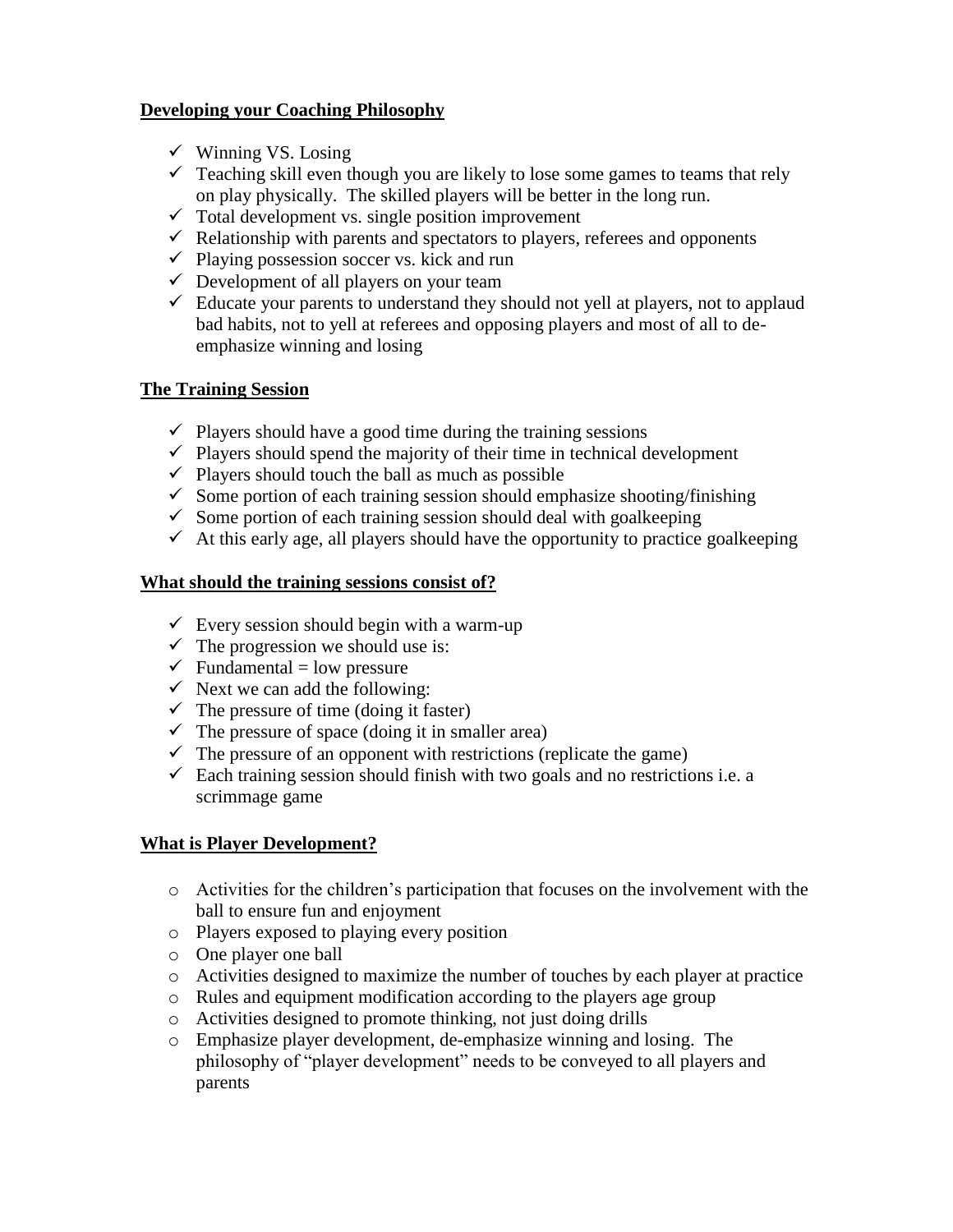#### **Role of the Coach**

- o Serve as a facilitator (set up conditions and environment for learning)
- o Players need to have fun and receive positive feedback
- o Coach must be enthusiastic
- o Practices should be conducted in the spirit of enjoyment and learning
- o Activities need to be geared toward achieving success
- o A Positive Role Model
- o Demonstrates respect for team members, opponents, referees, parents, spectators, and opposing coaches
- o To have a responsibility to the game itself
- o Understands who they are coaching
- o Children are not defined by chronological age only; children mature and develop at their own pace
- o Treat each child as an individual
- o Not all children participate for the same reasons
- o As a teacher ("The game is a great teacher")

## **The Three main areas of a practice session**

#### **Step one a fundamental warm up**

- Your age appropriate warm up should prepare the players both physically and mentally for the training session
- The warm up must incorporate a technical or tactical element and both static and ballistic stretching

#### **Step two individual activities**

 As appropriate for the age, although this may be addressed during the warm up period or within the small group activities. The need for this portion of practice will depend upon the ability of the players

#### **Step three individual activities**

- This area includes small-sided games that will lead into larger group games
- Small group activities or games will provide a majority or your coaching sessions
- Large group/team activities (This does not mean 11v11 games) will be situations that require you playing 6v6 or 6v7 (numbers up or down etc)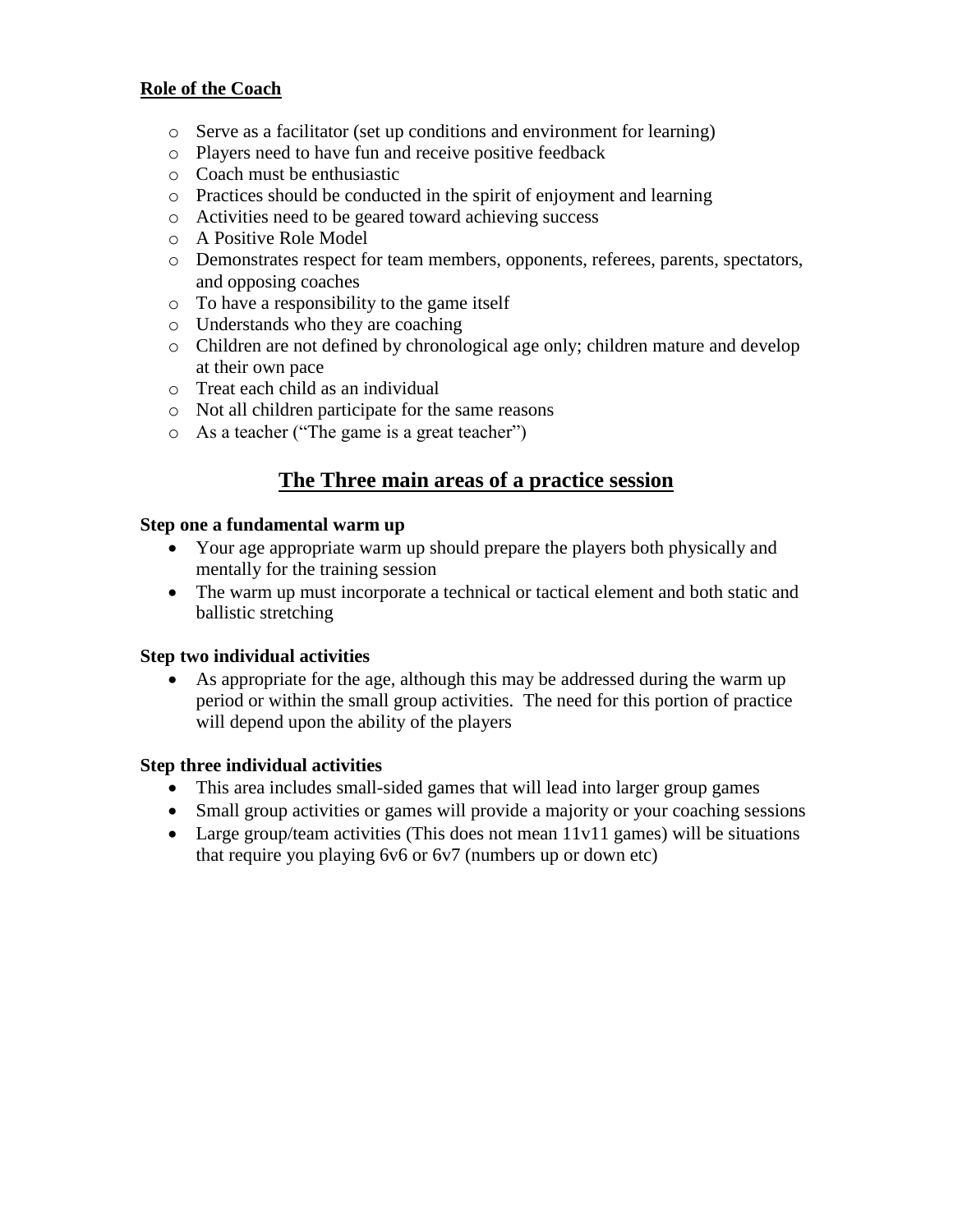#### **The Coaching/Teaching progression**

#### **Fundamental**

Zero pressure of an opponent with movement

#### **Match Related**

Add pressure of limited time, space, and opponents

#### **Match Condition**

• The Game (scrimmage) with two goals and no restrictions

#### **The Player**

#### **Four Stages of Development learning**

Sensory Motor  $-0$  to 2 years (learn by sight, touch, and sound)

Pre-operational – 2-7 years (learn by talking, TV, signs, main influences mother, and start their formal schooling and use symbols to represent objects)

Concrete Operational – 8-11 years (adjusting to rules and structure)

Formal Operational – 11 years (thinking and decision mode, can think ahead)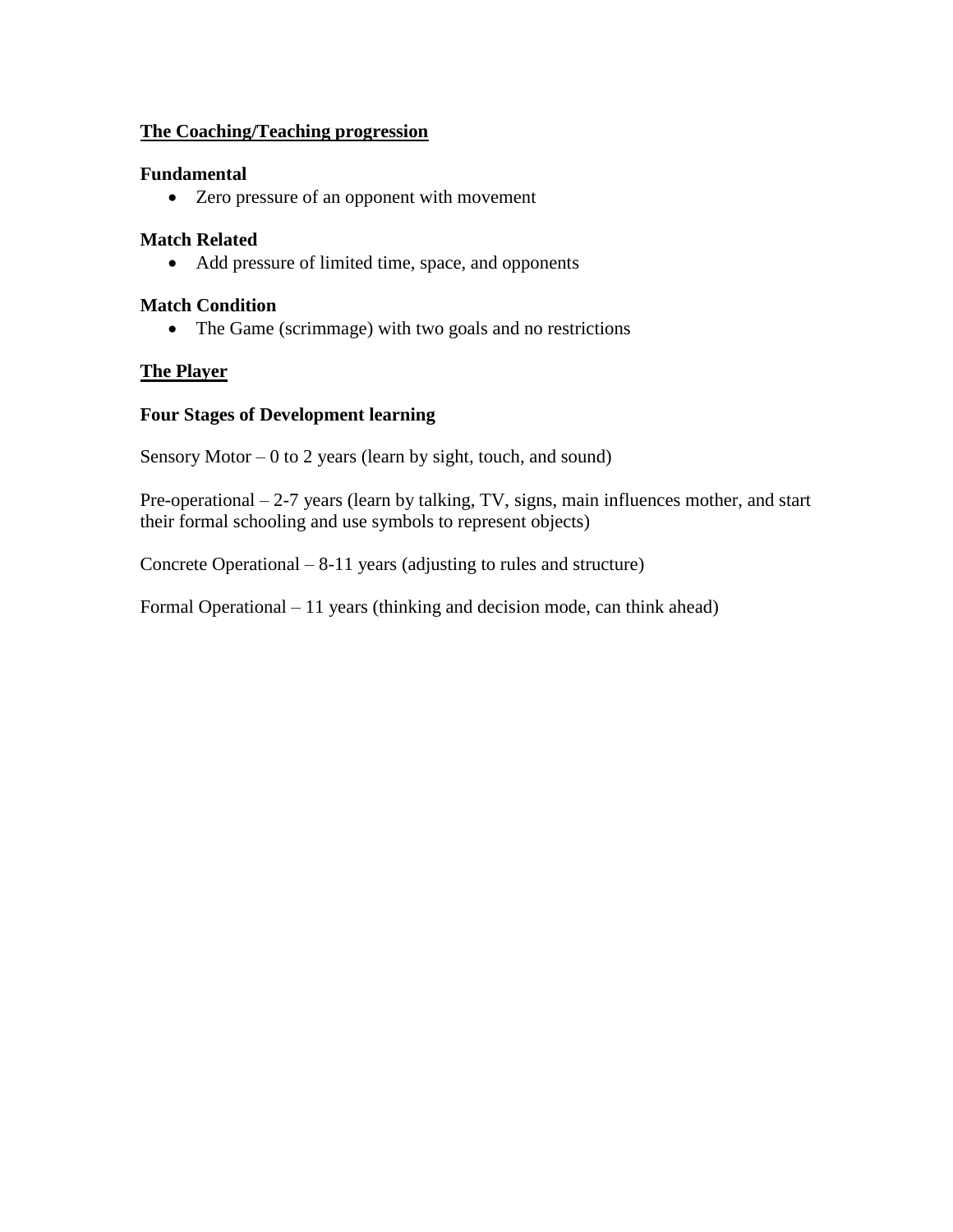## **Team Administration**

#### **How to evaluate yourself as a good coach**

- $\checkmark$  A good coach is someone who knows that winning is wonderful but not get caught up in this aspect
- $\checkmark$  A good coach is someone who gets to practice on time and sets up and stays after to be sure every player has a safe ride home
- $\checkmark$  A good coach is someone who makes sure that everyone gets to play
- $\checkmark$  A good coach is someone who can help a child learn and allow players to make mistakes
- $\checkmark$  A good coach is someone who helps a child to develop ability and confidence that sometimes did not exist before
- $\checkmark$  A good coach is someone the player will remember long after the last game has ended and the season is over and them wanting to play another season

#### **Principles of Coaching Youth Soccer**

- **1.** Developmentally Appropriate
- **2.** Clear Concise Correct
- **3.** Information (Brevity Clarity Relevance)
- **4.** Simple to Complex
- **5.** Safe and Appropriate Training Area
- **6.** Decision Making
- **7.** Implications of the Game
- **8.** Elements of the Game

#### **Principles of Coaching Youth Soccer**

- o Patience
- o Sense of Humor
- o Generosity
- o Common Sense
- o Mature Outlook and Disposition
- o Professional approach to training and game preparation
- o Leadership and Self-Confidence
- o Determination
- o Humility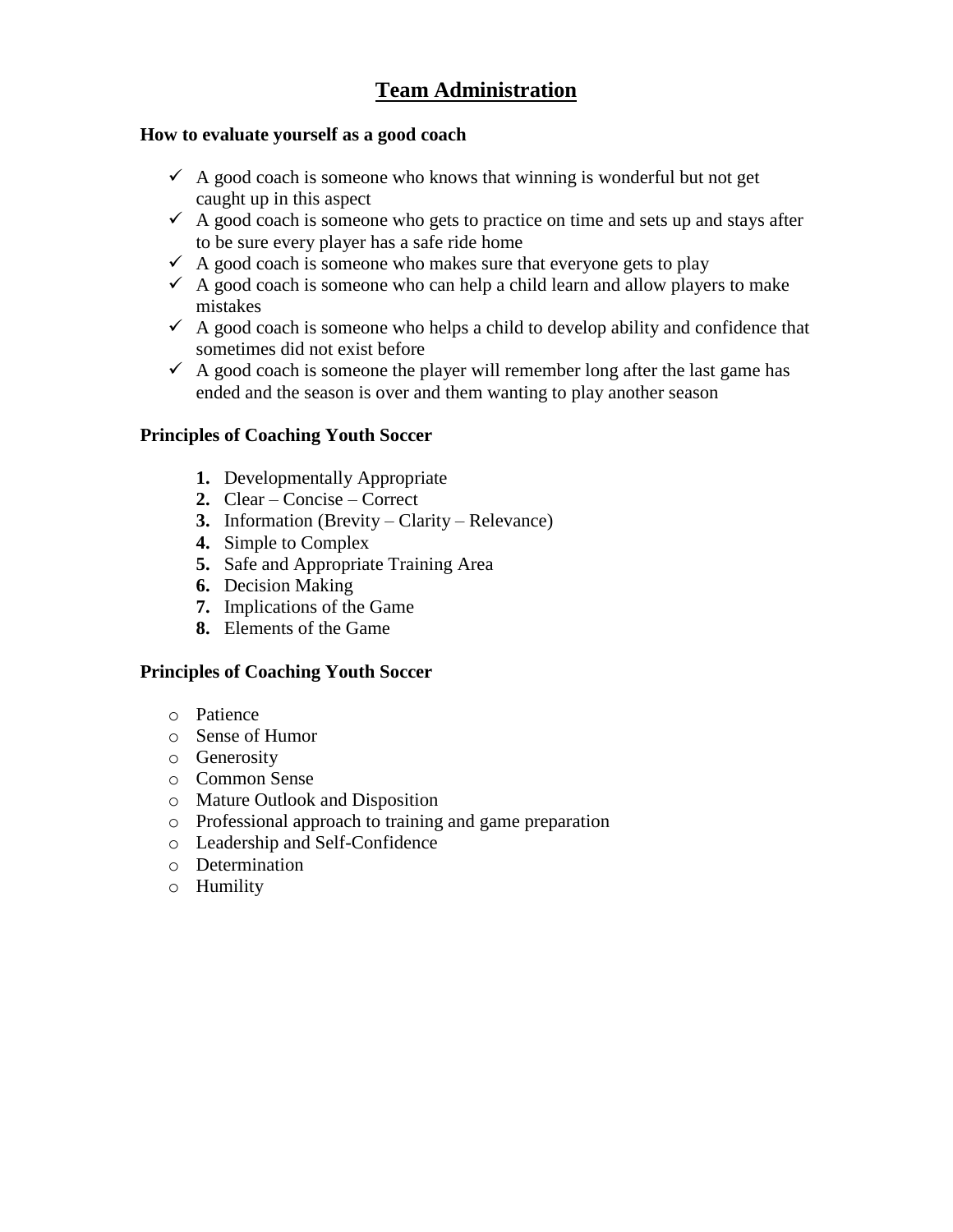## **Developing your Coaching Philosophy**



- $\checkmark$  Any coaching action you take is preceded by a certain decision
- $\checkmark$  Any decision you make is based upon your philosophy
- $\checkmark$  A person's philosophy encompasses your personal beliefs, motivation, experiences, and methods
- $\checkmark$  Coaching is a profession and an ongoing process
- $\checkmark$  This is the beginning of that process which will carry through coaching career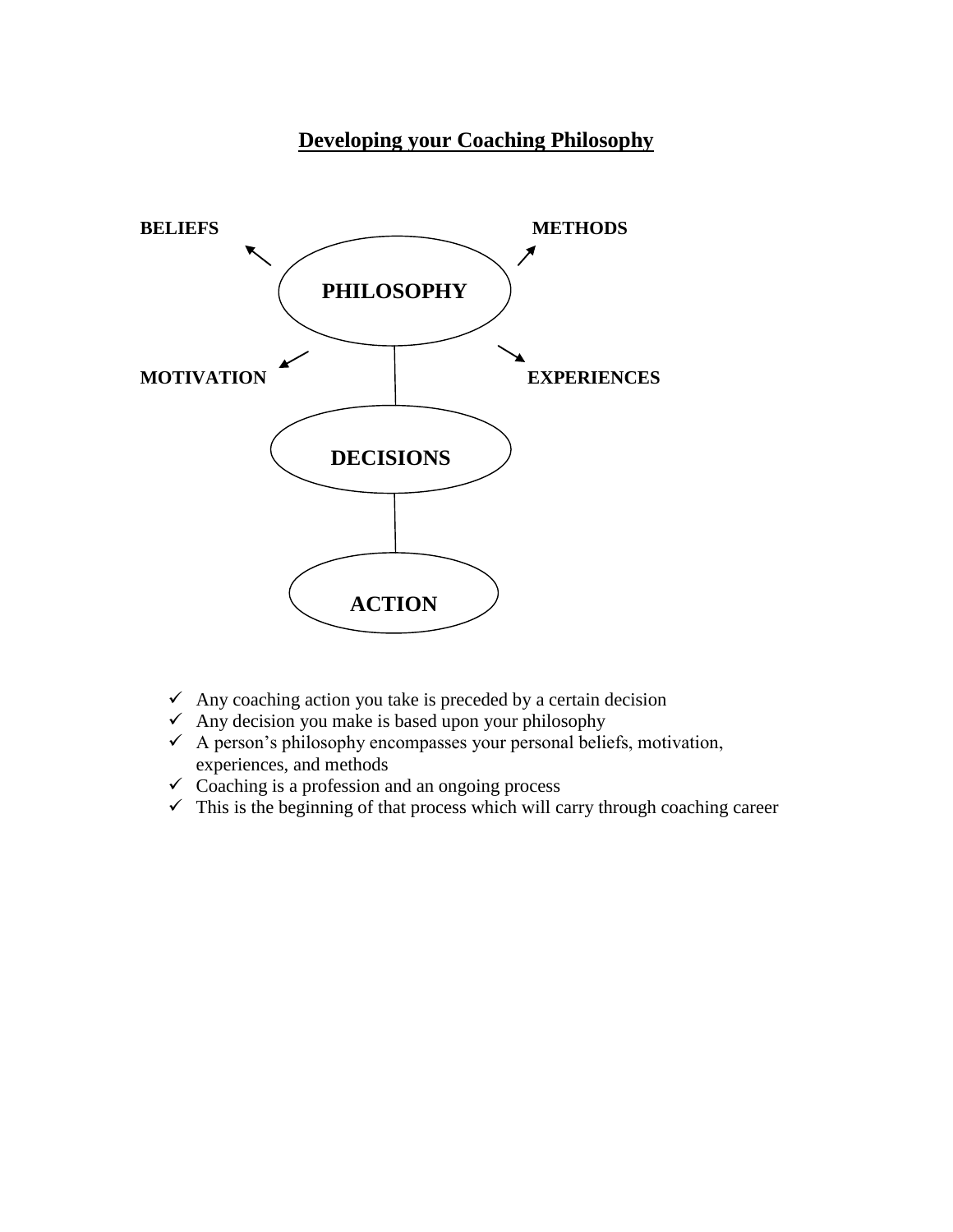## **Team Organization**

#### **Pre-Season Parent Orientation Meeting**

All coaches are highly encouraged to establish effective lines of communication with team parents and hold an orientation meeting at the start of the season. This is the most important meeting a coach will have. See below recommendations:

#### **Purpose of Parent Meeting**

- Will help parents to understand the objectives and goals of the program
- Enables parents to become more acquainted with you as the coach
- Inform parents about the nature (and inherent risks) of the sport
- Inform parents of your expectations of them and their child
- Enable you to address any concerns of the parents
- Established clear lines of communication between, you, parents and players
- Allows you to obtain prenatal support (Assistant coaches, team parent, etc)

#### **Things to Consider when Organizing a Parent Meeting**

- Hold it early in the season, preferably before the first practice
- Having the players present is optional
- Prepare handouts you would like to distribute
- Team rosters with names and address and telephone numbers of parents and players. Schedule for practice session, games, club/league rules, team goals and rules.
- Have a summary or outline of the meeting and be prepared and organized to conduct the meeting effectively

#### **Important Points to cover in your Meeting**

- $\checkmark$  Coach and Assistant Coach introduction
- $\checkmark$  Background information on why you are coaching and your experience
- $\checkmark$  Your coaching philosophy
- $\checkmark$  Discuss the methods you will use to teach skills
- $\checkmark$  State the importance you assign to having fun and developing skills
- $\checkmark$  State the importance that you assign personally on winning and losing
- $\checkmark$  Discuss any team rules and guidelines disciplinary procedures
- $\checkmark$  Discuss your philosophy on player rotation and time as well as how you plan to use your substitutions
- $\checkmark$  Practice/training schedule (how many times per week and how long)
- $\checkmark$  Game Schedule (How many and when is the first game)
- $\checkmark$  Minimum playing time (what rules apply to the league/club)
- $\checkmark$  Discuss the league/club fees and added costs
- $\checkmark$  Equipment that players need for games and training (Ball, shin guards, socks, shorts with no pockets, water etc)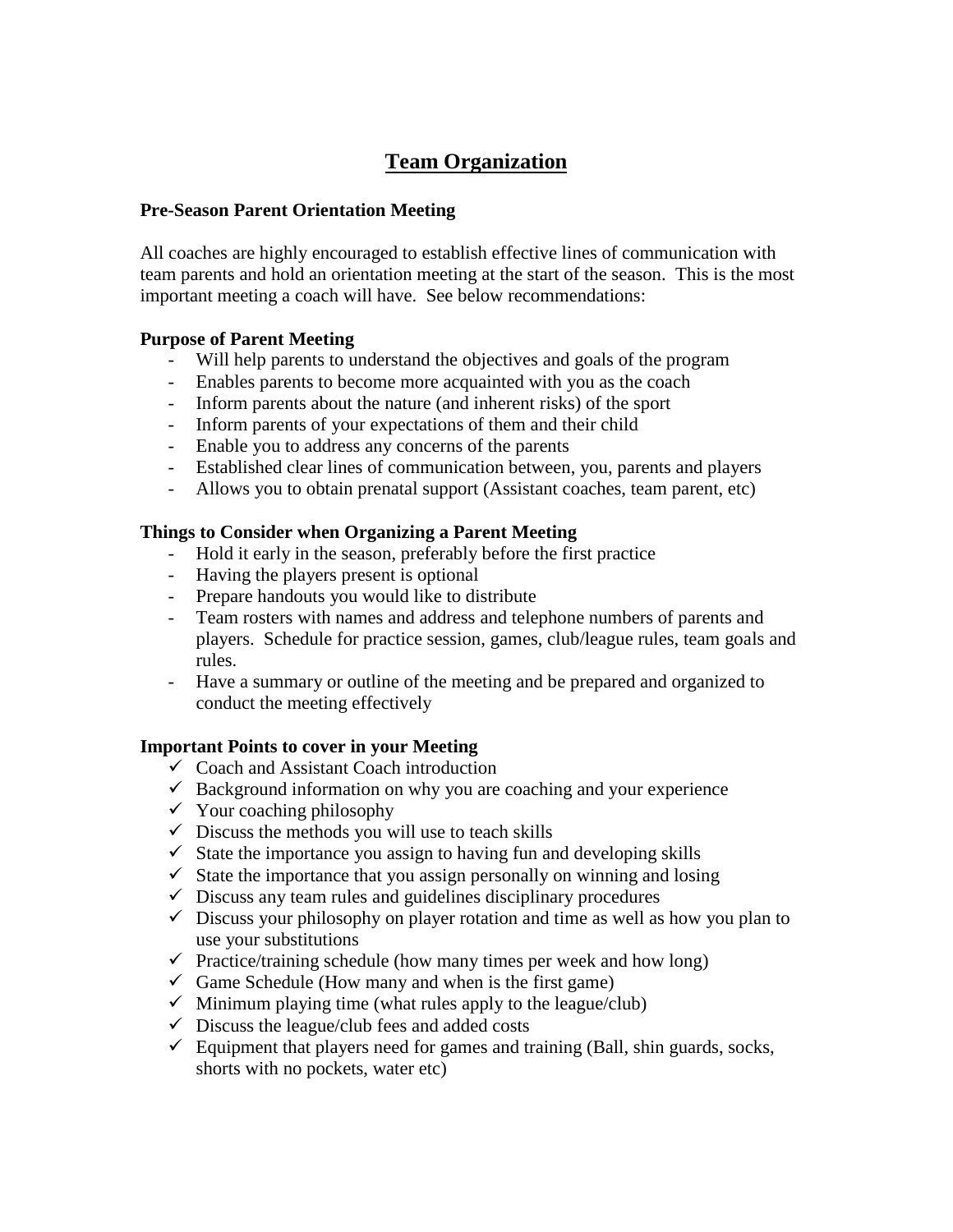## **Discuss the Coach's Responsibilities**

#### **Demonstrate Leadership and good Sportsmanship**

- Have organized practices and teach soccer fundamentals appropriate to the age level you are coaching
- Treat each child fairly and as an individual
- Provide a safe training environment (e.g. arrive at practice on time and remain after your practice until every child is picked up by an authorized adult, ensure the area you use for training is safe before practice starts, make sure all players have the right equipment for training)
- Make sure you have filled out coaches form and cleared for Risk Management and have attended a Youth Module Coaching Course

#### **Discuss Players Responsibilities**

- Attend practice/games regularly and arrive on time
- Bring all the proper equipment for practice and games
- Inform the coach in advance if they are going to miss practice or game
- Challenge yourself at each practice so that you can improve as a player
- Work towards good sportsmanship and teamwork
- Respect referees and the game
- Be supportive of your teammates at all times

#### **Discuss Parents Responsibilities**

- Transport your child to and from practices or games on time
- Be supportive of all the players (let the coach give criticism of performance)
- Help your child understand that he/she is contributing to a team effort
- Focus on mastering the skills of the game and not on the winning
- Avoid material rewards for your child
- Attend games and cheer for the team
- Refrain from criticizing the opponents, be positive with all the players
- Be respectful to referees and not question every call
- Refrain from coaching your child during or after the games (try to understand and respect the difference between the role of the coach and the parent

#### **Ten Things Kids Say That They Do Not Want Their Parents to Do:**

- 1. Don't yell out instructions
- 2. Don't put down officials
- 3. Don't yell at me in public
- 4. Don't yell at the coach
- 5. Don't put down my teammates
- 6. Don't lose your cool
- 7. Don't put down the other team
- 8. Don't lecture me about mistakes after the game
- 9. Don't forget how to laugh and have fun
- 10. Don't forget that it is just a game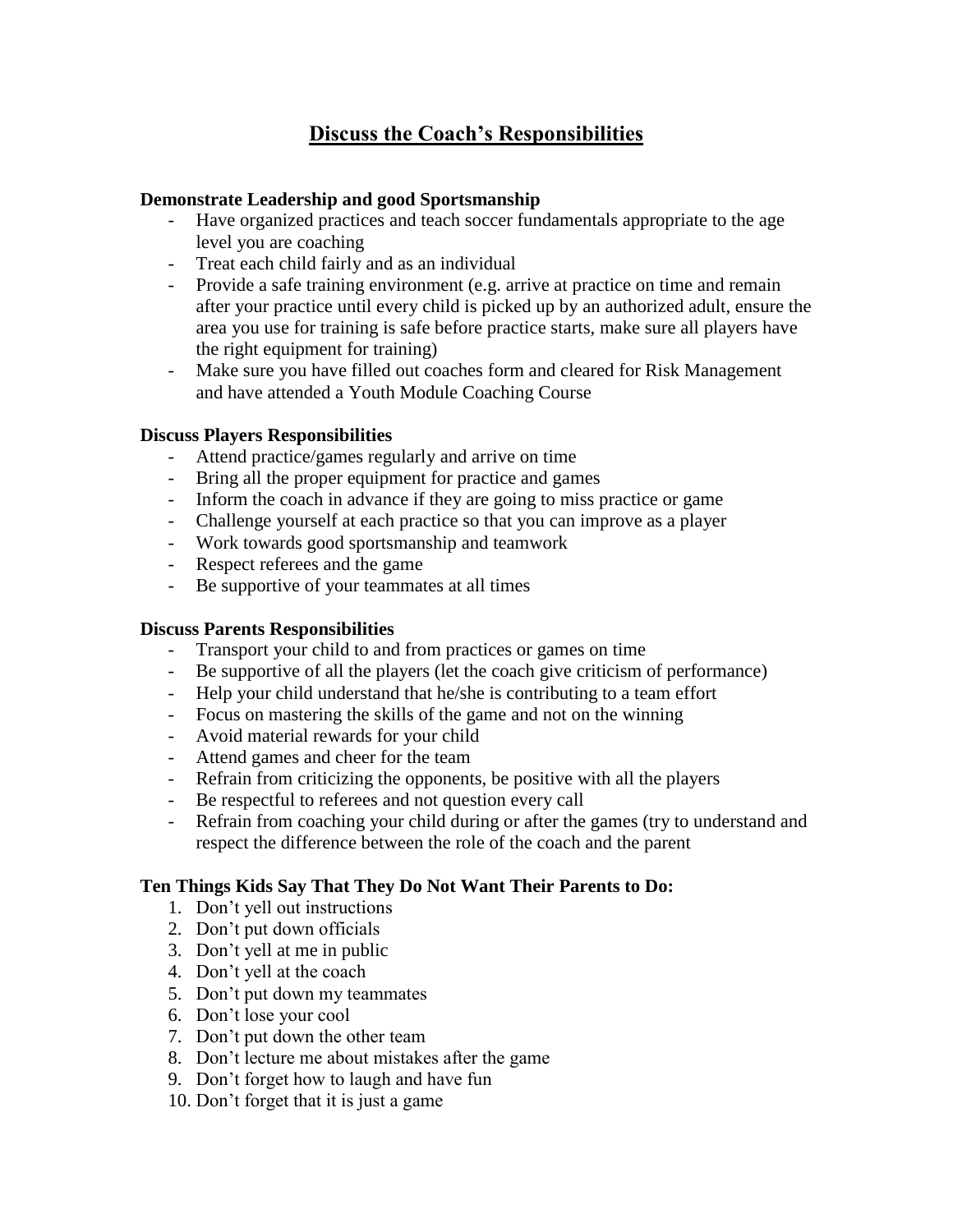## **Coaches Preparation Information and Guidance**

#### **Coaches Training Check List**

- $\checkmark$  Are the activities you choose fun?
- $\checkmark$  Are all the players involved?
- $\checkmark$  Is creativity and decision making used?
- $\checkmark$  Is the space appropriate?
- $\checkmark$  Is the coaches "feedback" appropriate?
- $\checkmark$  Are there implications for the game?

#### **Coaches must consider carefully the organization and needs for games**

#### **Pre Game**

- $\checkmark$  Prepare lineup and substitution schedule
- $\checkmark$  Remember over the course of the season, all players should have an opportunity to play different positions
- $\checkmark$  Can the coach ensure every child gets to start a game at least once
- $\checkmark$  Have equipment ready to go
- $\checkmark$  Have players arrive 30-45 minutes before kickoff to allow for warm up and would depend on age
- $\checkmark$  Appropriate warm up should replicate the game i.e. passing, dribbling, or shooting

#### **Half Time**

- $\checkmark$  Prior to half-time consider main points from the game you want to talk about
- $\checkmark$  Consider what players you will talk to privately
- $\checkmark$  Allow players time for break and to hydrate
- $\checkmark$  Keep the half time talk to the point and limit the number of coaching points
- $\checkmark$  Speak privately to any player(s) who need additional information

#### **Post Game**

- $\checkmark$  After game your number one concern is the welfare of your players
- $\checkmark$  Appropriate time for cool down
- $\checkmark$  Check for injuries
- $\checkmark$  Post game meeting with team should be brief
- $\checkmark$  The game result will affect post game talk
- $\checkmark$  A coach must determine the appropriateness of the post-game talk and the amount of comments made
- $\checkmark$  Remember that after the game ends you must start preparing for your next game
- $\checkmark$  The post game talk should not be a post mortem
- $\checkmark$  Give final instructions to players on next training session or next game time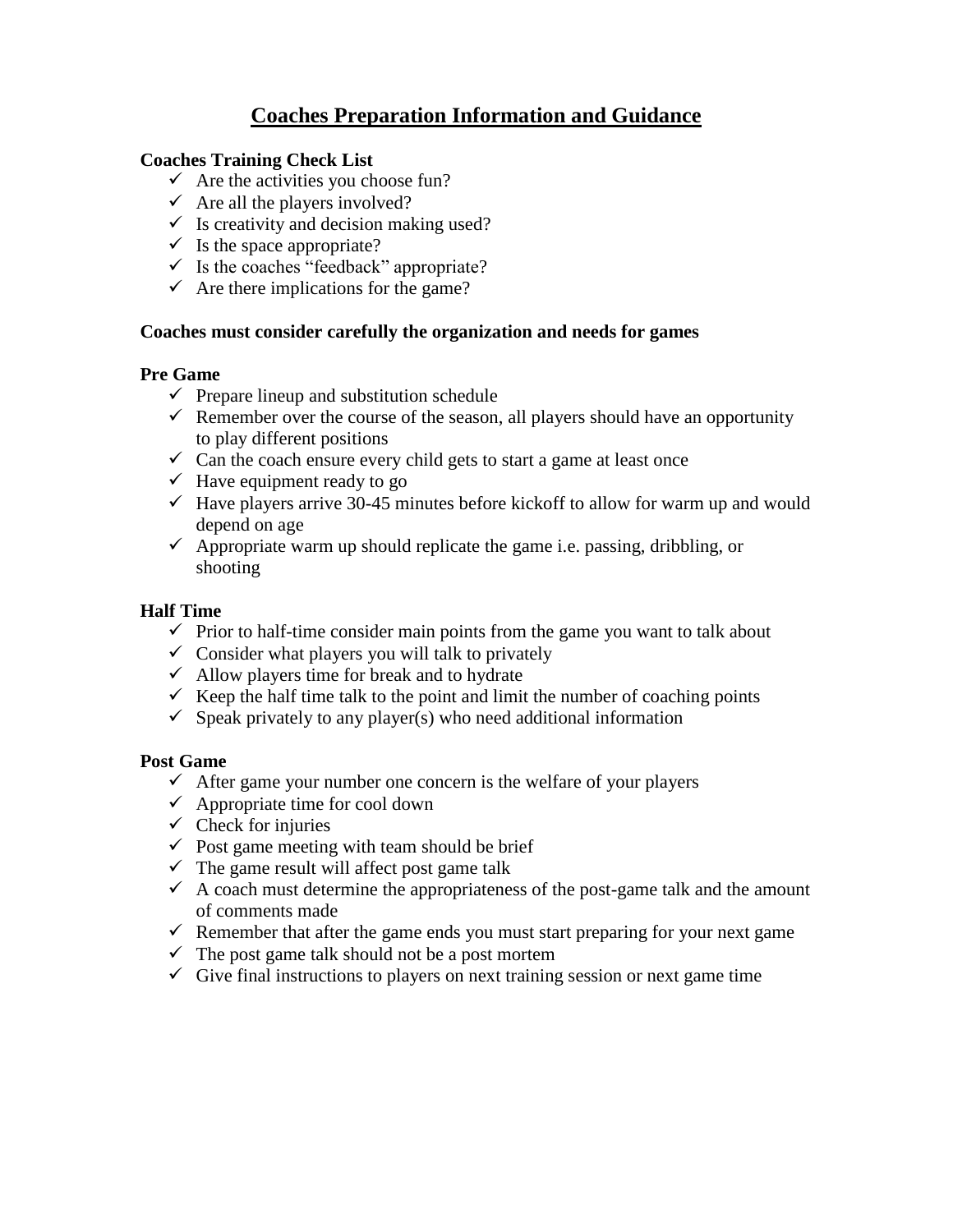#### **Three parts of a calendar season**

#### **Preseason**

- $\blacksquare$  How long is the preseason?
- What rules are applicable, i.e. school?
- $\blacksquare$  How many players will you have during the preseason?
- How many practice games will you schedule?
- What are your expectations?

#### **Season**

- Develop calendar to show game days, travel days, days off, tournament days, etc.
- Calendar is guide to scheduling to must remain flexible to change and team needs
- The need to schedule individual training during the season
- Must consider the need for regeneration during the season as well as "peaking" at the appropriate time

#### **Postseason**

- **Individual meetings with players**
- Review of season
- Time off for players for staff
- Off-season conditioning program to maintain fitness level

## **Principles of Conduct**

#### **Safety**

- $\checkmark$  My first responsibility is the health and safety of all participants
- $\checkmark$  It is recommended that coaches before certified in the basic first aid and are aware of the club, league and state requirements in this area
- $\checkmark$  Be prepared to handle first aid situations as well as medical emergencies at all practices and games, both home and away
- $\checkmark$  Have and know how to use a properly supplied first aid kit/ice
- $\checkmark$  911 emergency procedures/telephone location
- $\checkmark$  Location of nearest emergency medical facilities
- $\checkmark$  Always carry emergency medical release forms and team safely and information cards
- $\checkmark$  Follow up on all injuries with parents/guardians
- $\checkmark$  Know and understand the laws of the game
- $\checkmark$  Inspect players equipment and field conditions for safely reason
- $\checkmark$  Utilize proper teaching and instructing of players regarding safe techniques and methods of play
- $\checkmark$  Implement appropriate training programs to make sure players are fit for practice and competition
- $\checkmark$  Supervise and control your players so as to avoid injury situations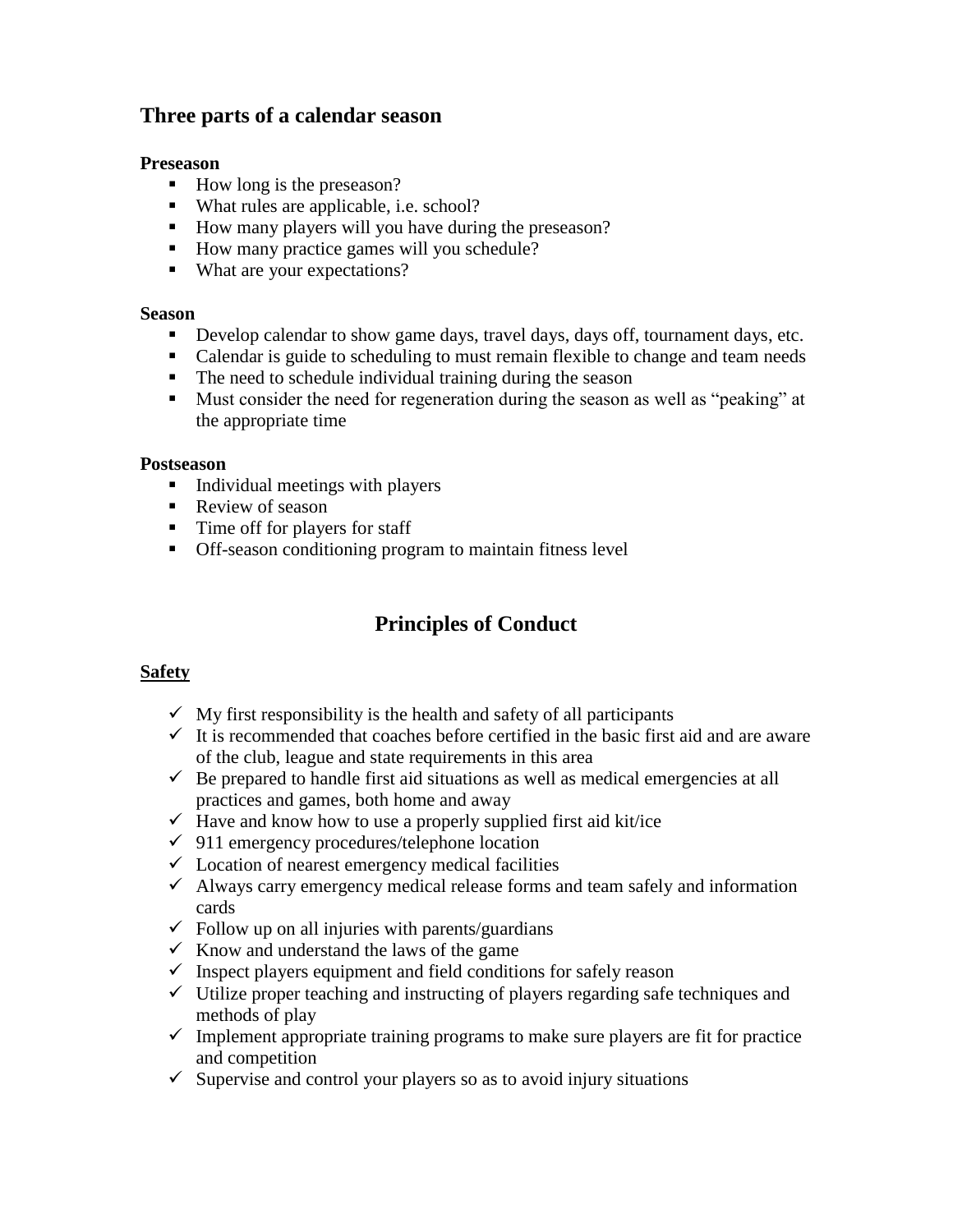## **Care and Prevention**

#### **Emergency Action Plan**

- o Have to know how to use the following
	- First Aid Kit
	- Ice and plastic bags for emergency use
	- Team Safety and information cards
	- Be first aid and CPR certified
- o Proper use of equipment
	- Proper fitting shoes, proper type of shoe for surface
- o Upkeep and monitoring of playing surfaces
- o Avoid scheduling training during the hottest periods of the day and when there is intense humidity
- o Ample water supply and breaks to give players rest
- $\circ$  Full rehabilitation of an injury prior to return to play, determined by physician
- o Recommend a physical exam by a physician prior to participation

### **Care**

#### **Rule of thumb when handling an injured player**

- o Avoid panic, stay calm and reassure the player
- o Do the primary survey: A, B, Cs (Airway, Breathing, and Circulation)
- o If necessary have someone call 911
- o Check to see how injury occurred
- o Apply RICE as necessary (Rest, Ice, Compression, Elevation)
- o Always err on the side of caution
- o Record the incident and note all actions you took and how the injury occurred

#### **\*Follow up with a phone call to check on the player's condition**

#### **Common injuries and recommendations**

#### **Nose Bleeds**

- o Place the player in a sitting position with the head forward
- o Apply pressure to just below the bridge of the nose
- o Use ice when necessary
- o If you suspect a head or neck injury do not try to control blended and stabilize and call 911

#### **Bruises/Concussions**

- o A crushing injury to a muscle or tendon caused by an outside force which causes hemorrhaging to surrounding tissues
- o Apply ice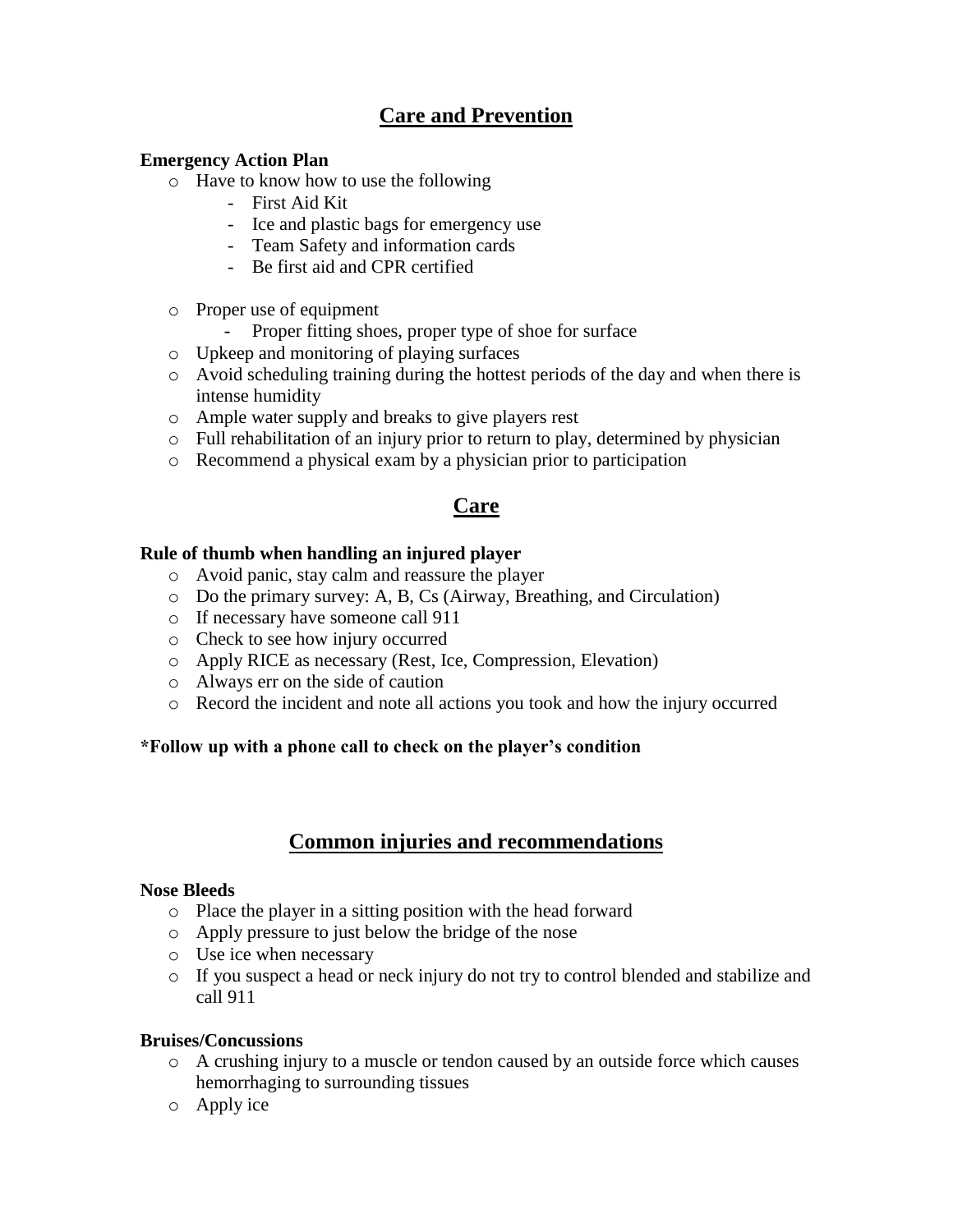#### **Sprains**

- o A frequent injury in soccer with the knee and ankle most often involved
- $\circ$  A sprain is the stretching or tearing of the ligament beyond its normal limits
- o Treatment is RICE

#### **Strains**

- o A partial tear to the muscle or tendon commonly called a "pull"
- o Treatment is RICE

#### **Heat Cramps**

- o Brief severe cramps in the muscles of the leg or abdomen that may occur during or after vigorous exercise in extreme heat
- o Lack of drinking fluids is a common cause
- o Treatment is get into a cool area, rest, and fluids

#### **Heat Exhaustion**

- o The players body is having trouble keeping itself cool
- o This condition can come on very suddenly and the players temperature is raised and may feel dizzy
- o The player is still sweating and skin feels clammy
- o Treatment is call 911, get into a cool area, loosen clothing, rest, and fluids

#### **Heat Stroke**

- o The most severe form of heat illness
- o Life threatening emergency and requires immediate medical attention.
- o Body temperature is high; skin is hot, red and dry.
- o Sweating mechanism is blocked and pulse is rapid and strong.
- o Player may lose consciousness.
- o Treatment is call 911 immediately, get into a cool area, cool the players' body by spraying or dousing with water, loosen clothing and can the player to help cool.

#### **Fractures**

- o If a body part does not have a normal appearance or function then suspect is a fracture.
- o Treatment is to not move the player, keep warm and make comfortable and call 911 immediately.

#### **Dislocations**

- o The joint will have a marked deformity with intense pain.
- o Treatment is if a player can walk immobilize the joint and immediately transport to hospital.
- o If the player is unable to walk then call 911.

#### **Concussion**

- o Usually due to a clash of heads.
- o Possible dizziness, headache, disorientation, ringing in the ears and vomiting.
- o Treatment is to remove from activity and seek medical care.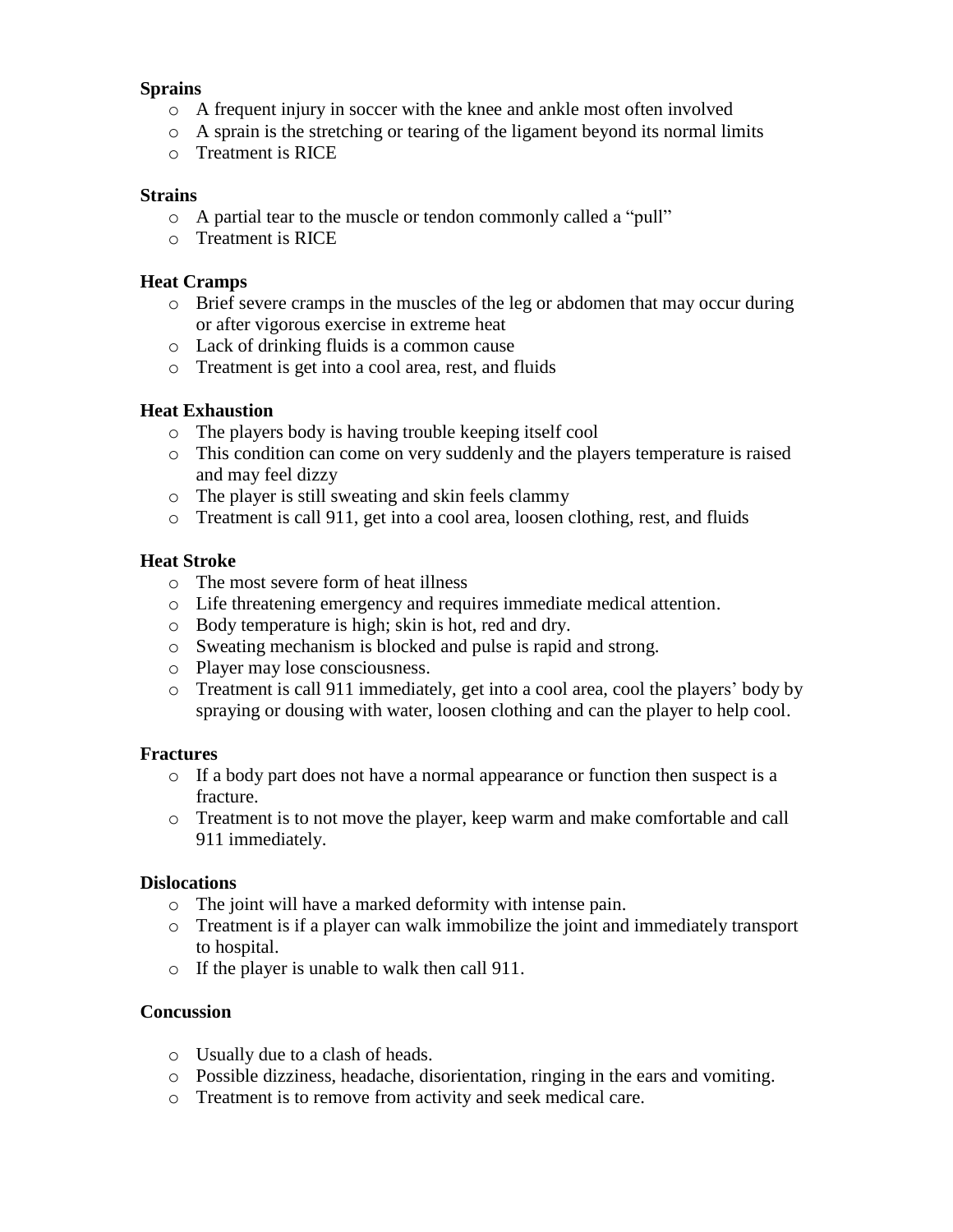## **Resuming Activity Following an Injury**

The player must not be able to return to play in practice and game conditions until the following criteria have been met:

- It is recommended that if player has had medical attention, he/she must have written permission from MD to return to activity.
- The player should be able to run straight without pain, run and turn in a figure eight without a sign of limp.
- Should be able to support weight with the injured part.
- If the injury is an ankle or knee, player should be able to do a toe raise on the injured side without being supported.
- The player should have practiced with the team prior to the competition.
- There should be no pain or swelling or disability following activity.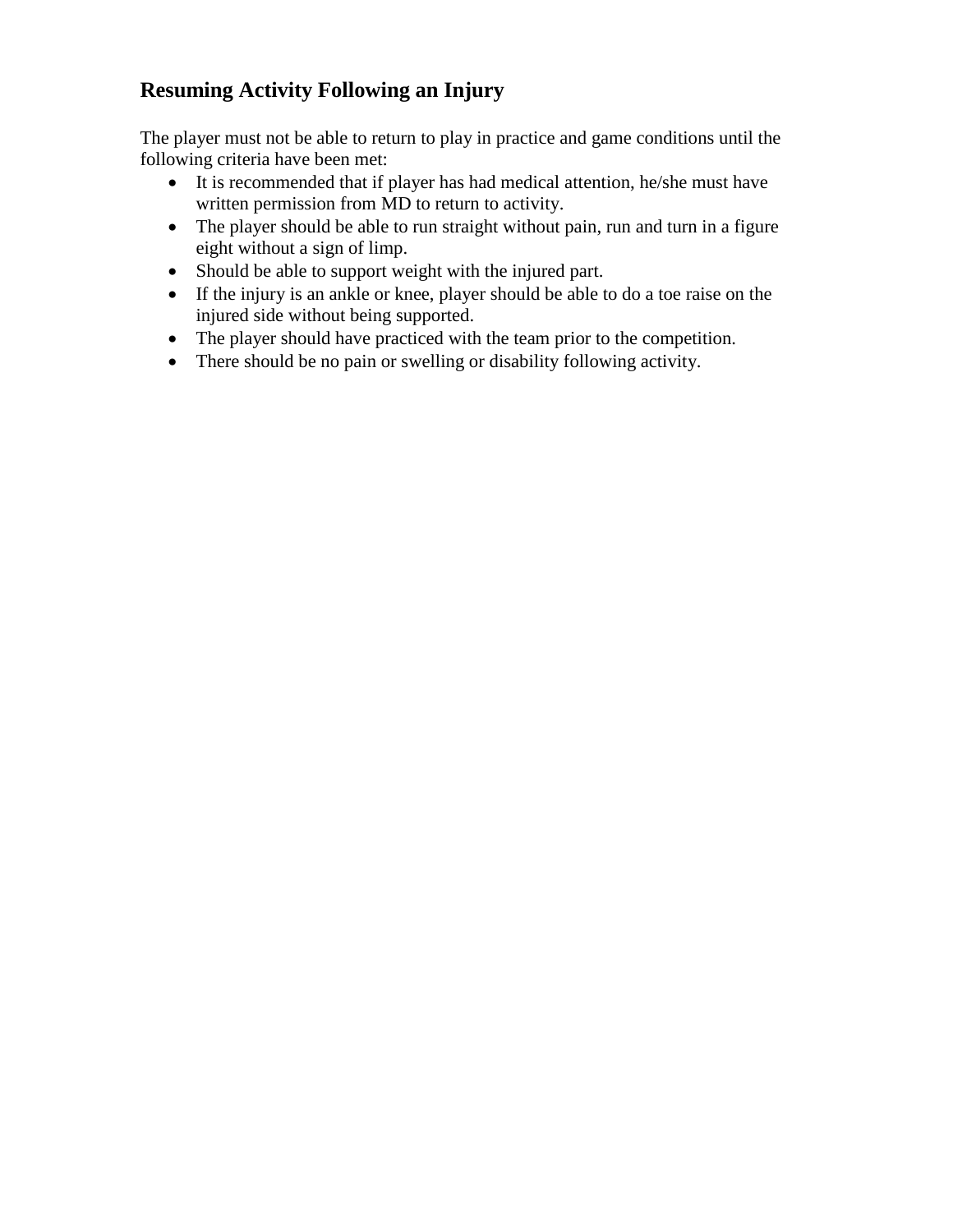## PRACTICE SESSION PLAN

## (1) Warm up

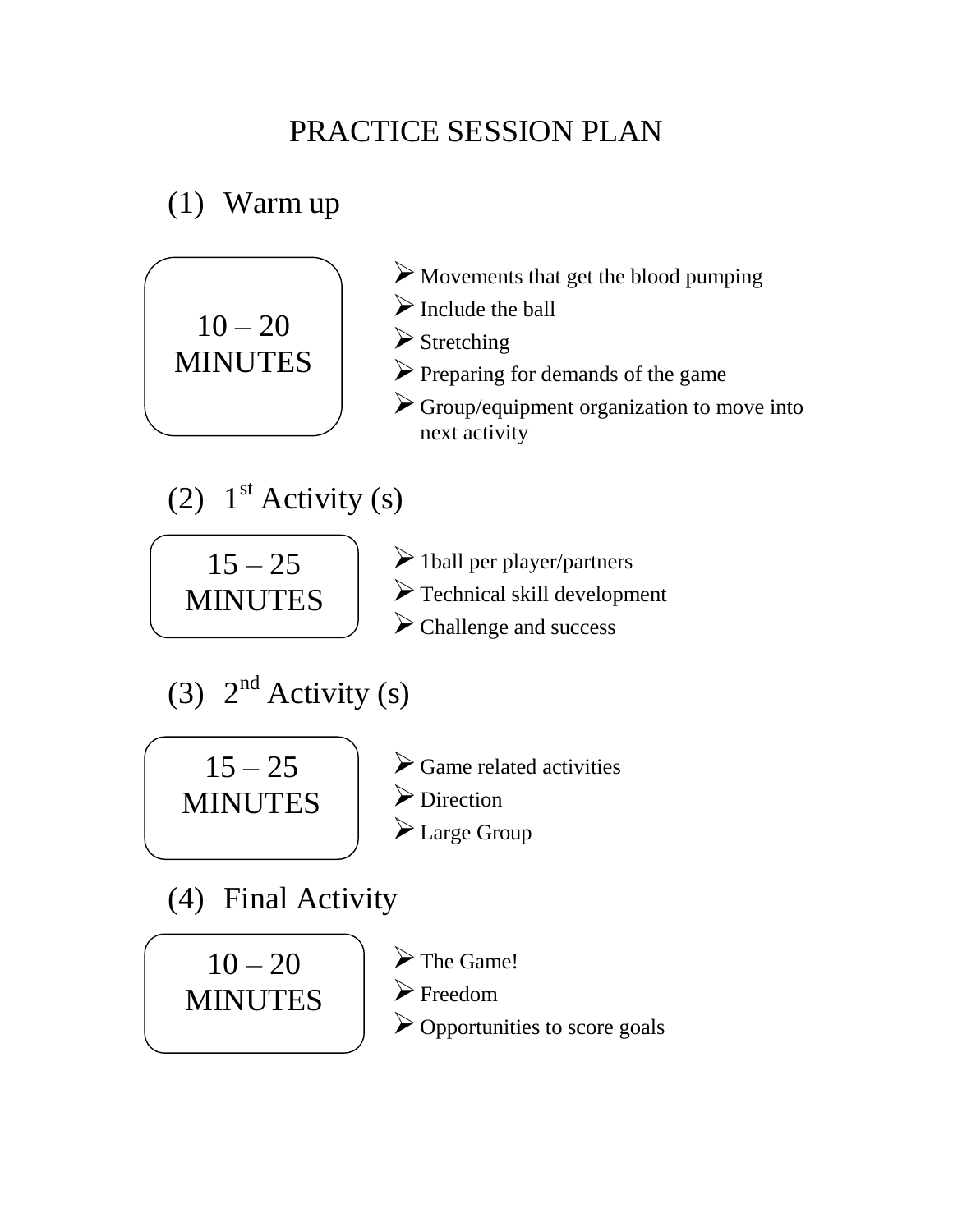## **Risk Management**

## **Risk Management and Coaching Liability**

Acceptance of a coaching position = Acceptance to duty to players

Concept of "In Loco Parentis" when the players are minors

## **Responsibilities owed to the players include**:

- o Provide proper instruction for the activity
- o Provide proper equipment for the activity
- o To provide proper supervision for practice and games
- o To take proper precautions to guard against post-injury aggravation

## **Ethics**

o An interpretation of what is right and wrong good or bad

## **Morals**

- o The Player
- o The Coach
- o A Parent
- o An Administrator

*It is Mandatory that every competitive and recreational coach in Utah Youth Soccer Association compete kid safe Risk Management.*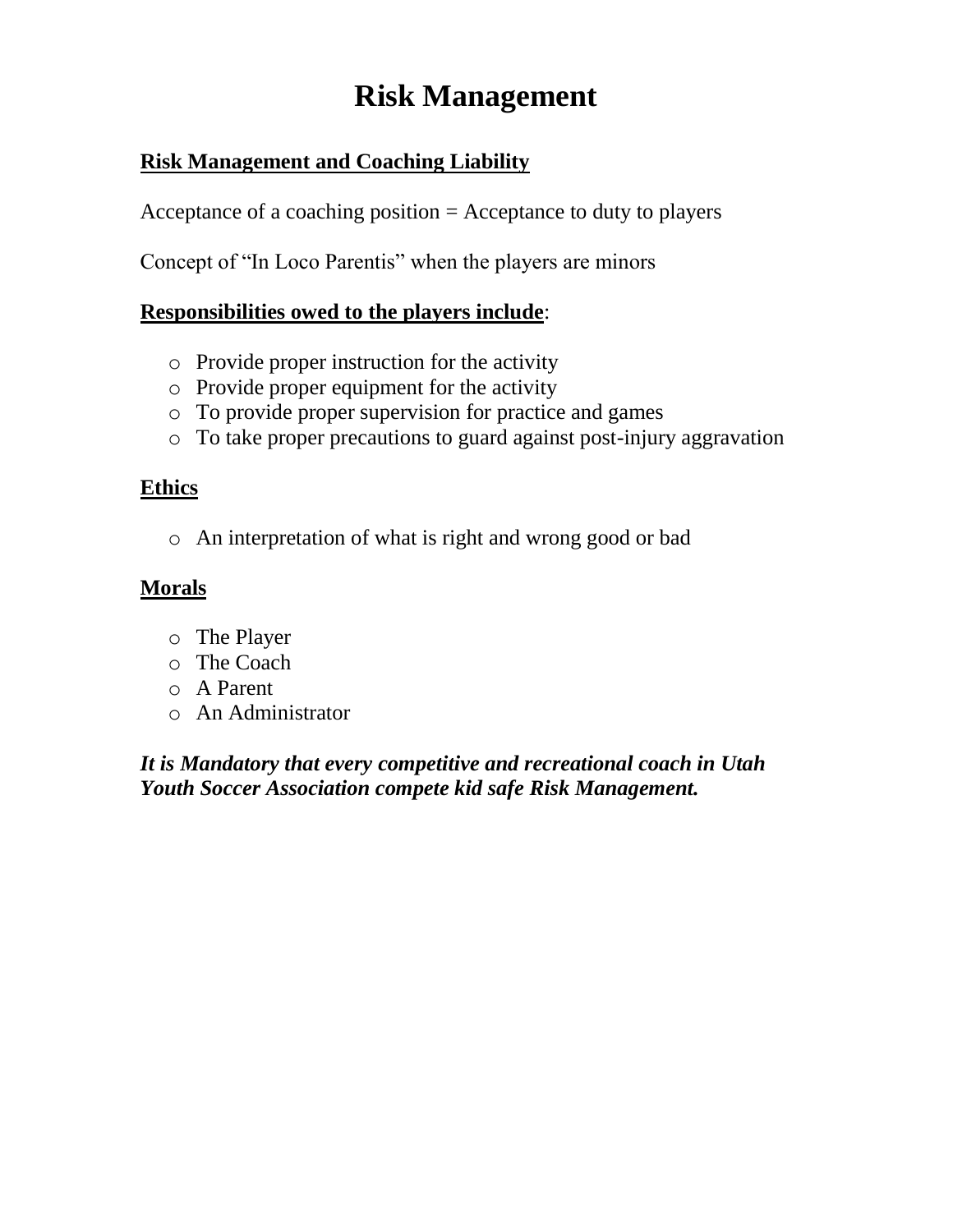## GUIDED DISCOVERY Asking Meaningful Questions

"Asking the right questions takes as much skill as giving the right answers"

Robert Half

Empowering coaches want their athletes to be capable of solving the problems that the game/competition presents. Therefore, the athletes must have the opportunity to practice problem solving (decision making). This must be accomplished in the training and game environment. Toward this end, coaches must be skilled in the art of **"asking meaningful questions".**

- Lynn Kidman

Coaches tend to ask low-order questions because it is easier; but coaches should strive to ask high-order questions to provide the athletes with opportunities for self-evaluation.

#### **Examples of Low Order Questions:**

What part of the foot do you use to make a short pass?

Where should you aim when shooting on goal?

#### **Examples of High Order Questions:**

How can we get the ball down the field quickly?

Why should we play high-pressure defense?

Why and How? Questions enhance the athlete's ability to make decisions, one of the central goals of empowerment. It is important for coaches to allow athletes to think about questions and help and encourage them to answer. If athletes are having difficulty with the answer, a coach can redirect or rephrase a high-order question so they can think carefully about what has been asked.

It is very important that coaches and teachers do their best to help players of all ages to think and make decisions at an age appropriate level. The best way to do this is through a guided discovery approach. The coach guides (facilitates) the players through effective age appropriate questioning to discovery. In other words, the coach helps and allows the player to reach the right conclusion, through meaningful questioning and demonstration.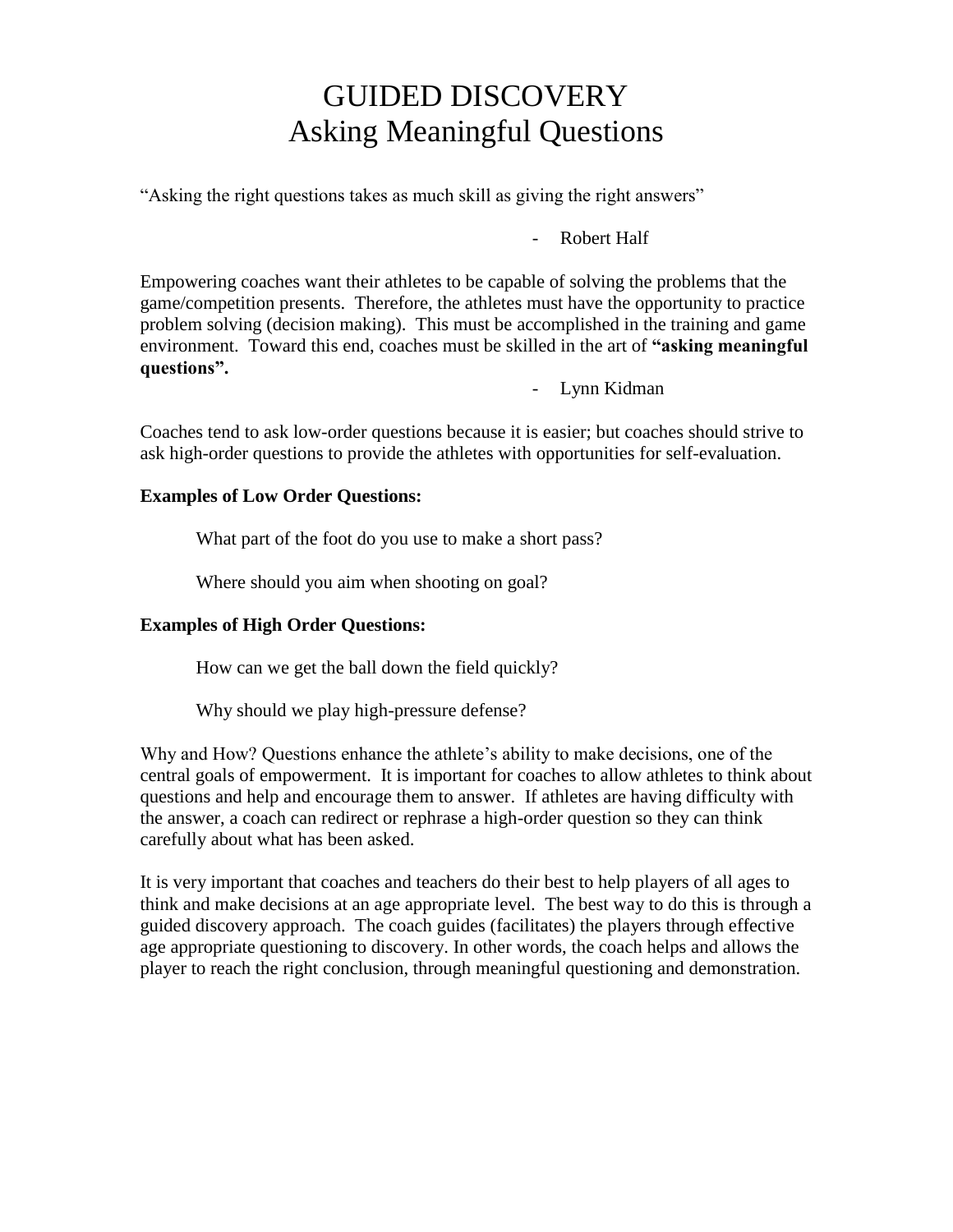#### **Examples of guiding questioning…**

In a 3v3 situation, what's the best way to get the ball to your teammates?

What happens when you pass the ball behind your teammate?

Now, if you want to make sure that your teammate goes forward, where do you want the pass to go?

Why didn't that pass work? So how should we do it this time?

How can we get the ball to the other side of the field?

Why is it important for you to lift your head up when you have the ball?

#### **Examples of Positive responses…..**

Great…so how could we do it faster?

I like that answer…what other skill can we use to get the ball to our teammates?

Now you're getting the idea…where could you position yourself so that you could see both the player you are defending as well as the ball?



References:

Kidman, Lynn (2001). Developing Decision Makers…An Empowerment approach to **Coaching**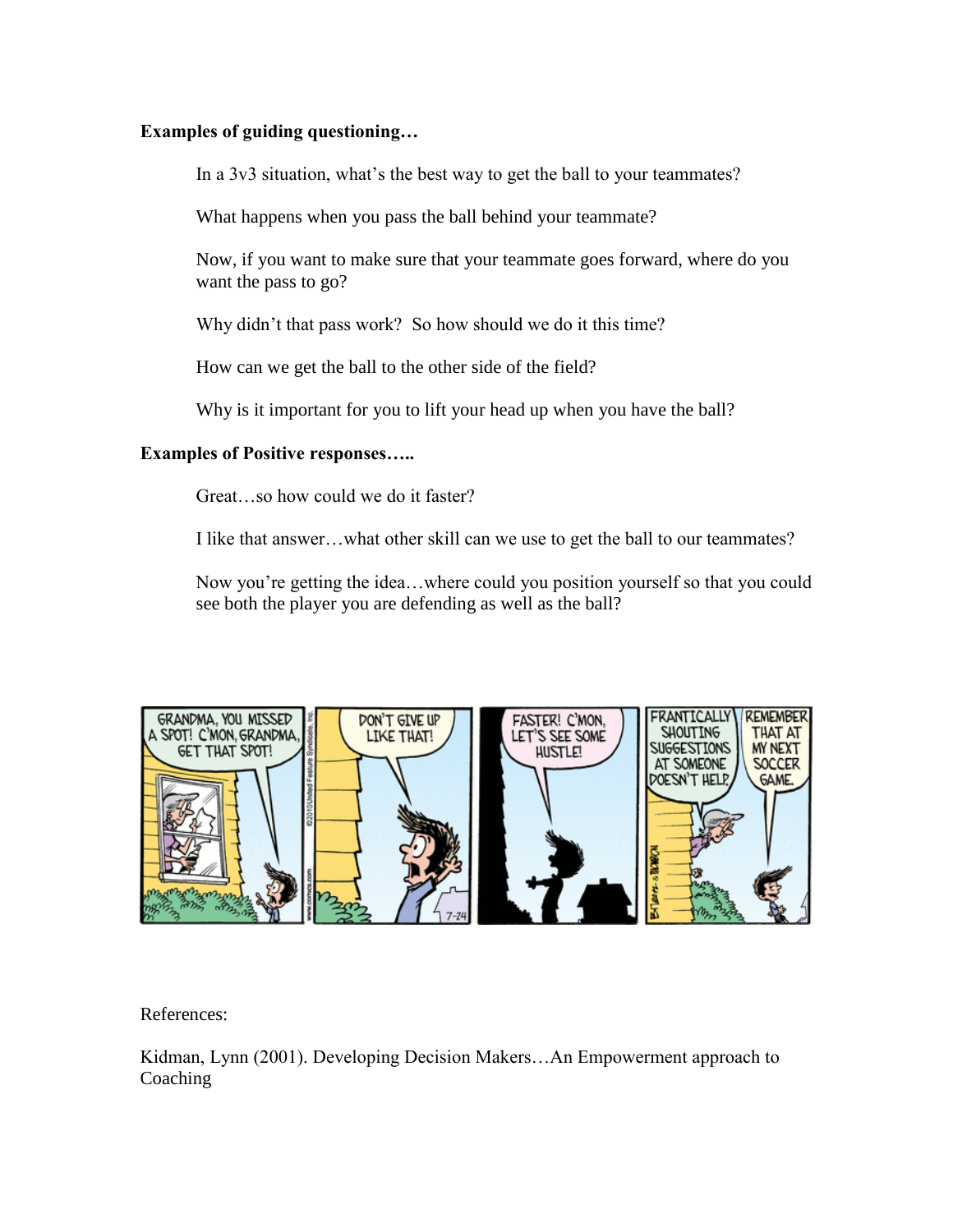## **U6 Modified Rules**

#### **US Youth Soccer Official Under 6 Playing Recommendations**

US Youth Soccer recommended modifications to the FIFA Laws of the Game. FIFA Laws of the Game can be found at www.ussoccer.com/referees.

**Law 1** – The Field of Play:

Dimensions: The field of play must be rectangular. The length of the touchline must be greater than the length of the goal line.

Length: minimum 20 yards maximum 30 yards

Width: minimum 15 yards maximum 25 yards

Field Markings: Distinctive lines not more than (5) inches wide. The field of play is divided into two halves by a halfway line. The center mark is indicated at the midpoint of the halfway line. A circle with a radius of four (4) yards is marked around it.

The Goal Area: None.

The Penalty Area: None.

Flag posts: None.

The Corner Arc: Conform to FIFA.

Goals: Goals must be placed on the center of each goal line. They consist of two upright posts equidistant from the corners and joined at the top by a horizontal crossbar. The recommended distance between the posts is eighteen (18) feet and the distance from the lower edge of the crossbar to the ground is six (6) feet. Goals may be smaller in dimension.

Safety: Goals must be anchored securely to the ground. Portable goals may only be used if they satisfy this requirement.

**Law 2** – The Ball: Size three  $(3)$ .

**Law 3** – The Number of Players: A match is played by two teams, each consisting of not more than three players. There are NO goalkeepers.

Substitutions: At any stoppage and unlimited.

Playing time: Each player SHALL play a minimum of 50% of the total playing time. Teams and games may be coed.

**Law 4** – The Players Equipment: Conform to FIFA. Non-uniform clothing is allowed based on weather conditions, but uniforms must still distinguish teams.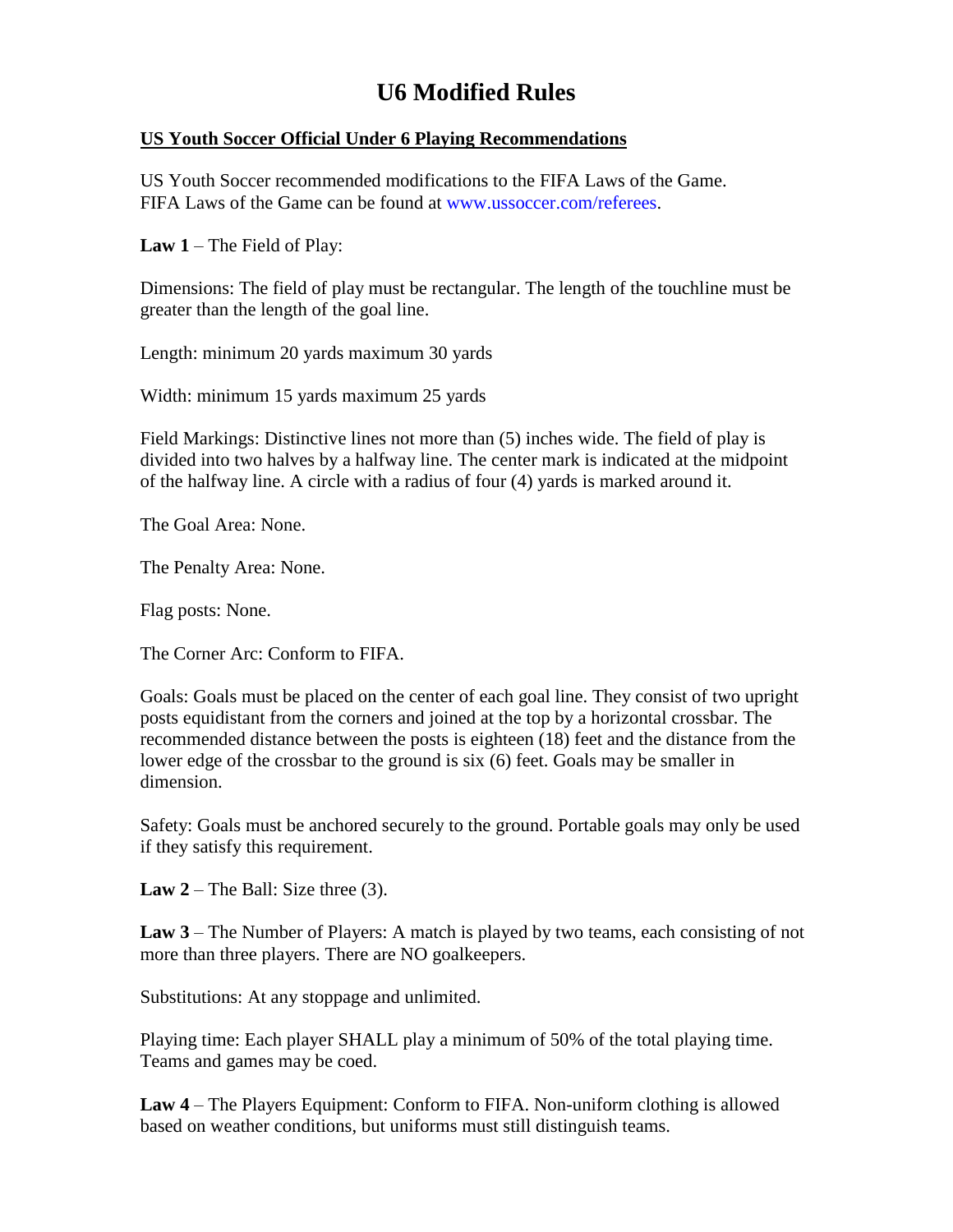**Law 5** – The Referee: An OFFICIAL (Game Manager or Coordinator or Parent or Coach or Grade 9 referee) may be used. All infringements shall be briefly explained to the offending player.

**Law 6** – The Assistant Referees: None.

**Law 7** – The Duration of the Match: The match shall be divided into four (4) equal, eight (8) minute quarters. There shall be two (2) minute break between quarters one and two and another two (2) minute break between quarters three and four. There shall be a halftime interval of five (5) minutes.

**Law 8** – The Start and Restart of Play: Conform to FIFA, with the exception of the opponents of the team taking the kick-off are at least four (4) yards from the ball until it is in play.

**Law 9** – The Ball In and Out of Play: Conform to FIFA.

**Law 10** – The Method of Scoring: Conform to FIFA.

**Law 11** – Offside: None.

**Law 12** – Fouls and Misconduct: Conform to FIFA with the exception that all fouls shall result in a direct free kick. The referee/coach/parent must explain ALL infringements to the offending player. No cards shown for misconduct.

**Law 13** – Free Kicks: Conform to FIFA with the exceptions that all free kicks are direct and opponents are at least four (4) yards from the ball until it is in play.

**Law 14** – The Penalty Kick: None.

Law 15 – The Kick-In: A kick-in is considered as a direct free kick with the opponents four (4) yards from the ball until it is in play.

**Law 16 –** The Goal Kick: The goal kick should be taken within 2-3 yards of the goal line anywhere across the width of the field of play at the nearest point from where the ball was retrieved. Opposing players must be four (4) yards away from the ball until it is in play. It is suggested that if necessary that opponents are in their own half of the field until the ball is in play.

Law 17 – The Corner Kick: Conform to FIFA with the exception that opponents remain at least four (4) yards from the ball until it is in play.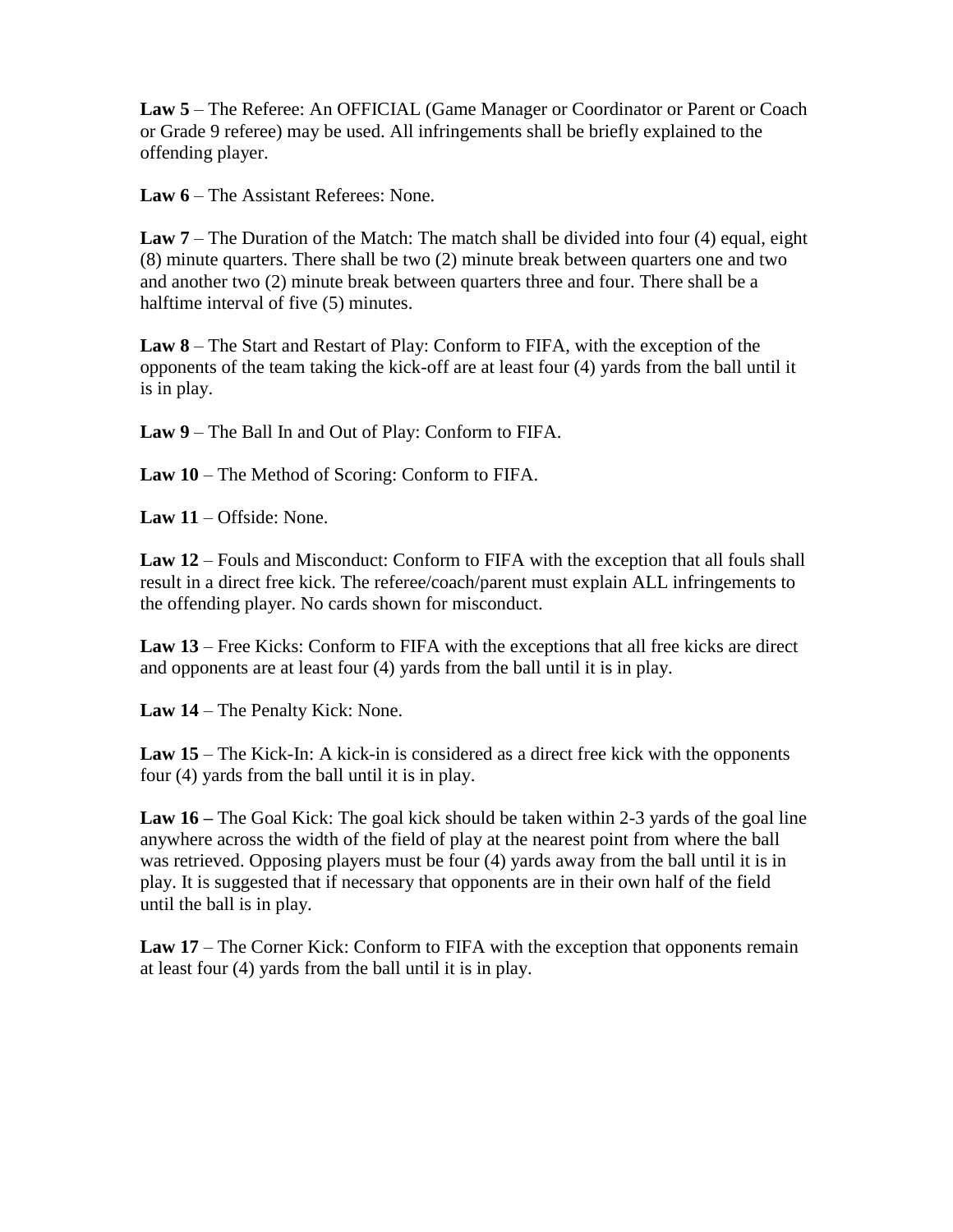## **U8 Modified Rules**

#### **US Youth Soccer Official Under 8 Playing Recommendations**

US Youth Soccer recommended modifications to the FIFA Laws of the Game. FIFA Laws of the Game can be found at www.ussoccer.com/referees.

**Law 1** – The Field of Play

Dimensions: The field of play must be rectangular. The length of the touchline must be greater than the length of the goal line.

Length: minimum 25 yards maximum 35 yards

Width: minimum 20 yards maximum 30 yards

Field Markings: Distinctive lines not more than (5) inches wide. The field of play is divided into two halves by a halfway line. The center mark is indicated at the midpoint of the halfway line. The center mark is indicated at the midpoint of the halfway line. A circle with a radius of four (4) yards is marked around it.

The Goal Area: A goal area is defined at each end of the field as follows: Two lines are drawn at right angles to the goal line three (3) yards from the inside of each goalpost. These lines extend into the field of play for a distance of three (3) yards and are joined by a line drawn parallel with the goal line. The area bounded by these lines and the goal line is the goal area.

The Penalty Area: none.

Flag posts: none.

The Corner Arc: Conform to FIFA.

Goals: Goals must be placed on the center of each goal line. They consist of two upright posts equidistant from the corners and joined at the top by a horizontal crossbar. The recommended distance between the posts is eighteen (18) feet and the distance from the lower edge of the crossbar to the ground is six (6) feet. Goals may be smaller in dimension.

Safety: Goals must be anchored securely to the ground. Portable goals may only be used if they satisfy this requirement.

**Law 2** – The Ball: Size three  $(3)$ .

**Law 3** – The Number of Players: A match is played by two teams, each consisting of not more than four players. There are NO goalkeepers.

Substitutions: At any stoppage of play and unlimited.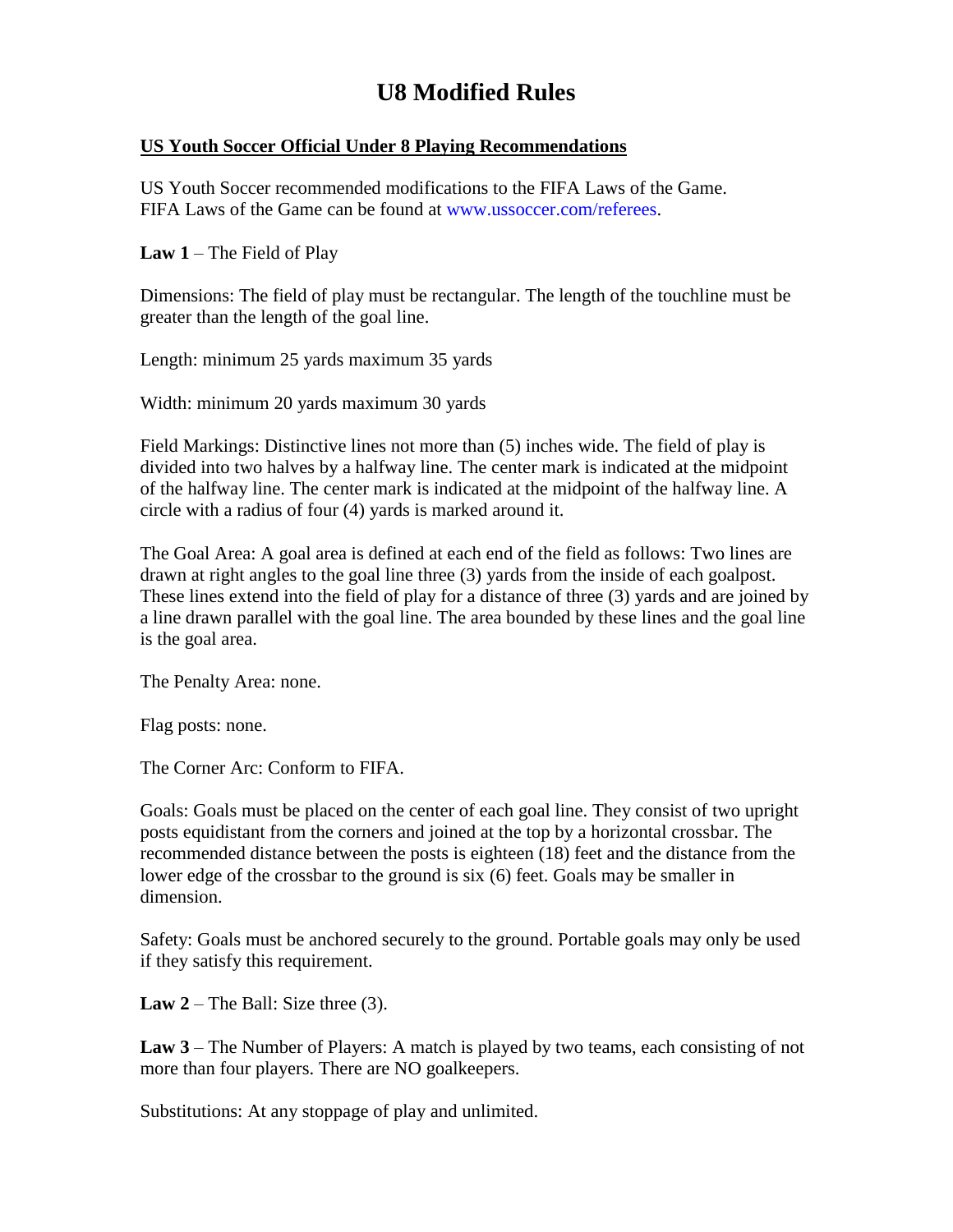Playing time: Each player SHALL play a minimum of 50% of the total playing time. Teams and matches may be coed.

**Law 4** – The Players' Equipment: Conform to FIFA. Non-uniform clothing is allowed based on weather conditions, but uniforms must still distinguish teams.

**Law 5** – The Referee: An OFFICIAL (Game Manager or Coordinator or Parent or Coach or Grade 9 referee) may be used. All infringements shall be briefly explained to the offending player.

**Law 6** – The Assistant Referees: None.

**Law 7** – The Duration of the Match: The match shall be divided into four (4) equal, twelve (12) minute quarters. There shall be a two (2) minute break between quarters one and two and another two (2) minute break between quarters three and four. There shall be a half-time interval of five (5) minutes.

**Law 8** – The Start and Restart of Play: Conform to FIFA, with the exception of the opponents of the team taking the kick-off are at least four (4) yards from the ball until it is in play.

**Law 9** – The Ball In and Out of Play: Conform to FIFA.

**Law 10** – The Method of Scoring: Conform to FIFA.

**Law 11** – Offside: None.

**Law 12** – Fouls and Misconduct: Conform to FIFA with the exception that all fouls shall result in a direct free kick. The referee/coach/parent must explain ALL infringements to the offending player. No cards shown for misconduct.

**Law 13** – Free Kicks: Conform to FIFA with the exceptions that all kicks are direct and all opponents are at least four (4) yards from the ball until it is in play.

**Law 14** – The Penalty Kick: None.

**Law 15 –** The Kick-In: A kick-in is considered as a direct free kick with the opponents four (4) yards from the ball until it is in play.

**Law 16 –** The Goal Kick: The goal kick should be taken anywhere within the goal area. Opposing players must be outside the goal area AND at least four (4) yards away from the ball until it is in play. It is suggested that if necessary that opponents are in their own half of the field until the ball is in play.

Law 17 – The Corner Kick: Conform to FIFA with the exception that opponents remain at least four (4) yards from the ball until it is in play.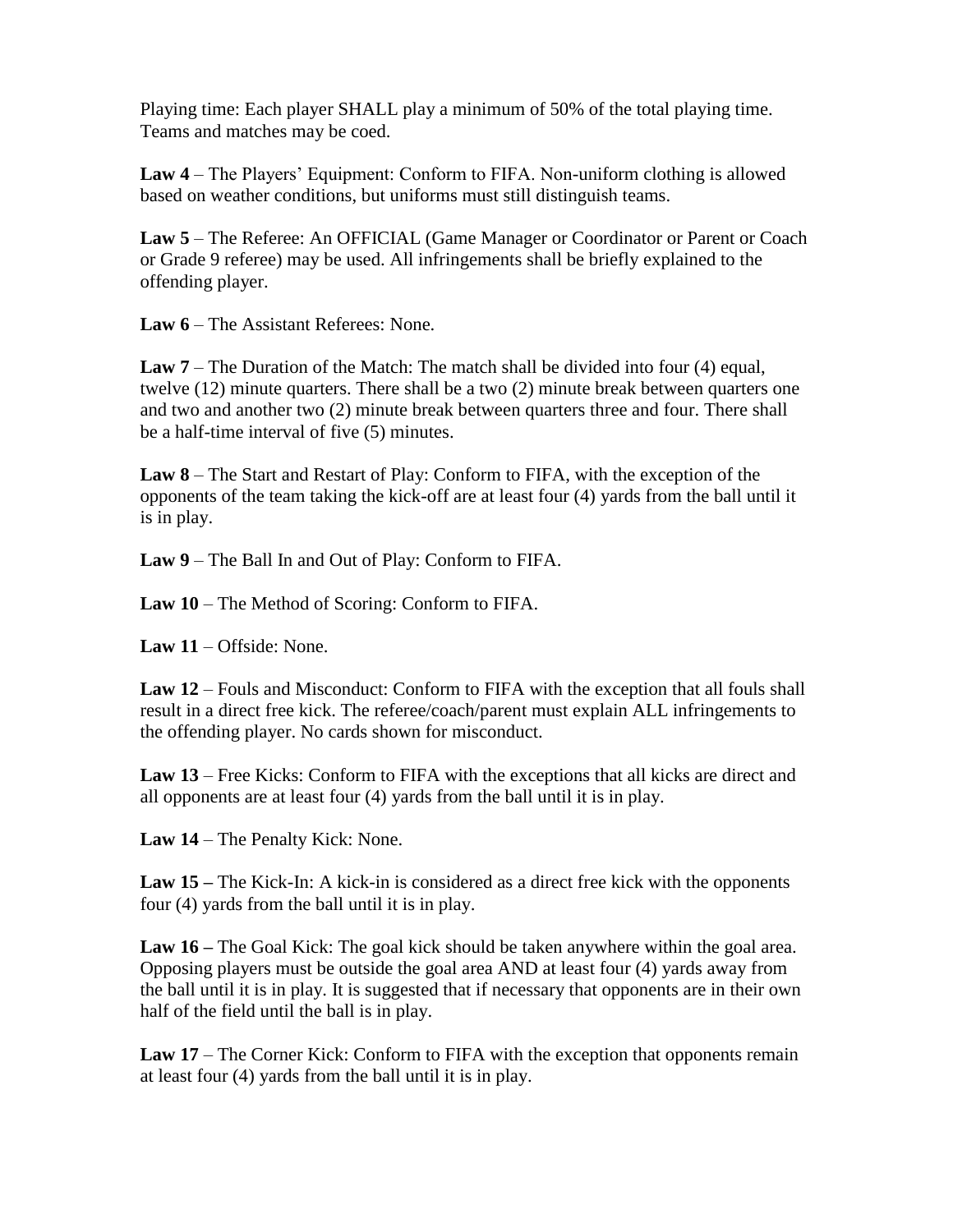## **U10 Modified Rules**

#### **US Youth Soccer Official Under 10 Playing Recommendations**

US Youth Soccer recommended modifications to the FIFA Laws of the Game. FIFA Laws of the Game can be found at www.ussoccer.com/referees.

**Law 1** – The Field of Play

Dimensions: The field of play must be rectangular. The length of the touchline must be greater than the length of the goal line.

Length: minimum 45 yards maximum 60 yards

Width: minimum 35 yards maximum 45 yards

Field Markings: Distinctive lines not more than five (5) inches wide. The field of play is divided into two halves by a halfway line. The center mark is indicated at the midpoint of the halfway line. A circle with a radius of eight (8) yards is marked around it.

The Goal Area: A goal area is defined at each end of the field as follows: Two lines are drawn at right angles to the goal line five (5) yards from the inside each goalpost. These lines extend into the field of play for a distance of five (5) yards and are joined by a line drawn parallel with the goal line. The area bounded by these lines and the goal line is the goal area.

The Penalty Area: A penalty area is defined at each end of the field as follows: Two lines are drawn at right angles to the goal line, ten (10) yards from the inside of each goalpost. These lines extend into the field of play for a distance of ten (10) yards and are joined by a line drawn parallel with the goal line. The area bounded by these lines and the goal line is the penalty area. Within each penalty area a penalty mark is made eight (8) yards from the midpoint between the goalposts and equidistant to them. An arc of a circle with a radius of eight (8) yards from each penalty mark is drawn outside the penalty area.

Flag posts: Conform to FIFA.

The Corner Arc: Conform to FIFA.

Goals: Goals must be placed on the center of each goal line. They consist of two upright posts equidistant from the corner flag posts and joined at the top by a horizontal crossbar. The maximum distance between the posts is eighteen (18) feet and the maximum distance from the lower edge of the crossbar to the ground is six (6) feet.

Safety: Goals must be anchored securely to the ground. Portable goals may only be used if they satisfy this requirement.

**Law 2** – The Ball: Size four (4).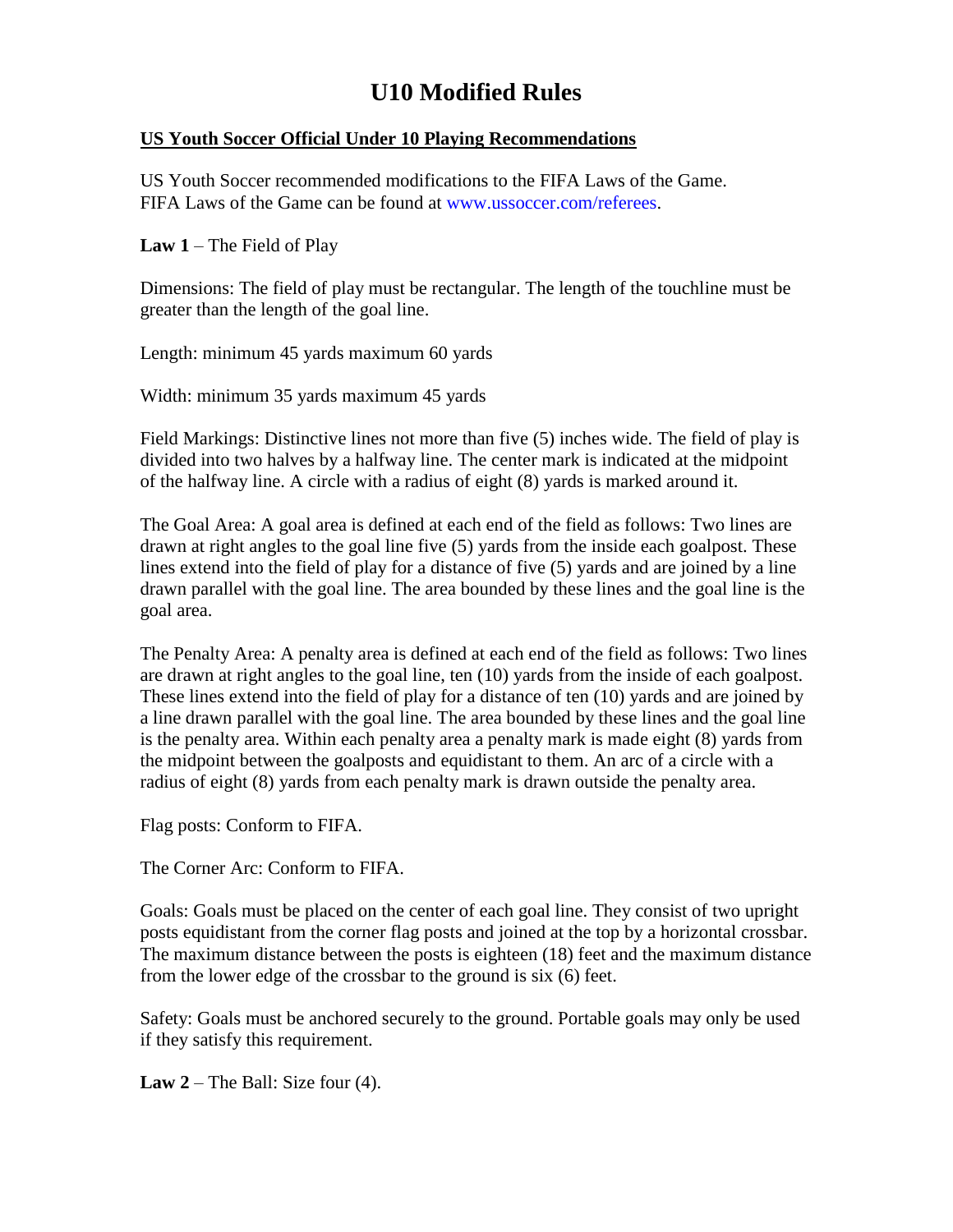**Law 3** – The Number of Players: A match is played by two teams, each consisting of not more than six players, one of whom is the goalkeeper. A match may not start if either team consists of fewer than five players.

Substitutions: At any stoppage and unlimited.

Playing time: Each player SHALL play a minimum of 50% of the total playing time. Teams and matches may be coed.

**Law 4** – The Players' Equipment: Conform to FIFA. Non-uniform clothing is allowed based on weather conditions, but uniforms must still distinguish teams.

**Law 5** – The Referee: Registered referee, especially Grade 9 or parent/coach or assistant coach. All rule infringements shall be briefly explained to the offending player.

**Law 6** –The Assistant Referees: Not required. May use club linesmen if desired.

**Law 7** – The Duration of the Match: Conform to FIFA with the exception of the match being divided into two (2) equal halves of twenty-five (25) minutes each. There shall be a half-time interval of five (5) minutes.

**Law 8** – The Start and Restart of Play: Conform to FIFA with the exception of the opponents of the team taking the kick-off are at least eight (8) yards from the ball until it is in play.

**Law 9** – The Ball In and Out of Play: Conform to FIFA.

**Law 10** – The Method of Scoring: Conform to FIFA.

**Law 11** – Offside: None.

**Law 12 –** Fouls and Misconduct: Conform to FIFA with the exception that an indirect free kick is awarded to the opposing team at the center spot on the halfway line if a goalkeeper punts or drop-kicks the ball in the air from his/her penalty area into the opponents penalty area.

**Law 13** – Free Kicks: Conform to FIFA with the exception that all opponents are at least eight (8) yards from the ball.

**Law 14** – The Penalty Kick: Conform to FIFA with the exception that the penalty mark is made eight (8) yards from the midpoint between the goalposts and equidistant to them.

**Law 15** – The Throw-In: Conform to FIFA.

**Law 16** – The Goal Kick: Conform to FIFA.

**Law 17** – The Corner Kick: Conform to FIFA with the exception that opponents remain at least eight (8) yards from the ball until it is in play.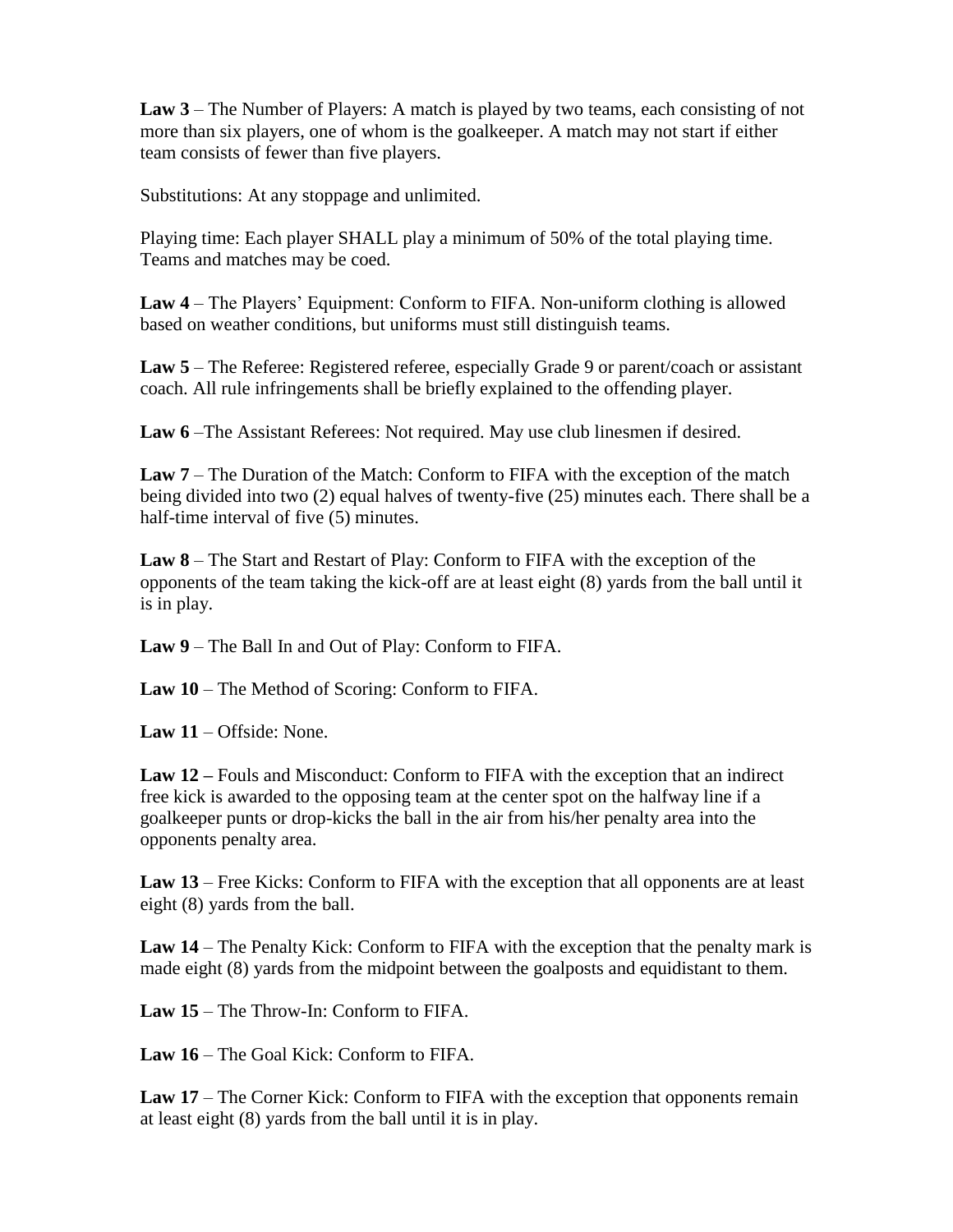## **U12 Modified Rules**

#### **US Youth Soccer Official Under 12 Playing Recommendations**

US Youth Soccer recommended modifications to the FIFA Laws of the Game. FIFA Laws of the Game can be found at www.ussoccer.com/referees.

**Law 1 –** The Field of Play

Dimensions: The field of play must be rectangular. The length of the touchline must be greater than the length of the goal line.

Length: minimum 70 yards maximum 80 yards

Width: minimum 45 yards maximum 55 yards

Field Markings: Distinctive lines not more than (5) inches wide. The field of play is divided into two halves by a halfway line. The center mark is indicated at the midpoint of the halfway line. A circle with a radius of eight (8) yards is marked around it.

The Goal area: Conform to FIFA.

The Penalty Area: A penalty area is defined at each end of the field as follows: Two lines are drawn at right angles to the goal line, fourteen (14) yards from the inside of each goalpost. These lines extend into the field of play for a distance of fourteen (14) yards and are joined by a line drawn parallel with the goal line. The area bounded by these lines and the goal line is the penalty area. Within each penalty area a penalty mark is made ten (10) yards from the midpoint between the goalposts and equidistant to them. An arc of a circle with a radius of eight (8) yards from each penalty mark is drawn outside the penalty area.

Flag posts: Conform to FIFA.

The Corner Arc: Conform to FIFA.

Goals: Conform to FIFA with exception that the maximum distance between the posts is eighteen (18) feet and the maximum distance from the lower edge of the crossbar to the ground is six (6) feet.

Safety: Goals must be anchored securely to the ground. Portable goals may only be used if they satisfy this requirement.

**Law 2 –** The Ball: Size four (4).

**Law 3 –** The Number of Players: A match is played by two teams, each consisting of not more than eight players, one of whom is the goalkeeper. A match may not start if either team consists of fewer than seven players.

Substitutions: At any stoppage and unlimited.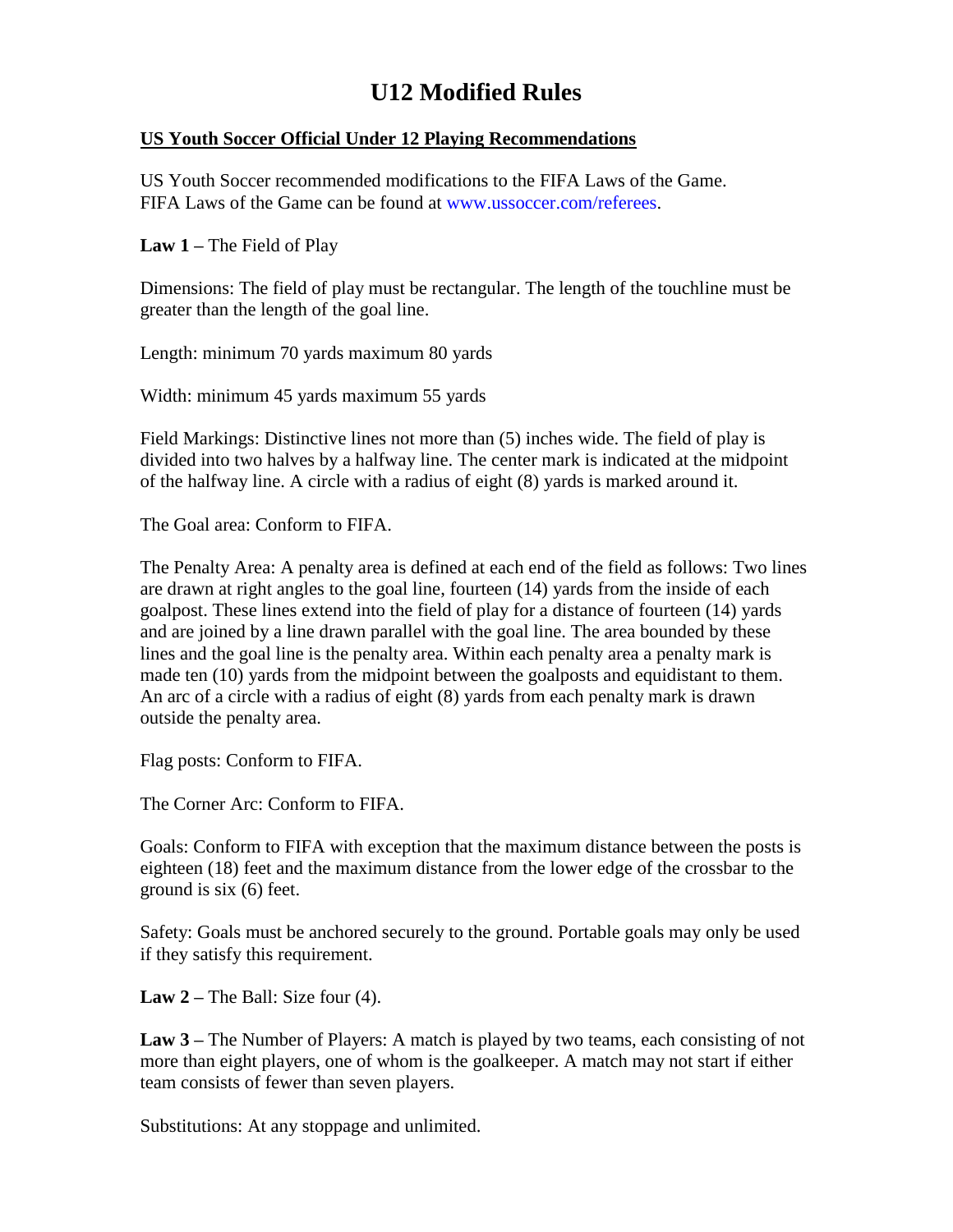**Law 4 –** The Players Equipment: Conform to FIFA. Non-uniform clothing is allowed based on weather conditions, but uniforms must still distinguish teams. **Law 5 –** The Referee: Registered referee.

**Law 6 –** The Assistant Referees**:** Use U.S.S.F. registered referees or club linesmen/women.

**Law 7 –** The Duration of the Match: Conform to FIFA with the exception of the match being divided into two (2) halves of thirty (30) minutes each. There shall be a half-time interval of five (5) minutes.

**Law 8 –** The Start and Restart of Play: Conform to FIFA with the exception that opponents of the team taking the kick-off are at least eight (8) yards from the ball until it is in play.

**Law 9 –** The Ball In and Out of Play: Conform to FIFA.

**Law 10 –** The Method of Scoring: Conform to FIFA.

**Law 11 –** Offside**:** Conform to FIFA.

**Law 12 –** Fouls and Misconduct: Conform to FIFA with the exception that an indirect free kick is awarded to the opposing team at the center spot on the halfway line if a goalkeeper punts or drop-kicks the ball in the air from his/her penalty area into the opponents penalty area.

**Law 13 –** Free Kicks: Conform to FIFA with the exception that opponents are at least eight (8) yards from the ball.

**Law 14 –** The Penalty Kick: Conform to FIFA with the exceptions that the penalty mark is at ten yards and that players other than the kicker and defending goalkeeper are at least eight (8) yards from the penalty mark.

**Law 15 –** The Throw-In: Conform to FIFA.

**Law 16 –** The Goal Kick: Conform to FIFA.

**Law 17 –** The Corner Kick: Conform to FIFA with the exception that opponents remain at least eight (8) yards away from the ball until it is in play.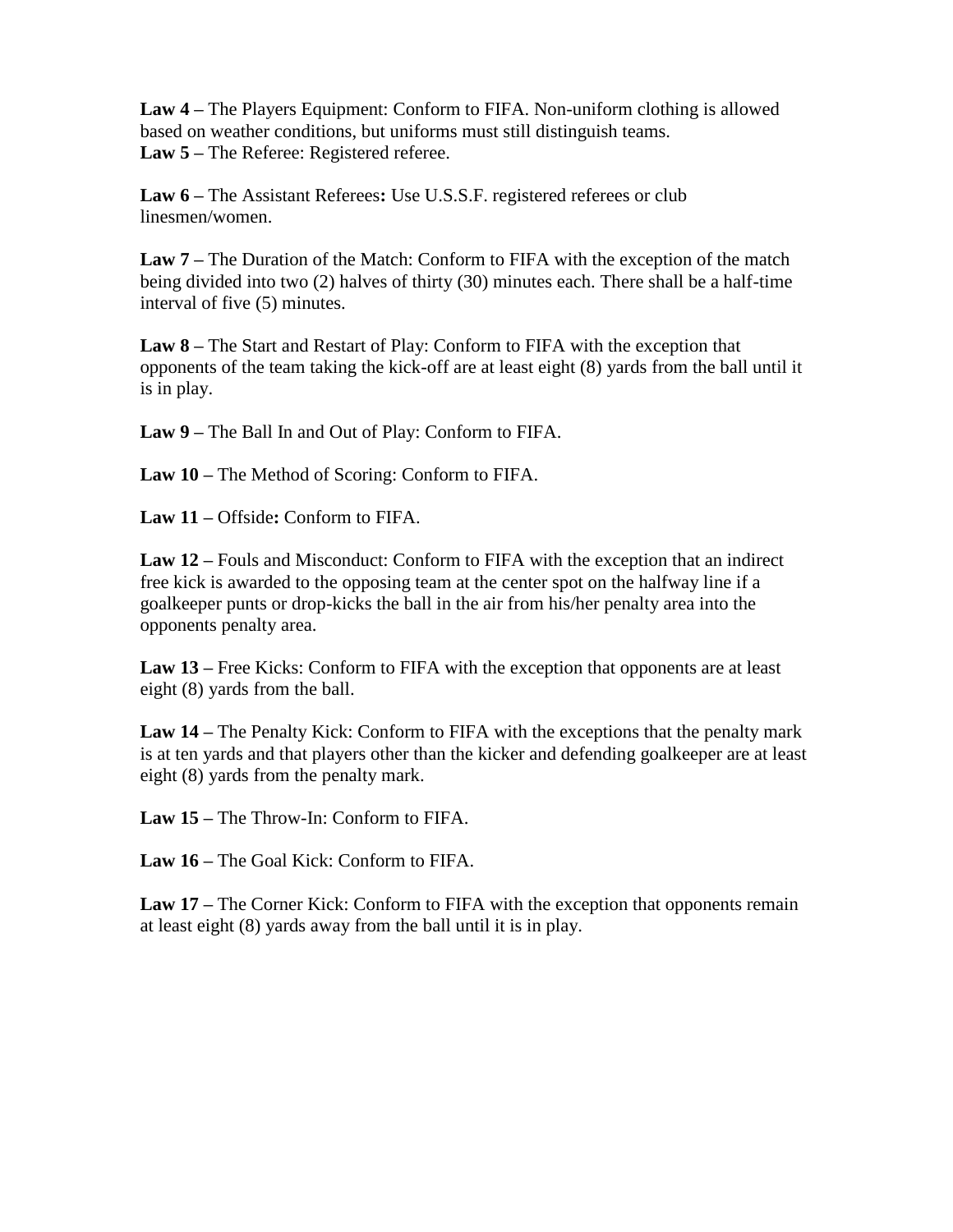## **COACH AND REFEREE CERTIFICATION CHARTS RECOMMENDED COACHING CERTIFICATION**

**Setting minimum coaching standards while being cognizant of risk management issues.**

**"Y" License**: National Instructional Staff, State Directors of Coaching, State Instructional Staff, Club Directors of Coaching, Professional club coaches/trainers an Recreational Directors.

**"A" License**: professional, college, National Teams/Staff, Regional Coaches, State Directors of Coaching, ODP state Head Coaches, Club Head Coaches and Directors of Coaching.

**"B" License**: State Instructional Staff, ODP Coaches, Club age group head coaches, all premier level coaches for the U16 and older age groups

**"C" License**: all premier level coaching 13 and Older

**"D" License**: Coaching Competitive 13 and Older

**"E" Certificate**: Coaching Competitive 9-12 Year Olds

**U10/U12 Youth Module Certificate**: for all U10 and U12 team coaches

**U6/U8 Youth Module Certificate**: for all U6 and U8 team coaches

**Level 1 Goalkeeper Certificate**: all coaches working with U10 to U19 teams.

**Level 2 Goalkeeper Certificate**: all coaches working with U13 to U19 teams.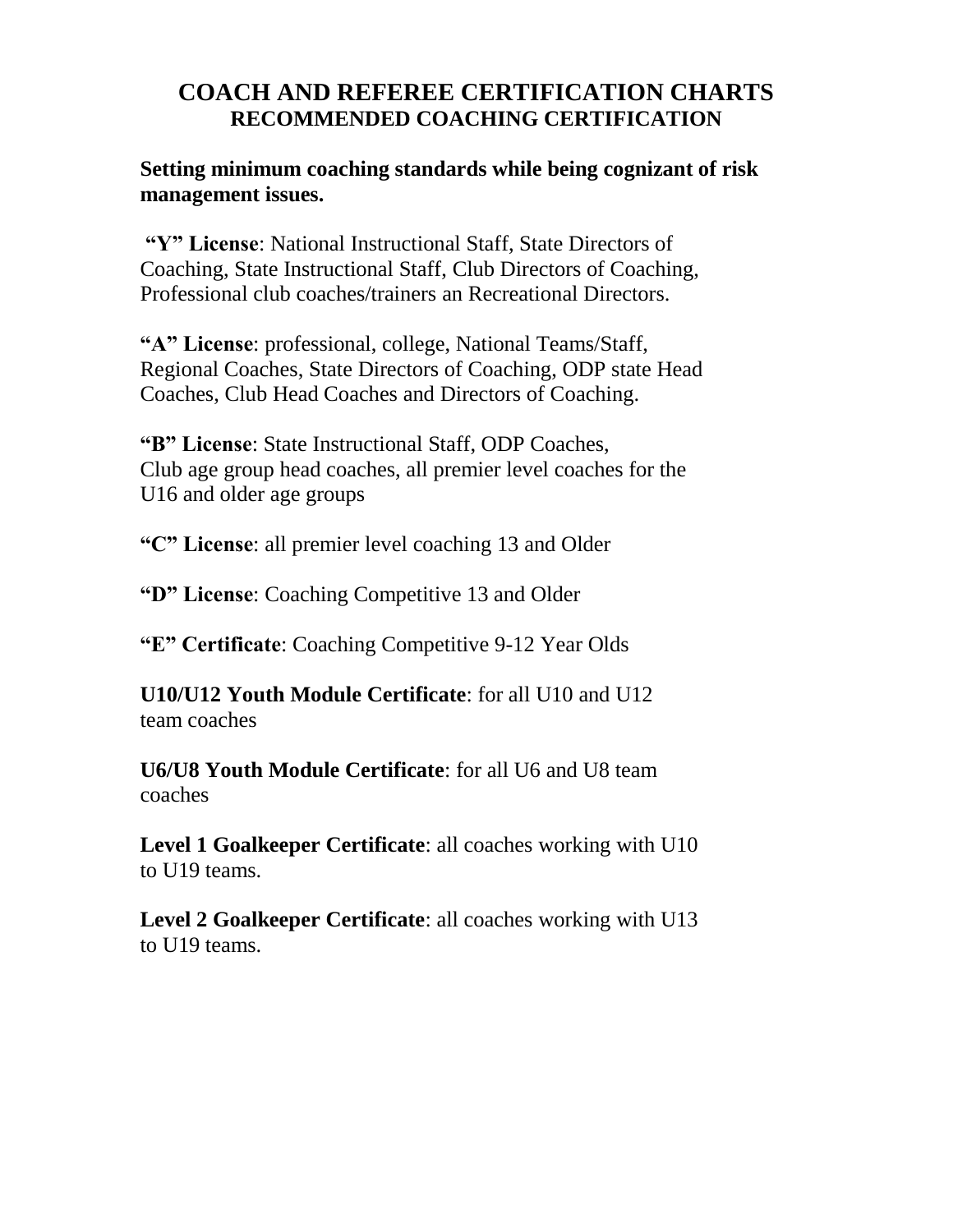## *U-6 PRACTICE IDEA: "Warm up activities"*

#### **1 Ballnastics**



**Organization**: Ballnastics exercises should be performed individually with or without a ball. *Ballnastics examples:* 

**Movement Education:** *Running forwards and backwards, hopping, bouncing, skipping, crab crawling or bear crawling through and around the balls.* 

**Ball Movements:** Figure eight around legs, round the waist, throw and catch, thigh and catch.

**Toe taps on the ball:** On top or side to side (play a game to see how many you can do in 10 seconds). Roll the ball around with the balls of your feet, jump back and forth over the ball.

#### *U-6 PRACTICE IDEA: "Tick Tock"*

**Teaches:** Fast feet & ball control using inside-of-feet

**Set-up:** Every player has a ball & starts with the ball between his feet, with knees bent

**The Game:** On "Go" each player taps the ball between his or her feet. Each tap is "one" and 1st to reach 20 wins (1st to 40 if U-12).

**Tip:** Keep knees bent & tap ball with the front of the foot (this gives better control than the back of the foot).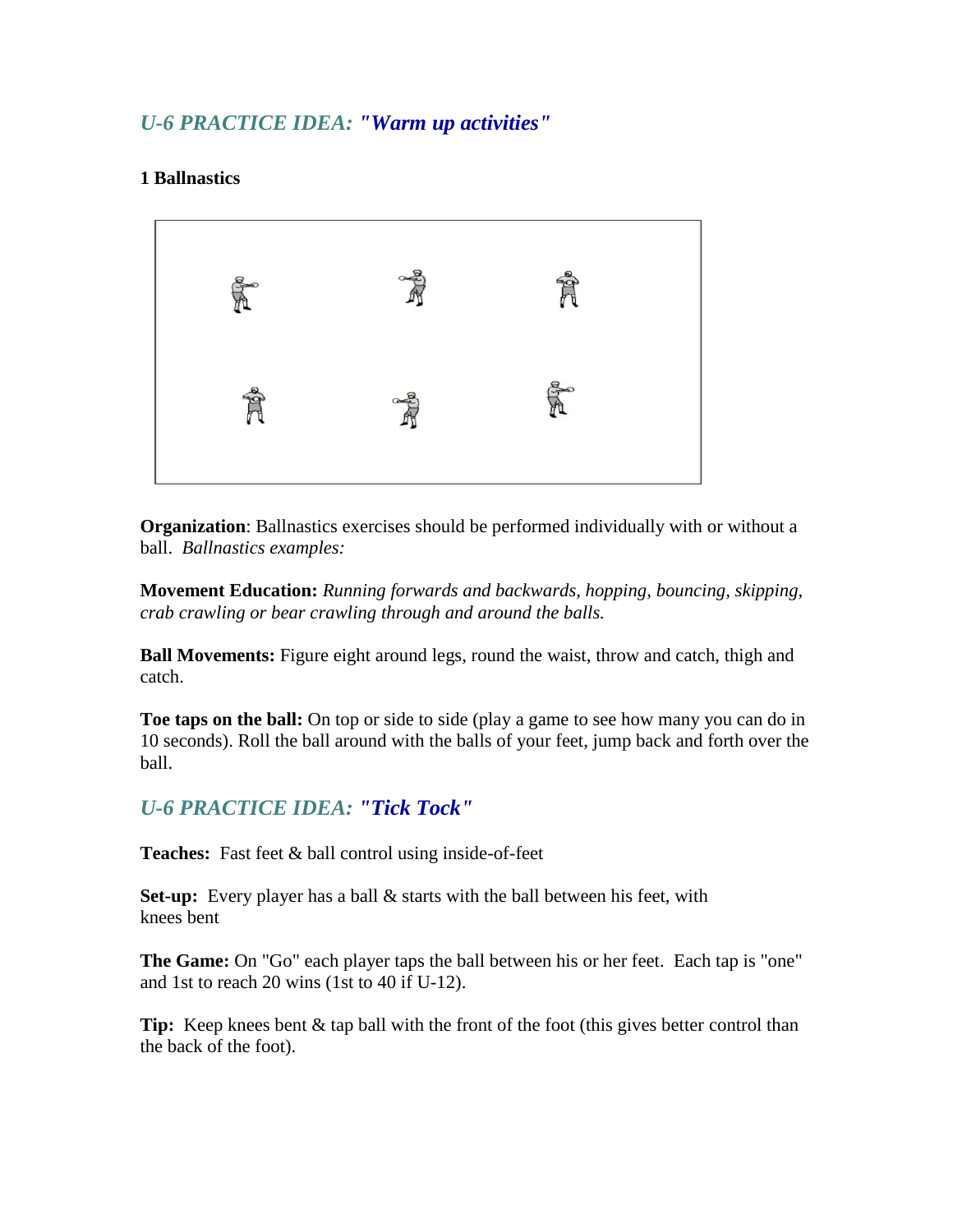## *U-6 PRACTICE IDEA: "Hit the Coach"*

**Teaches:** Dribbling, kicking & teaches the Coach how to be funny

**Comment:** A simple, fun game for U-6

**Set-up:** Each player has a ball

#### **The Game:**

 $\Box$  Players stand shoulder-to-shoulder facing Coach who is about 5 steps away

 $\Box$  On "Go", the Coach runs slowly away while players dribble to chase him & try to hit him with the ball by shooting at him

 $\Box$  Players get 1 point each time they hit him

 $\Box$  Recruit parents to help & split into 2 games or even 3, so it is less crowded

 $\Box$  Stay in a small area & have fun with this game

 $\Box$  Play for about 5 minutes

#### **Variation:**

 $\Box$  Before starting, tell the players that if they hit you 5 times (total) you will make the sound of their favorite animal, like a dog or a cow, etc. When you are hit 5 times, stop  $\&$ let them choose a sound. Then start all over.

 $\Box$  Try to stop about every 60 seconds. You can adjust by changing the number of required hits to 3 or 4

## *U-6 PRACTICE IDEA: "Tick Tock"*

**Teaches:** Fast feet & ball control using inside-of-feet

**Set-up:** Every player has a ball & starts with the ball between his feet, with knees bent

#### **The Game:**

□ On "Go" each player taps the ball between his feet. Each tap is "one"

 $\Box$  1st to reach 20 wins (1st to 40 if U-12).

#### **Tip:**

 $\Box$  Keep knees bent & tap ball with the front of the foot (this gives better control than the back of the foot).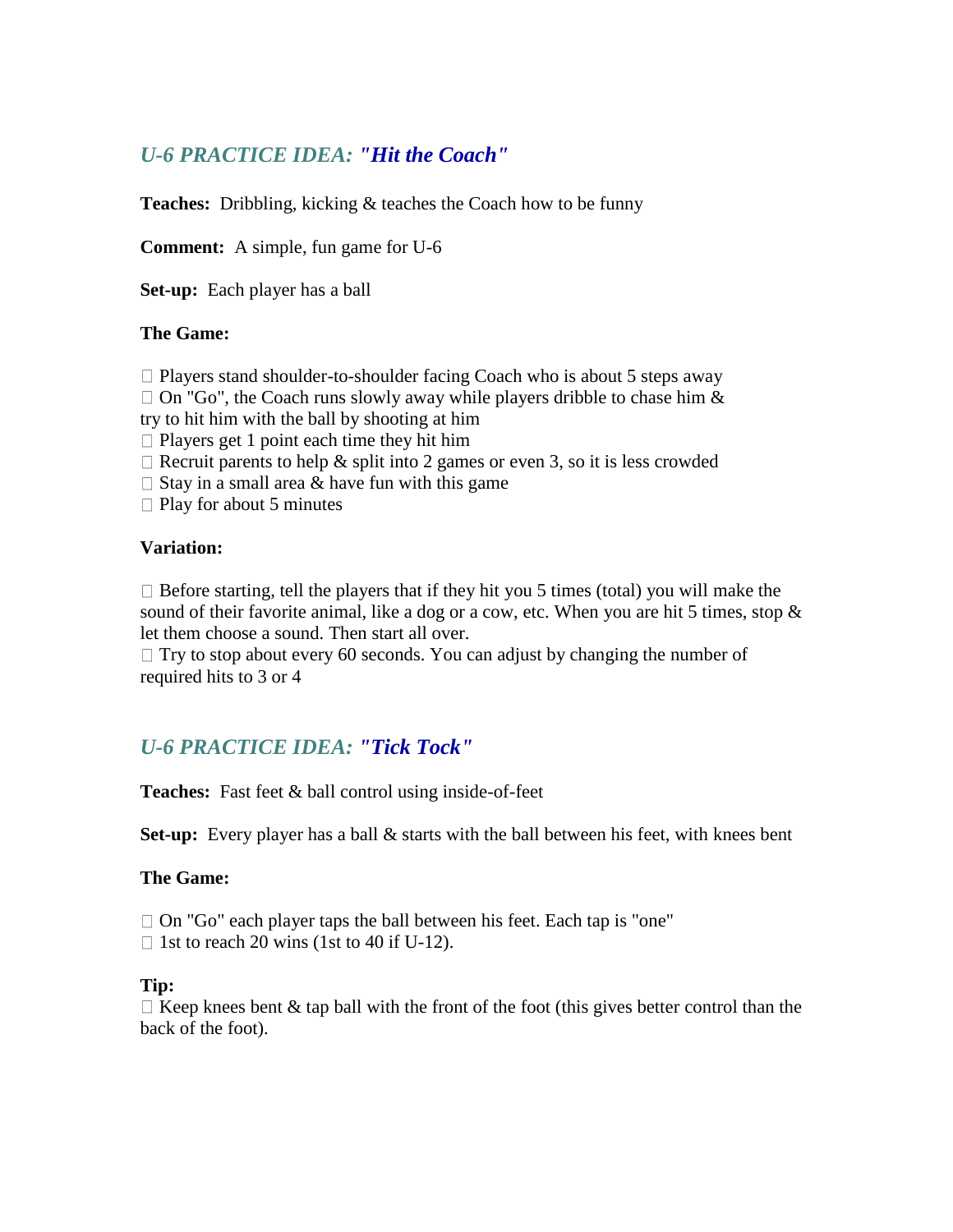## *U-6 PRACTICE IDEA: "Keep Your Yard Clean"*

Here is a game that involves kicking and is a good example of parallel play in that it involves all players on the team at one time, but, they are all acting as individuals during the game. This allows for individual differences in skill. The game is simple, fun, and easy to adapt to account for team size and experience.

**The Game**: Create a 'neutral area' between the two teams where no player is allowed into. This area can be as small as one yard and as big as 10 yards wide. The width is determined by how far the players can kick the ball. Each player starts with a ball at his / her feet. On command, each team tries to keep their side of the game free of balls by kicking their ball over to the other teams side. After an appropriate amount of time (when the balls become too scattered, or, the players are losing focus), call the game and count which side has the most balls on their side. Distribute the balls evenly for another try if the players are still interested.

After players have found some success with this basic game, try these variations:

- $\Box$  Players can only use their left foot.
- $\Box$  Throw the ball back.
- $\Box$  Punt the ball back.

 $\Box$  Dribble the ball around a cone that has been set up in the middle of their "yard", then, kick the ball back.

#### *U-6 PRACTICE IDEA: "Red Light...Green Light"*

Here is a game that should be familiar to most U-6's. Again, the game is fun, simple to set up, and has direct application to the game. The skill that it is targeting is dribbling.

**The Game**: Each player has a ball, except the one player that is designated as the "light". Lines from start to finish should be approximately 20 - 30 yds. Players start from the line opposite the "light". The "light" then turns away from the group shouting out "GREEN LIGHT". At this signal, the players start to dribble towards the "light".

When the "light" turns back around, calling out "RED LIGHT", players must freeze their bodies and their ball.

If the "light" catches players or a ball still moving, that player must take 5 steps back.

The first player to cross the line where the "light" is standing is the winner and becomes the new "light".

You can start the game without using balls for younger players, then have them roll the ball with their hands, then use their feet.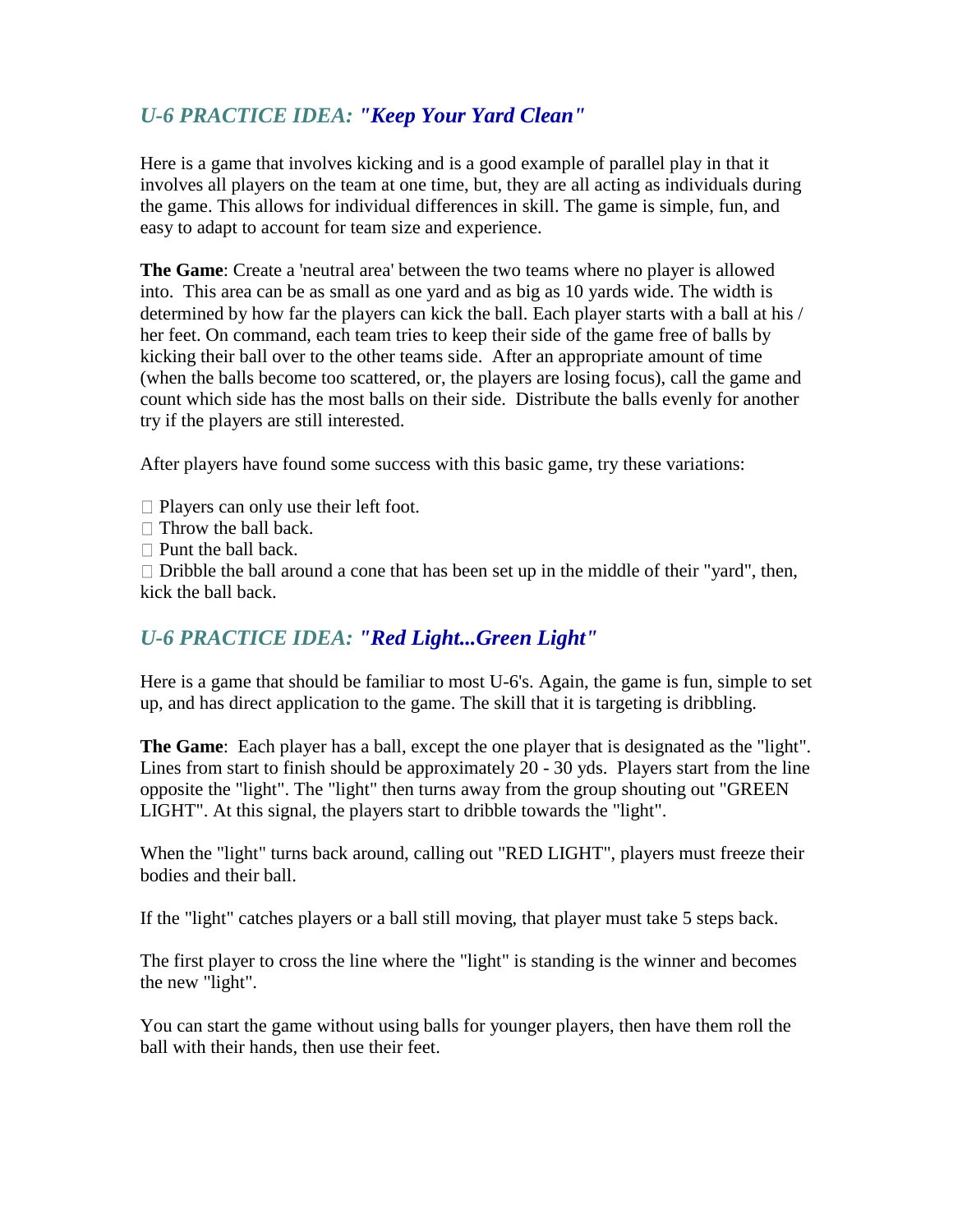## *U-8 PRACTICE IDEA: "GET EM"*

Here is a game which involves both passing and dribbling that is fun and engages players quickly. Also, although primarily an individual exercise that allows for differences in ability level, if the players are ready, it can quickly become a cooperative game where players work together to solve a challenge.

**The Game**: Each player will need a ball. Player 'A' is "It" and is the only player to start with a ball. All the other players are around the outside of the grided space.

Player 'A' dribbles and tries to hit the other players below the waist with the ball. When hit, that player gets a ball and joins player 'A'.

The game is over when all of the players have been caught.

The last player caught starts with the ball for the next game.

If you think the task will be too difficult for the one player to get another at the start of the game, start with 2 players being "It".

Encourage quick movements and sudden changes of direction to catch players off guard.

Encourage deceptive passing of the ball: look one-way and pass the other; use the outside of the foot.

Players not caught should run, jump, and use zig-zag movements.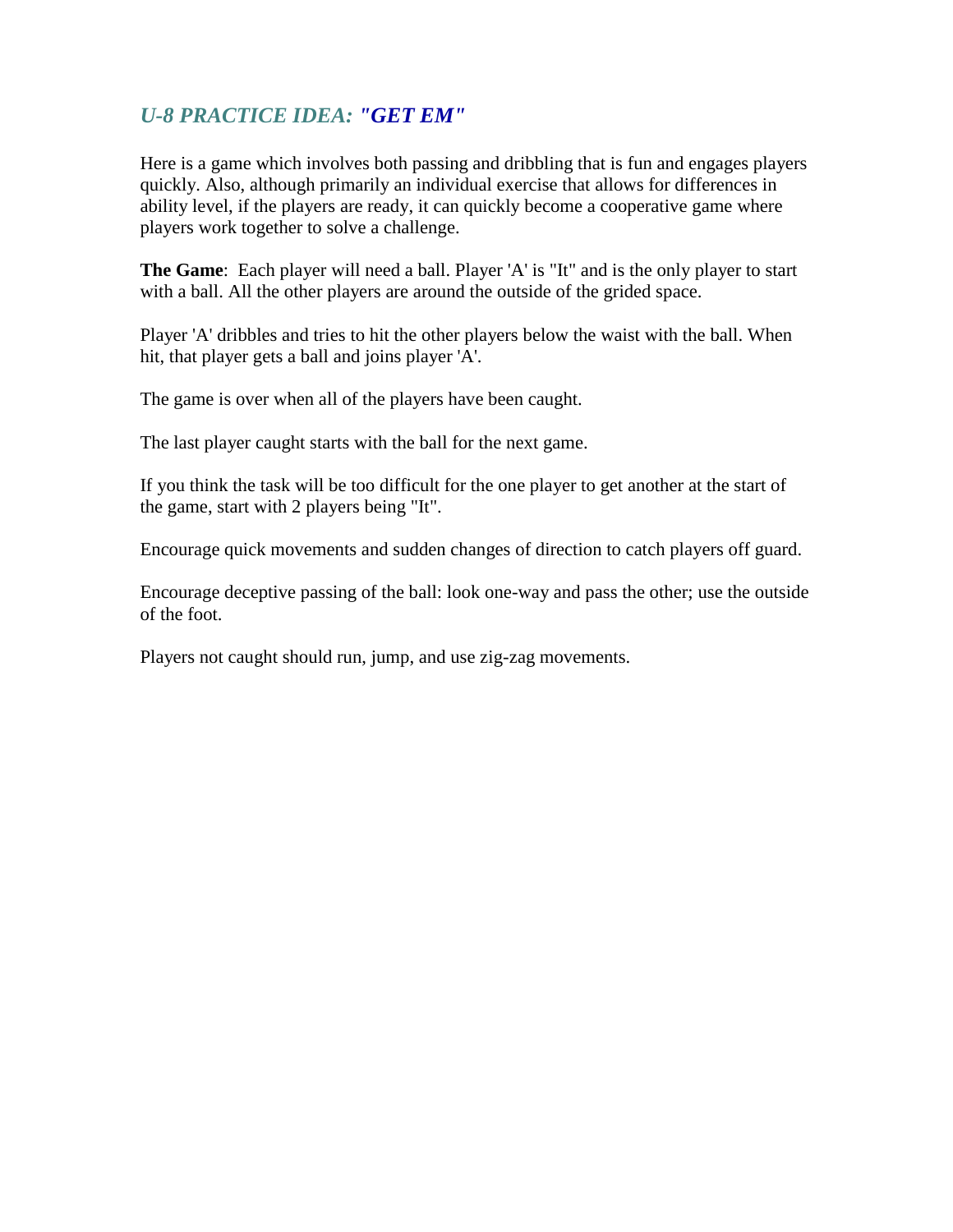## *U-8 PRACTICE IDEA: "RUNNING BASES"*



Here is another game that emphasizes dribbling that is fun and challenging for players. Again, primarily, it is an individual game that could lend itself to small group cooperation if the players are ready.

**The Game**: Each player will need a ball, except those that have been designated as "It". Players that are "It" need to carry a colored pinnie or flag in their hand.

Players with a ball try to dribble without being tagged. If they are, they exchange places with the "tagger" (The "tagger" hands the pinnie to the dribbler and takes their ball).

Dribblers are safe in one of the designated bases. Only one player is allowed in a base at a time. if a new player enters a base, the old player must leave the base.

Add "taggers" when the players find the game to be easy.

It seems about right to have one base for every 3 players, but, this number can be adjusted either way to make the game constantly interesting.

This game can also be played by only allowing the "tagger" to "get" someone by kicking their ball away, not just "tagging" the person.

Experiment with different combinations of "taggers" and bases to keep the players engaged.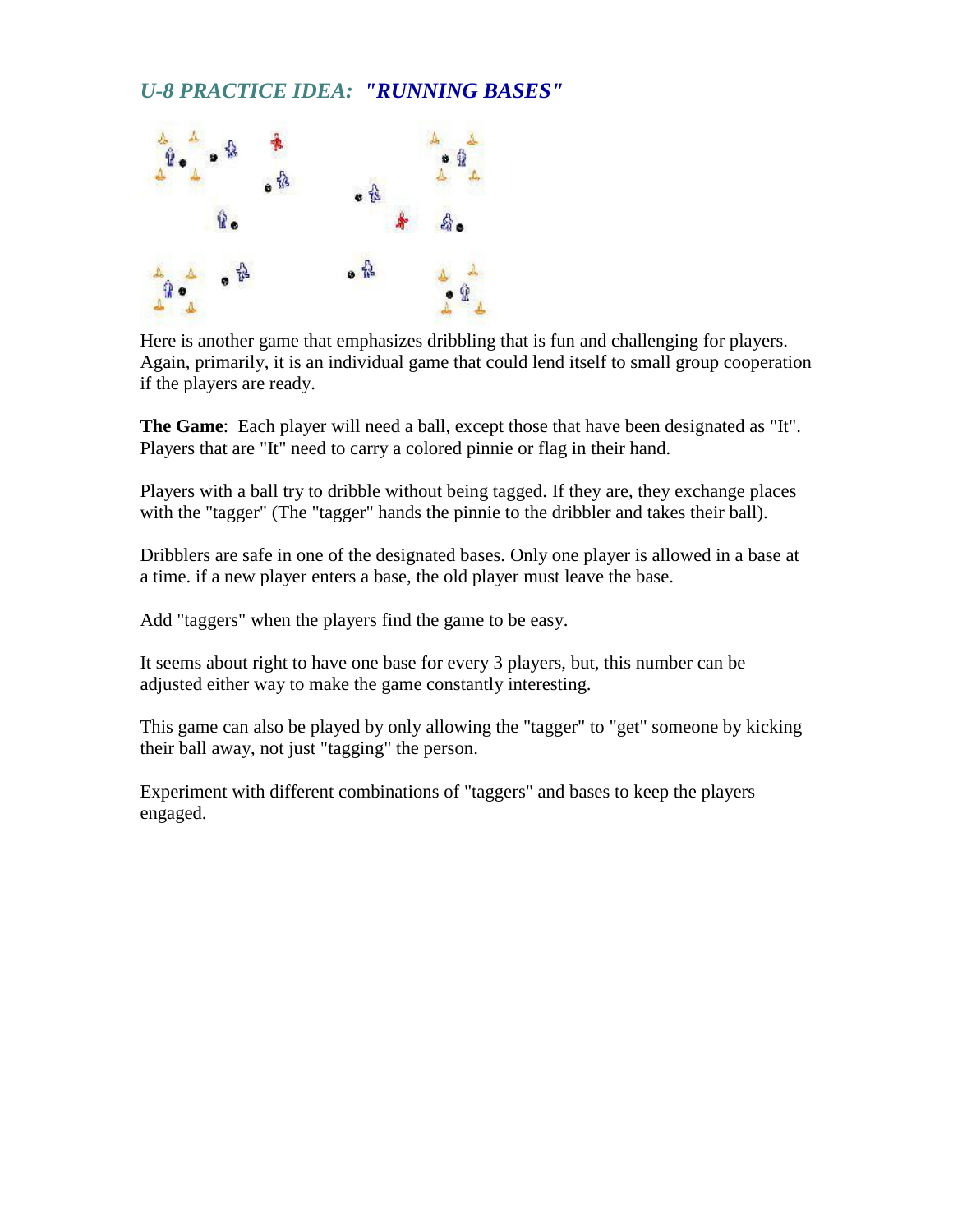## *U-10 TRAINING IDEA 'TEAM KNOCK OUT'*

Here is a game to use in the 'Small Group Activity' phase of the practice. It is an engaging game that is fun to play and challenges players in almost all aspects of the game.

#### **The Game**:

Divide the squad up into two teams.

To start, each player on the team that is inside the field will need a ball. Those on the outside of the field do not need a ball.

When ready, players on the outside run into the grid, attempt to steal any ball they can and put it through any one of the goals that are marked by the cones.

Players with the ball attempt to keep the ball away from the defenders by dribbling or passing to a teammate that has lost their ball.

If an attacking player looses a ball, they immediately try to 'steal' it back.

The game stops when all of the balls have been kicked through the goals. Then the two teams switch roles.

- Keep track of how long it takes each team to steal all of the balls.
- If a ball is kicked out of bounds it goes over to the other team for a throw-in.

This game is good for teaching dribbling skills as players find themselves in situations where they have to dribble to keep possession as well as dribble to beat an opponent.

Also, they find themselves in situations where they may have to pass to a teammate as well as find themselves playing defense.

Because there are so many balls, and so many goals, it is just a crazy enough game to be appreciated and enjoyed by a typical nine- year-old.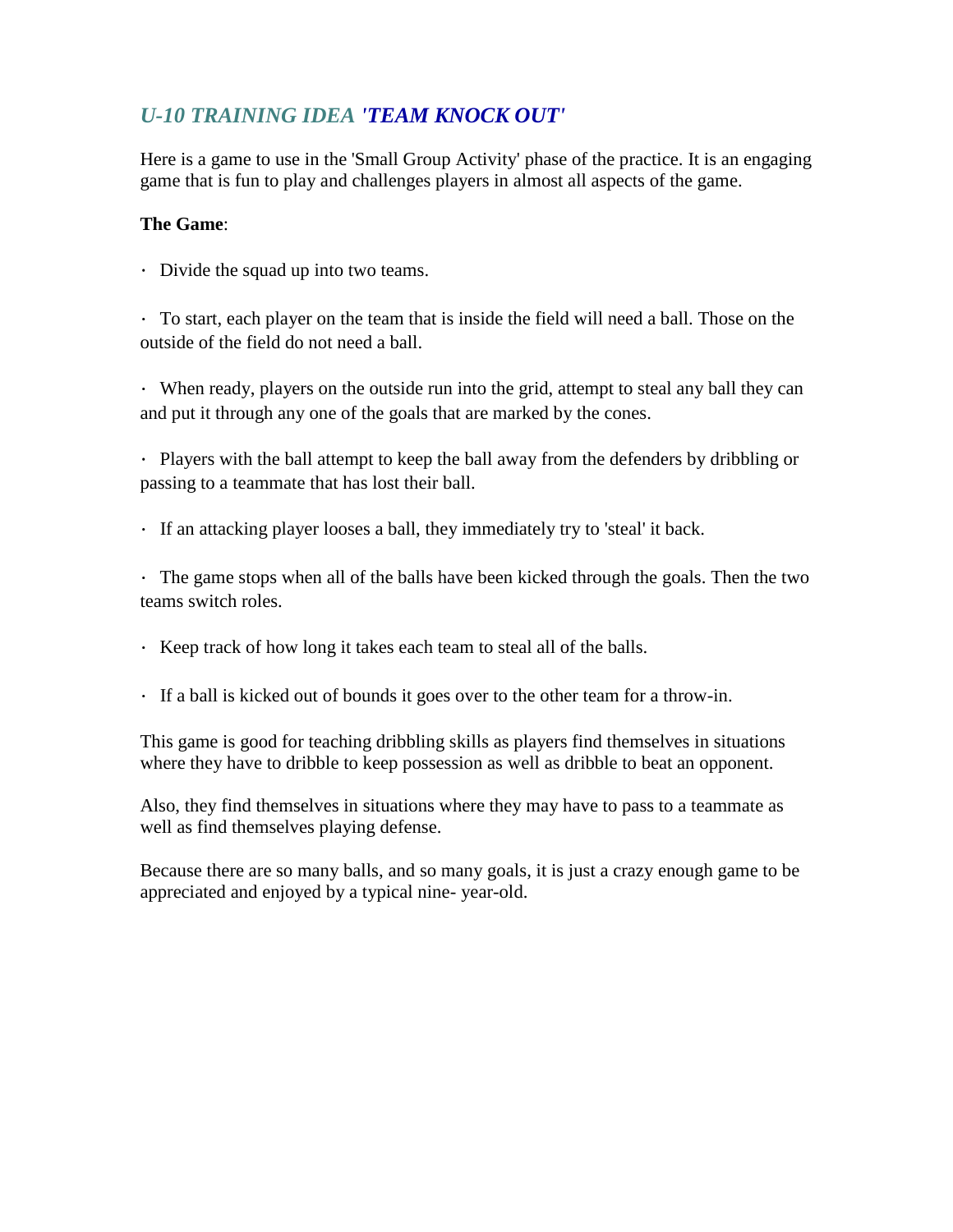### *U-10 TRAINING IDEA"END ZONE GAME"*



Here is a 4 v.4 game that is free flowing and gives players a lot of problems to solve. It is a good game to use towards the end of the session as it is very close to the 'real' thing. One particularly good thing about this game is that since teams end up attacking in two, different directions, it forces players to play in different positions. They are at the back of the team when their team attacks one end-zone, while they will find themselves at the top of the team when they attack in the other direction. This is great for their development.

#### **The Game**:

Set up the field as shown with a seven yard '*End-Zone*' at each end.

Score a goal by getting the ball from one '*End-Zone*' to the other by passing or dribbling.

 $\cdot$  Once a goal is scored, immediately attack going in the other direction. Do not give the ball to the other team. The '*End-Zones*' are free, only the attacking team can enter these areas.

This game also encourages players to "SPREAD OUT" and work together, which, players are starting to be able to do at this age. At first, players will be tempted to just kick the ball up the field instead of passing. With patience, and demonstration of what is possible, this game could have a dramatic impact on their ability to play attractive, skillful soccer.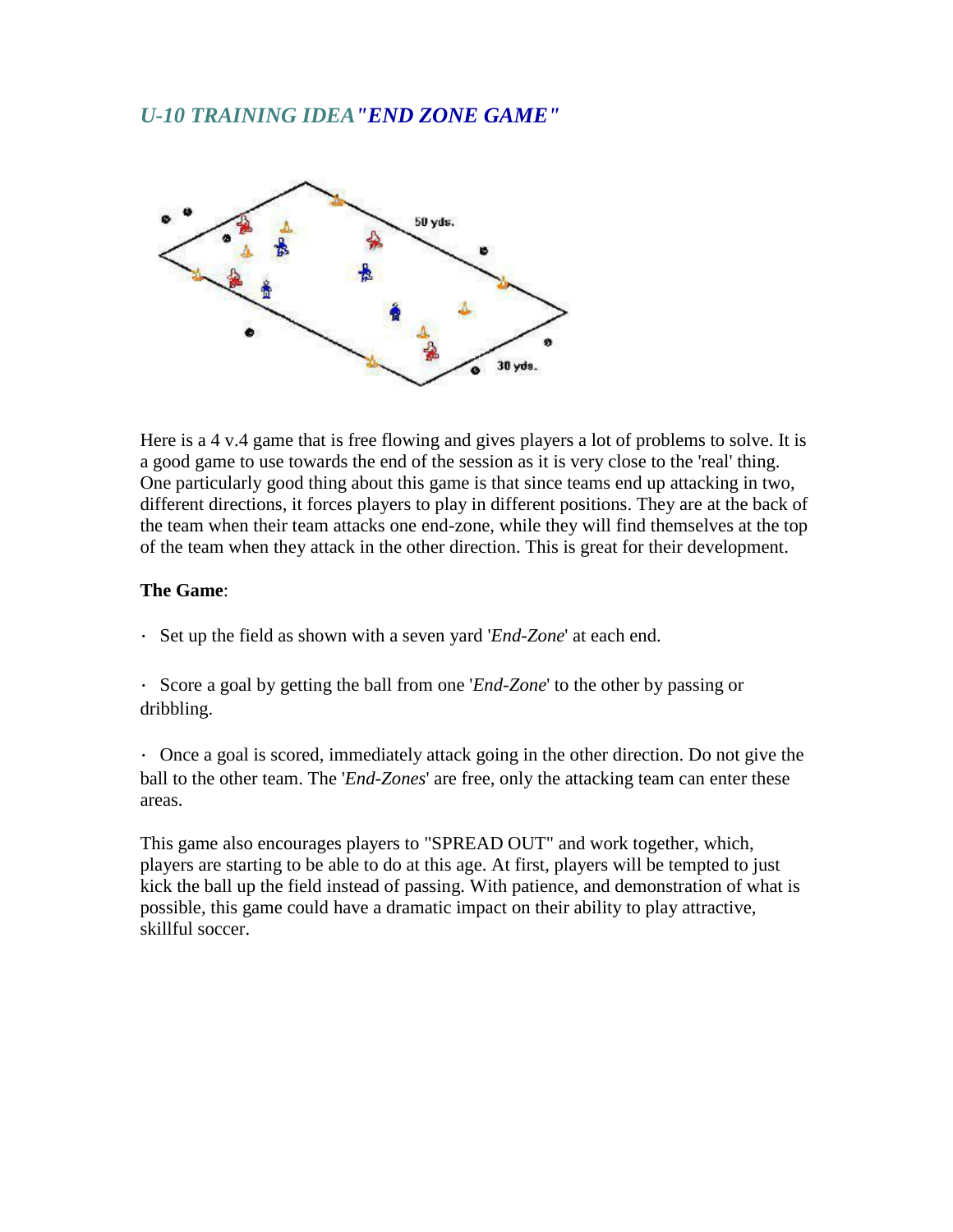## *U-12 TRAINING IDEA 'NUMBERS PASSING'*

Here is a good warm-up that will get players prepared for a session on passing and receiving skills. It is an example of how players can be challenged in an environment that is dynamic and can demand specific, targeted technique that has direct implications to the demands placed upon players during the real game. Since there is no pressure from an opponent, it is appropriate to use this activity during the warm-up.

#### **The Game**:

Assign each player a number.

Players pass the ball to the player with the # one higher than their own  $\#$  (eg: 5 passes to 6, 11 to 1.)

- All balls travel through the entire team.
- After they pass a ball, they must run to a different spot on the field.

Players are first allowed unlimited touches, then only two touches, then one touch if they area able.

Ask the players not to let the ball stop, or to let their pass hit other players or balls.

#### **Try these variations**:

- Left foot only.
- Outside of foot only.
- No talking allowed.

#### **Ask the players to**:

- Make eye contact with the person they are passing to.
- Perform good passing technique.
- $\cdot$  Keep their body and vision open to the field of play.
- $\cdot$  Keep the person they are passing to in their line of sight.
- Be active. Look like a soccer player.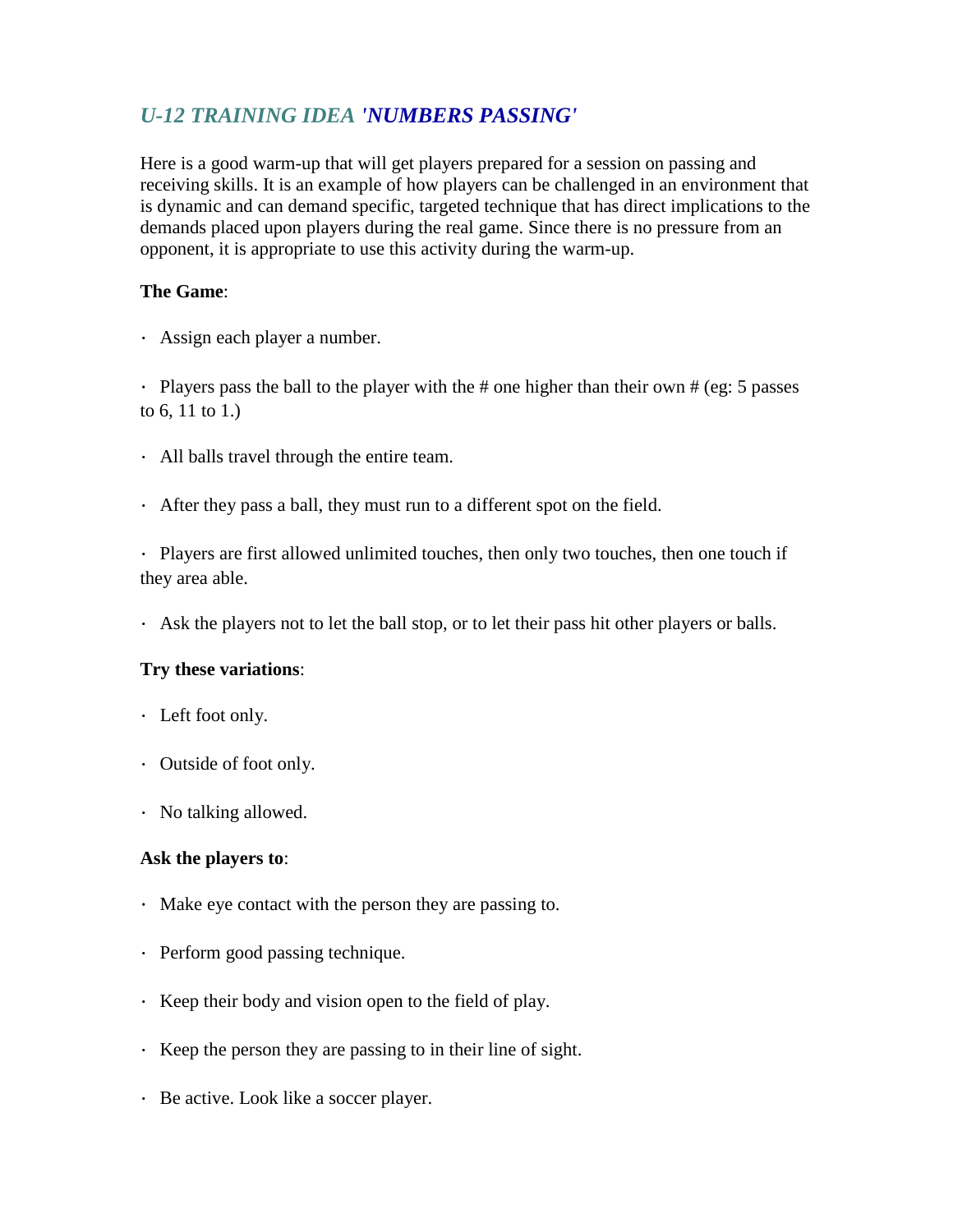### *U-12 TRAINING IDEA 'CORNER GOAL GAME'*

Here is a game that can be used in the middle phases of the training session. This game involves passing and receiving skills and is also a good activity for showing players the benefits of 'spreading out'. It is a dynamic game with a lot of running. It provides a lot of 'puzzles' for players to figure out and demands that they cooperate.



#### **The Game**:

Set up the field as shown on approximately half-field, depending on how many players are on your team. (16 players shown. It is OK if one team has an extra player. If there is an odd # of players on the team, that gives the players a different puzzle to solve.)

- 10 yd. 'squares' are set up in each corner.
- Goals are scored when the ball is passed into the square and then out to a teammate.
- Each team can attack any one of the four goals.

Whoever has the ball is on offense until they loose possession, or if they kick it out of bounds.

Score can be kept.

Play with two balls at once to make the game exciting. (This will actually make the game two, separate smaller games going on at the same time.)

Ask the players to keep spread out and to try to attack the goal that is 'open'. Keep possession, make the other team earn the ball. See if the players can recognize where pressure is coming from.